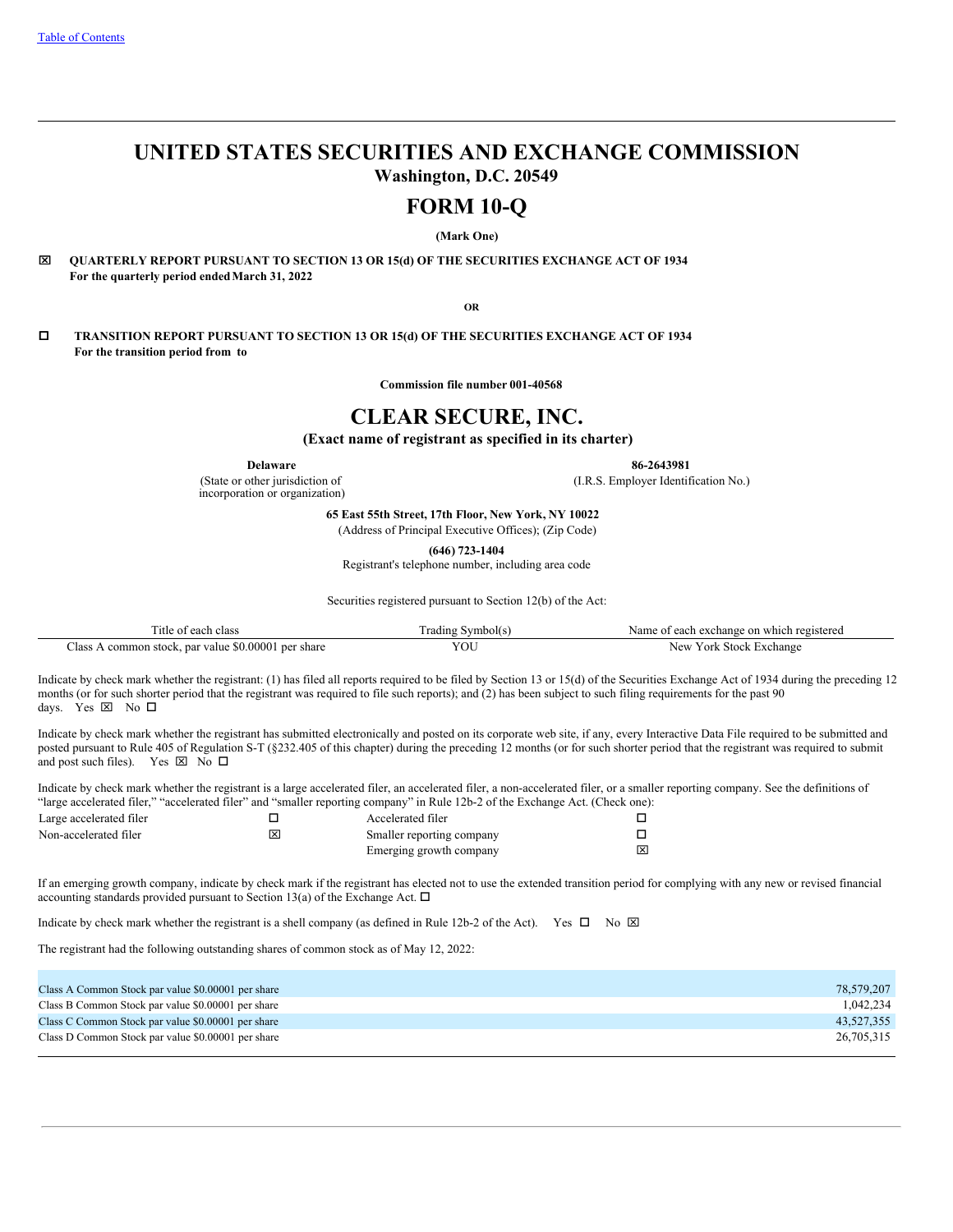# **Table of Contents**

<span id="page-1-2"></span><span id="page-1-1"></span><span id="page-1-0"></span>

|          |                                                                                                   | Page           |
|----------|---------------------------------------------------------------------------------------------------|----------------|
|          | <b>PART I - FINANCIAL INFORMATION</b>                                                             |                |
| Item 1.  | <b>Condensed Consolidated Financial Statements (Unaudited)</b>                                    |                |
|          | <b>Condensed Consolidated Balance Sheets</b>                                                      |                |
|          | <b>Condensed Consolidated Statements of Operations</b>                                            | $\overline{2}$ |
|          | <b>Condensed Consolidated Statements of Comprehensive Loss</b>                                    | <u>3</u>       |
|          | Condensed Consolidated Statements of Changes in Redeemable Capital Units and Stockholders' Equity | $\overline{4}$ |
|          | <b>Condensed Consolidated Statements of Changes in Cash Flows</b>                                 | <u>٤</u>       |
|          | <b>Notes to Condensed Consolidated Financial Statements</b>                                       | <u>6</u>       |
| Item 2.  | Management's Discussion and Analysis of Financial Condition and Results of Operations             | 28             |
| Item 3.  | <b>Quantitative and Qualitative Disclosures About Market Risk</b>                                 | 42             |
| Item 4.  | <b>Controls and Procedures</b>                                                                    | 42             |
|          | <b>PART II - OTHER INFORMATION</b>                                                                |                |
| Item 1   | <b>Legal Proceedings</b>                                                                          | 44             |
| Item 1A. | <b>Risk Factors</b>                                                                               | 44             |
| Item 2.  | Unregistered Sales of Equity Securities and Use of Proceeds                                       | 44             |
| Item 3   | <b>Defaults Upon Senior Securities</b>                                                            | 44             |
| Item 4.  | <b>Mine Safety Disclosures</b>                                                                    | 45             |
| Item 5.  | <b>Other Information</b>                                                                          | 45             |
| Item 6.  | <b>Exhibits</b>                                                                                   | $\frac{46}{5}$ |
|          | <b>Signatures</b>                                                                                 | 47             |
|          |                                                                                                   |                |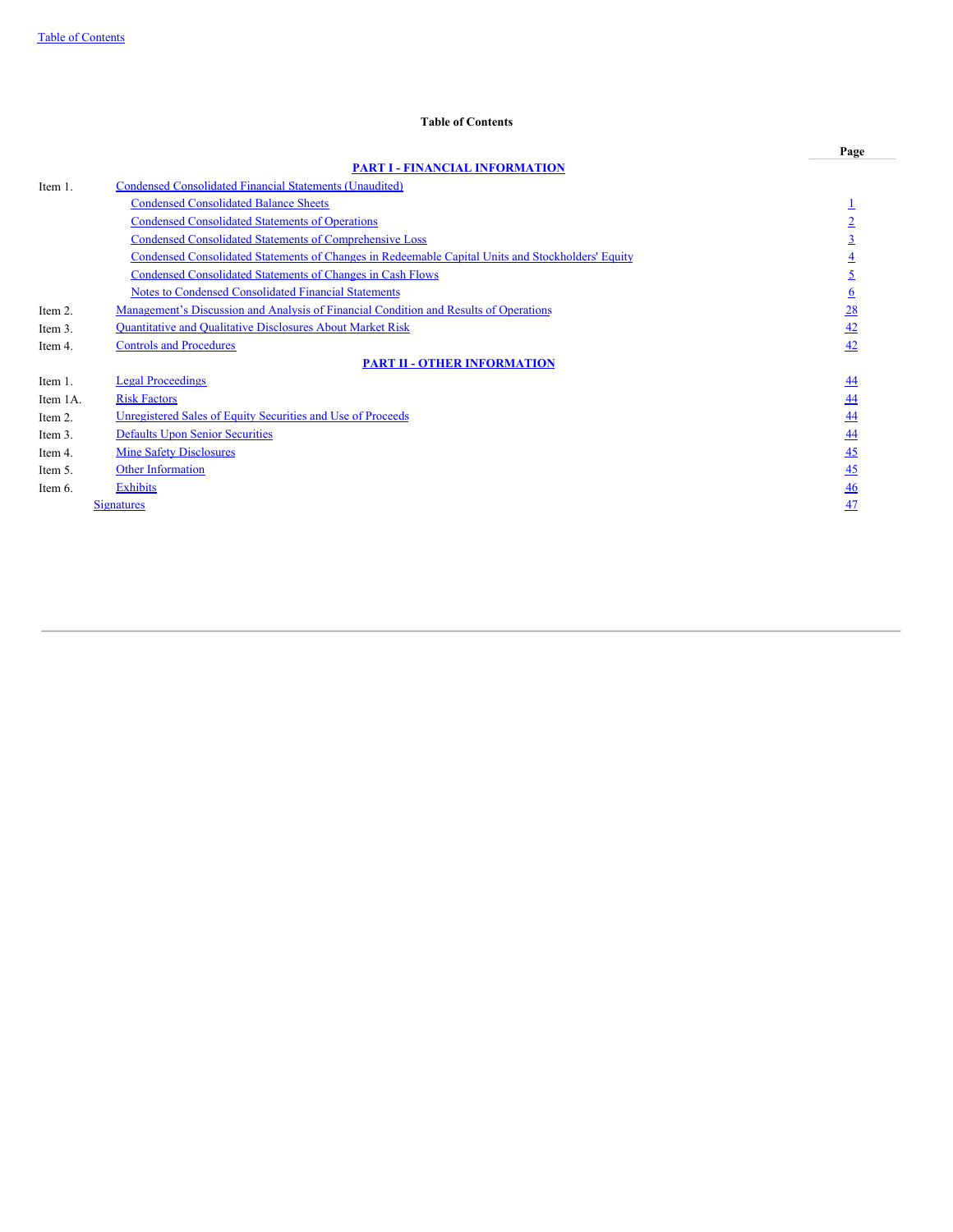# **CONDENSED CONSOLIDATED BALANCE SHEETS** (**UNAUDITED**)

**(dollars in thousands, except per share data)**

|                                                                                                                                                               | March 31,<br>2022          | December 31,<br>2021           |
|---------------------------------------------------------------------------------------------------------------------------------------------------------------|----------------------------|--------------------------------|
| <b>Assets</b>                                                                                                                                                 |                            |                                |
| Current assets:                                                                                                                                               |                            |                                |
| Cash and cash equivalents                                                                                                                                     | $\mathbb{S}$<br>299,134 \$ | 280,107                        |
| Accounts receivable                                                                                                                                           | 7,525                      | 5,331                          |
| Marketable securities                                                                                                                                         | 334,353                    | 335,228                        |
| Prepaid revenue share fee                                                                                                                                     | 11,573                     | 10,272                         |
| Prepaid expenses and other current assets                                                                                                                     | 15,760                     | 22,140                         |
| Total current assets                                                                                                                                          | 668,345                    | 653,078                        |
| Property and equipment, net                                                                                                                                   | 46,123                     | 44,522                         |
| Right of use asset, net                                                                                                                                       | 24,625                     | $\qquad \qquad \longleftarrow$ |
| Intangible assets, net                                                                                                                                        | 24,238                     | 22,933                         |
| Goodwill                                                                                                                                                      | 58,381                     | 59,792                         |
| Restricted cash                                                                                                                                               | 29,241                     | 29,019                         |
| Other assets                                                                                                                                                  | 3,102                      | 3,406                          |
| Total assets                                                                                                                                                  | $\mathbb S$<br>854,055 \$  | 812,750                        |
| Liabilities and stockholders' equity                                                                                                                          |                            |                                |
| Current liabilities:                                                                                                                                          |                            |                                |
| Accounts payable                                                                                                                                              | S<br>6,701 \$              | 8,808                          |
| <b>Accrued liabilities</b>                                                                                                                                    | 77,909                     | 67,220                         |
| Deferred revenue                                                                                                                                              | 205,795                    | 188,563                        |
| Total current liabilities                                                                                                                                     | 290,405                    | 264,591                        |
| Other long term liabilities                                                                                                                                   | 31,234                     | 8,691                          |
| <b>Total liabilities</b>                                                                                                                                      | 321,639                    | 273,282                        |
| Commitments and contingencies (Note 19)                                                                                                                       |                            |                                |
| Class A common stock, \$0.00001 par value-1,000,000,000 shares authorized; 78,849,574 shares issued and 78,566,156 shares outstanding<br>as of March 31, 2022 | $\mathbf{1}$               | $\mathbf{1}$                   |
| Class B common stock, \$0,00001 par value—100,000,000 shares authorized; 1,042,234 shares issued and outstanding as of March 31, 2022                         |                            |                                |
| Class C common stock, \$0.00001 par value—200,000,000 shares authorized; 43,577,355 shares issued and outstanding as of March 31,<br>2022                     |                            |                                |
| Class D common stock, \$0.00001 par value—100,000,000 shares authorized; 26,705,315 shares issued and outstanding as of March 31,<br>2022                     |                            |                                |
| Accumulated other comprehensive loss                                                                                                                          | (673)                      | (103)                          |
| Treasury stock at cost, 283,418 shares as of March 31, 2022                                                                                                   |                            |                                |
| Accumulated deficit                                                                                                                                           | (46, 457)                  | (36, 130)                      |
| Additional paid-in capital                                                                                                                                    | 326,767                    | 313,845                        |
| Total stockholders' equity attributable to Clear Secure, Inc.                                                                                                 | 279,638                    | 277,613                        |
| Non-controlling interest                                                                                                                                      | 252,778                    | 261,855                        |
| Total stockholders' equity                                                                                                                                    | 532,416                    | 539,468                        |
| Total liabilities and stockholders' equity                                                                                                                    | \$<br>854,055 \$           | 812,750                        |

<span id="page-2-0"></span>*See notes to condensed consolidated financial statements*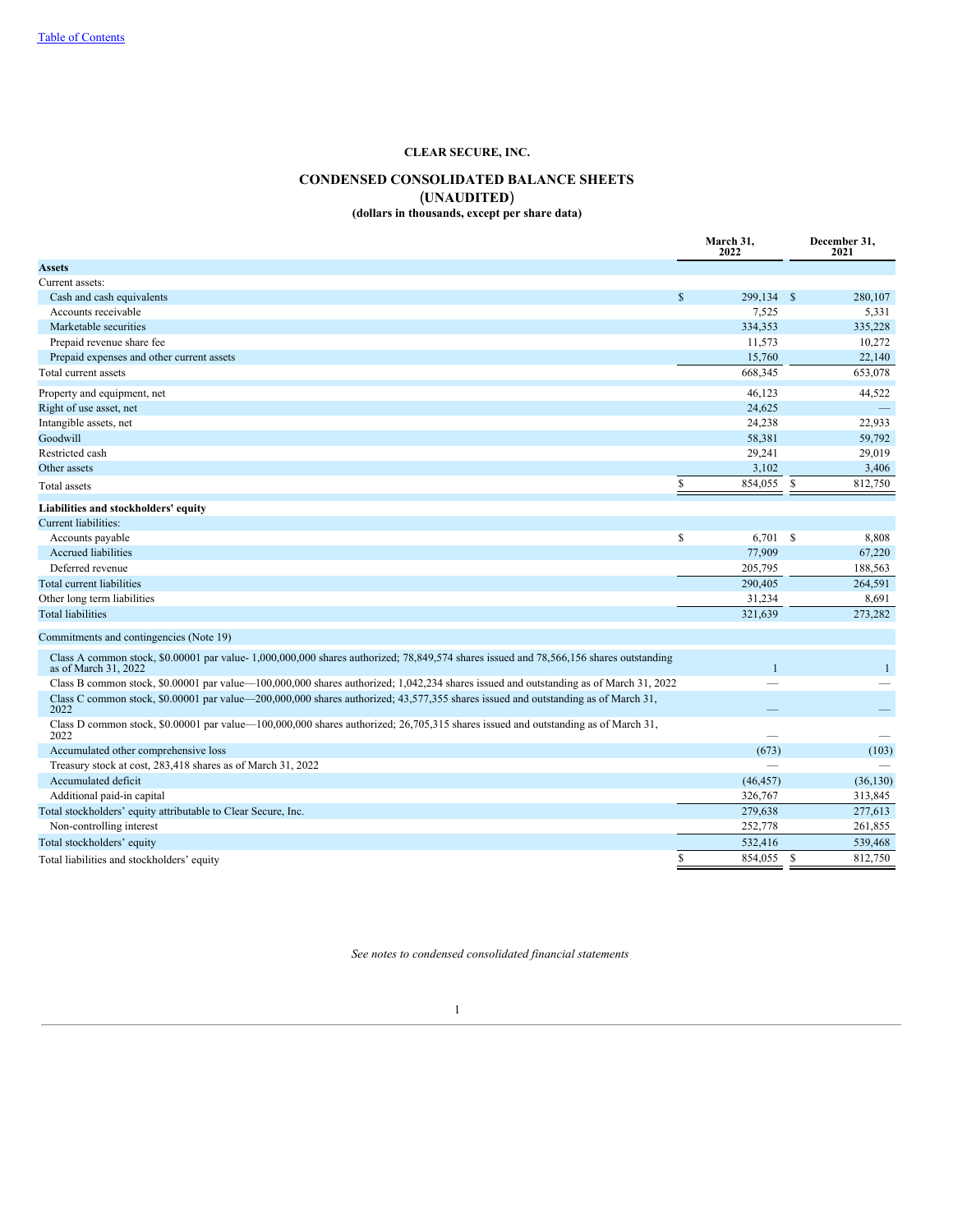# **CONDENSED CONSOLIDATED STATEMENTS OF OPERATIONS (UNAUDITED) (dollars in thousands, except per share data)**

|                                                                               |              | <b>Three Months Ended</b> |  |                   |  |
|-------------------------------------------------------------------------------|--------------|---------------------------|--|-------------------|--|
|                                                                               |              | March 31,<br>2022         |  | March 31,<br>2021 |  |
|                                                                               |              |                           |  |                   |  |
| Revenue                                                                       | S            | 90,539 \$                 |  | 50,558            |  |
|                                                                               |              |                           |  |                   |  |
| <b>Operating expenses:</b>                                                    |              |                           |  |                   |  |
| Cost of revenue share fee                                                     |              | 12,142                    |  | 7,769             |  |
| Cost of direct salaries and benefits                                          |              | 22,980                    |  | 12,149            |  |
| Research and development                                                      |              | 15,512                    |  | 9,005             |  |
| Sales and marketing                                                           |              | 7,826                     |  | 4,956             |  |
| General and administrative                                                    |              | 45,926                    |  | 27,192            |  |
| Depreciation and amortization                                                 |              | 4,384                     |  | 2,538             |  |
| <b>Operating loss</b>                                                         |              | (18, 231)                 |  | (13,051)          |  |
| Other income (expense)                                                        |              |                           |  |                   |  |
| Interest income (expense), net                                                |              |                           |  | (71)              |  |
| Other income (expense), net                                                   |              | (268)                     |  |                   |  |
| Loss before tax                                                               |              | (18, 492)                 |  | (13, 122)         |  |
| Income tax expense                                                            |              | (302)                     |  | (6)               |  |
| <b>Net loss</b>                                                               |              | (18, 794)                 |  | (13, 128)         |  |
| Less: net loss attributable to non-controlling interests                      |              | (8, 467)                  |  |                   |  |
| Net loss attributable to Clear Secure, Inc.                                   |              | (10, 327)                 |  |                   |  |
| Net loss per share of Class A Common Stock and Class B Common Stock (Note 17) |              |                           |  |                   |  |
| <b>Basic and Diluted</b>                                                      | $\mathbb{S}$ | (0.13)                    |  |                   |  |
| Weighted-average shares of Class A Common Stock outstanding                   |              | 76,672,530                |  |                   |  |
| Weighted-average shares of Class B Common Stock outstanding                   |              | 1,042,234                 |  |                   |  |

<span id="page-3-0"></span>*See notes to condensed consolidated financial statements*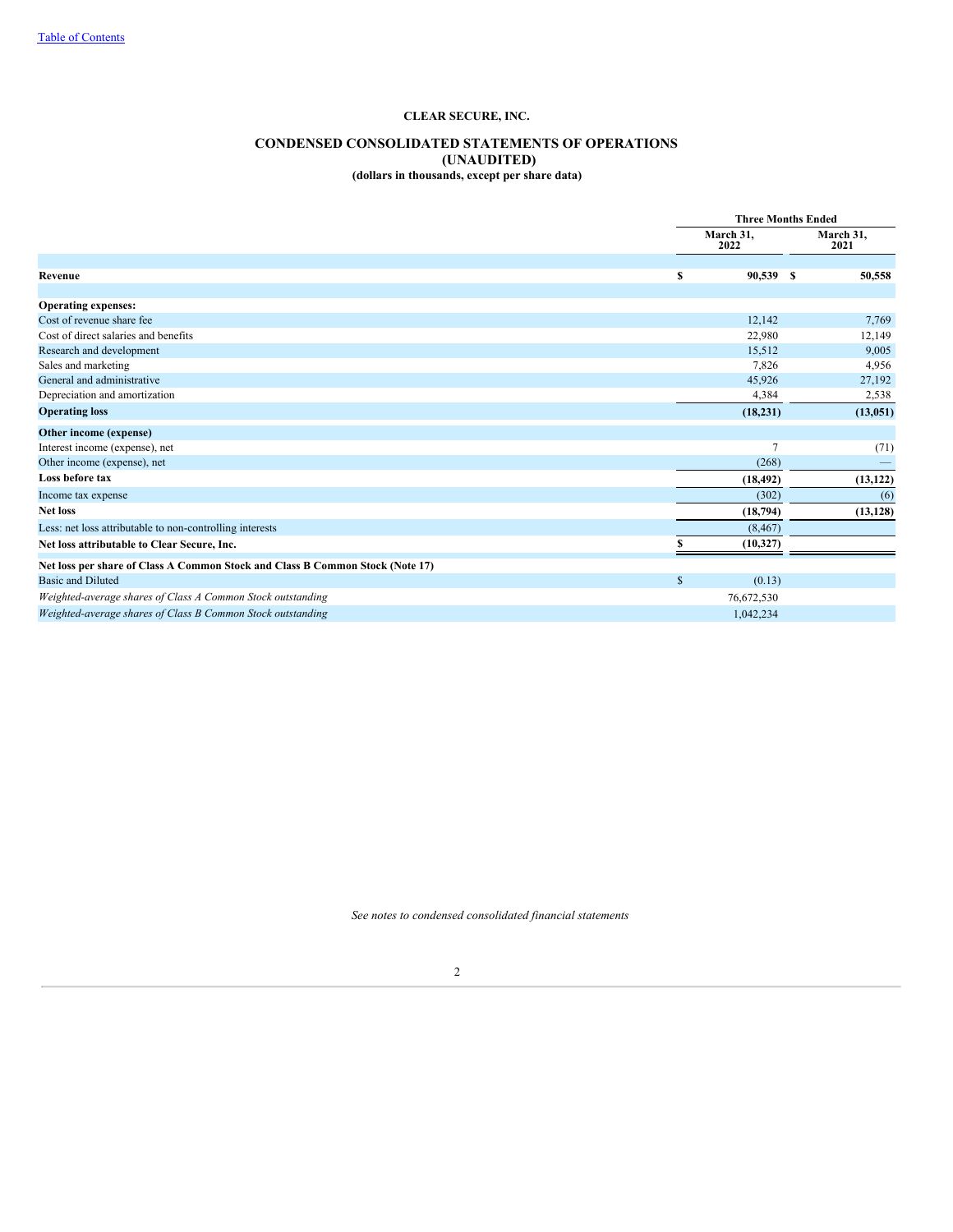# **CONDENSED CONSOLIDATED STATEMENTS OF COMPREHENSIVE LOSS (UNAUDITED**) **(dollars in thousands)**

|                                                                    | <b>Three Months Ended</b> |  |                   |  |
|--------------------------------------------------------------------|---------------------------|--|-------------------|--|
|                                                                    | March 31,<br>2022         |  | March 31,<br>2021 |  |
| <b>Net loss</b>                                                    | $(18,794)$ \$             |  | (13, 128)         |  |
| Other comprehensive loss                                           |                           |  |                   |  |
| Foreign currency translation                                       | (50)                      |  |                   |  |
| Unrealized loss on fair value of marketable securities             | (1,041)                   |  | 25                |  |
| <b>Total other comprehensive loss</b>                              | (1,091)                   |  | 25                |  |
| <b>Comprehensive loss</b>                                          | (19, 885)                 |  | (13, 103)         |  |
| Less: comprehensive loss attributable to non-controlling interests | (8,988)                   |  |                   |  |
| Comprehensive loss attributable to Clear Secure, Inc.              | (10, 897)                 |  |                   |  |

<span id="page-4-0"></span>*See notes to condensed consolidated financial statements*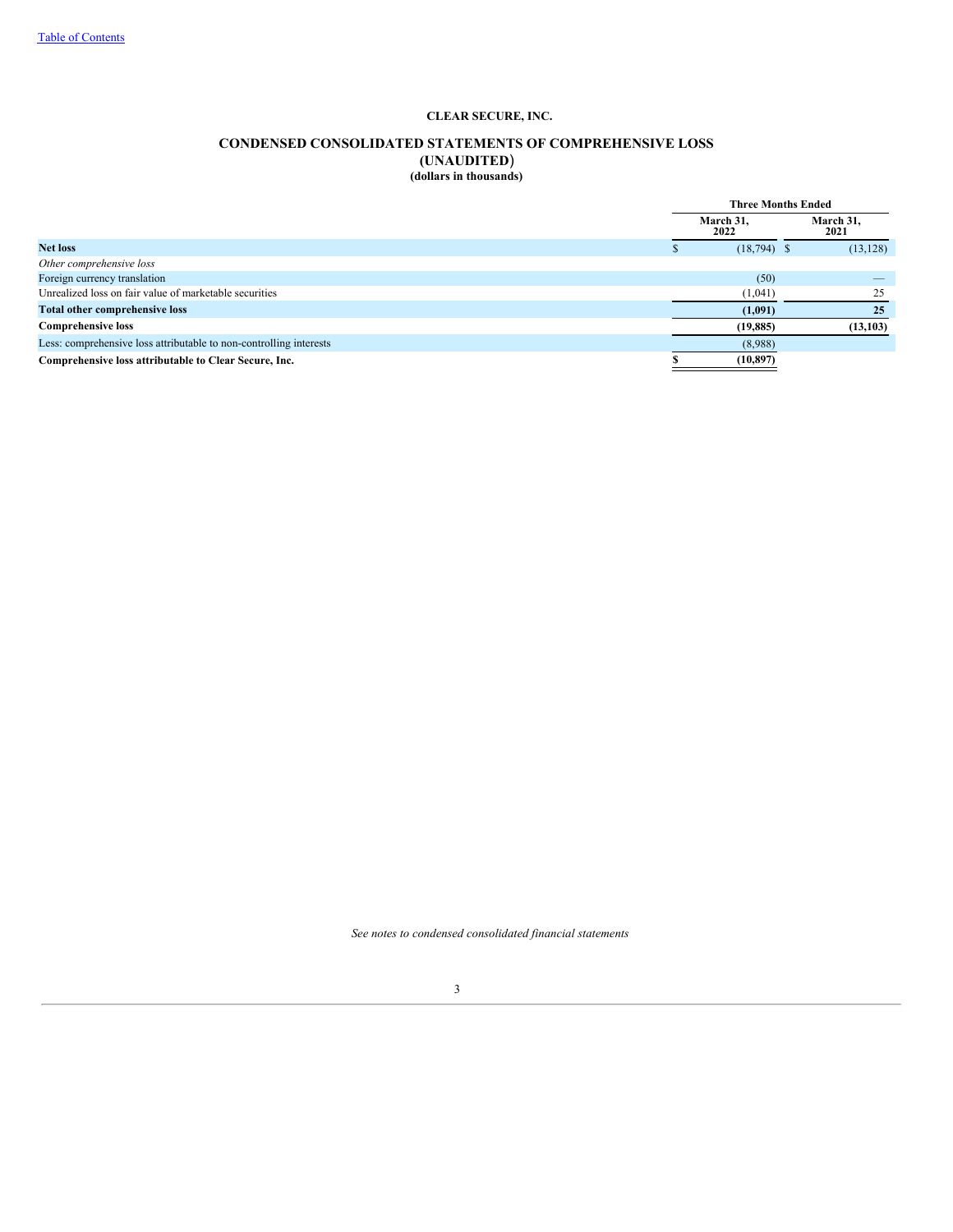# **CONDENSED CONSOLIDATED STATEMENTS OF CHANGES IN REDEEMABLE CAPITAL UNITS AND STOCKHOLDERS' EQUITY (UNAUDITED)**

|                                                                |                                      |                     |                          |                            |         |                            |                                       | (dollars in thousands, except per share data) |                                        |                                         |                          |                               |                                                 |                            |                                 |                        |                                                                                     |                                 |                                  |
|----------------------------------------------------------------|--------------------------------------|---------------------|--------------------------|----------------------------|---------|----------------------------|---------------------------------------|-----------------------------------------------|----------------------------------------|-----------------------------------------|--------------------------|-------------------------------|-------------------------------------------------|----------------------------|---------------------------------|------------------------|-------------------------------------------------------------------------------------|---------------------------------|----------------------------------|
|                                                                |                                      | Class A             |                          | Class B                    |         | Class C                    |                                       | Class D                                       |                                        |                                         | Profit Units             |                               |                                                 | <b>Treasury Stock</b>      |                                 |                        |                                                                                     |                                 |                                  |
|                                                                | Total<br>redeemable<br>capital units | Number of<br>shares | Amount                   | Number of<br><b>Shares</b> | Amount  | Number of<br><b>Shares</b> | Amount                                | Number of<br><b>Shares</b>                    | Amount                                 | <b>Additional</b><br>paid in<br>capital | Number of<br>Units       | Amount                        | Accumulated<br>other<br>comprehensive<br>income | Number of<br><b>Shares</b> | Amount                          | Accumulated<br>deficit | <b>Total</b><br>stockholders'<br>equity<br>attributable to<br>Clear Secure,<br>Inc. | Non-<br>Controlling<br>Interest | Total<br>stockholders'<br>equity |
| Balance, January 1,<br>2021                                    | \$569,251                            |                     |                          |                            |         |                            |                                       |                                               |                                        |                                         | 1,868,322 \$ 7,846       |                               | 27                                              | $-$ s                      | $\hspace{0.1mm}-\hspace{0.1mm}$ | \$(494,769)            | (486, 896)<br><sub>S</sub>                                                          |                                 | $-$ \$ (486,896)                 |
| Net loss                                                       | $\overline{\phantom{a}}$             |                     |                          |                            |         |                            |                                       |                                               |                                        |                                         |                          |                               |                                                 |                            |                                 | (13, 128)              | (13, 128)                                                                           |                                 | (13, 128)                        |
| Other comprehensive<br>loss                                    | $\overline{\phantom{a}}$             |                     |                          |                            |         |                            |                                       |                                               |                                        |                                         |                          |                               | 25                                              |                            |                                 |                        | 25                                                                                  |                                 | 25                               |
| Issuance of member<br>units, net of costs                      | 81,567                               |                     |                          |                            |         |                            |                                       |                                               |                                        |                                         |                          |                               |                                                 |                            |                                 |                        |                                                                                     |                                 |                                  |
| Repurchase and<br>retirement of capital<br>units               | (439)                                |                     |                          |                            |         |                            |                                       |                                               |                                        |                                         |                          |                               |                                                 |                            |                                 | (3,005)                | (3,005)                                                                             |                                 | (3,005)                          |
| Repurchase, forfeitures<br>and retirement of<br>profit units   | -                                    |                     |                          |                            |         |                            |                                       |                                               |                                        |                                         | (71, 247)                | (56)                          |                                                 |                            |                                 | (8, 246)               | (8, 302)                                                                            |                                 | (8,302)                          |
| Warrant expense                                                | 281                                  |                     |                          |                            |         |                            |                                       |                                               |                                        |                                         |                          |                               |                                                 |                            |                                 |                        |                                                                                     |                                 |                                  |
| Equity-based<br>compensation<br>expense, net of<br>forfeitures |                                      |                     |                          |                            |         |                            |                                       |                                               |                                        |                                         |                          | 327                           |                                                 |                            |                                 |                        | 327                                                                                 |                                 | 327                              |
| Balance, March 31,<br>2021                                     | \$650,660                            |                     | -S                       |                            | -5      |                            |                                       |                                               | S                                      | <sup>S</sup><br>-                       | 1,797,075                | \$8,117                       | 52<br>-8                                        | $-$ s                      |                                 | $-$ \$ (519,148)       | $(510, 979)$ \$<br><sub>S</sub>                                                     |                                 | $-$ \$ (510,979)                 |
| Balance, January 1,<br>2022                                    | -                                    | 76,393,256          | -9                       | 1.042.234                  | -S<br>- | 44,598,167                 | S<br>-                                | 26,709,821                                    | - S<br>$\hspace{0.1mm}-\hspace{0.1mm}$ | \$313,845                               |                          | э                             | (103)                                           | 223,069                    | s                               | (36, 130)              | s                                                                                   | 277,613 \$ 261,855 \$           | 539,468                          |
| Net loss                                                       |                                      |                     |                          |                            |         |                            |                                       |                                               |                                        |                                         |                          |                               |                                                 |                            |                                 | (10, 327)              | (10, 327)                                                                           | (8, 467)                        | (18, 794)                        |
| Other comprehensive<br>loss                                    | $\overline{\phantom{a}}$             |                     |                          |                            |         |                            |                                       |                                               |                                        |                                         |                          |                               | (570)                                           |                            |                                 |                        | (570)                                                                               | (521)                           | (1,091)                          |
| Equity-based<br>compensation<br>expense, net of<br>forfeitures | -                                    | (60, 349)           |                          |                            |         |                            |                                       |                                               |                                        | 7,365                                   |                          |                               |                                                 | 60.349                     |                                 |                        | 7,365                                                                               | 5,694                           | 13,059                           |
| Warrant expense                                                | $\overline{\phantom{a}}$             | $\sim$              |                          |                            |         |                            |                                       |                                               |                                        | 37                                      | -                        |                               |                                                 |                            |                                 |                        | 37                                                                                  | 34                              | 70                               |
| Redemption of Alclear<br>units                                 | -                                    | 1,025,318           |                          |                            |         | (1.020.812)                | $\overline{\phantom{a}}$              | (4,506)                                       | -                                      | 2,606                                   |                          |                               |                                                 |                            |                                 |                        | 2,606                                                                               | (2,606)                         | $\overline{\phantom{a}}$         |
| Exercise of warrants                                           | $\overline{\phantom{a}}$             | 1,207,931           | $\overline{\phantom{a}}$ |                            |         | $\overline{\phantom{a}}$   |                                       | -                                             | -                                      | 3,070                                   | $\overline{\phantom{a}}$ |                               |                                                 |                            |                                 | -                      | 3,070                                                                               | (3,070)                         | -                                |
| IPO expenses                                                   | -                                    |                     |                          |                            |         |                            |                                       |                                               |                                        | (156)                                   |                          |                               |                                                 |                            |                                 |                        | (156)                                                                               | (141)                           | (297)                            |
| Balance, March 31,<br>2022                                     | -                                    | 78,566,156          | -S<br>-1                 | 1,042,234                  | -S      | 43,577,355                 | -S<br>$\hspace{0.1mm}-\hspace{0.1mm}$ | 26,705,315                                    | - S<br>$\overline{\phantom{a}}$        | \$326,767                               | -                        | S<br>$\overline{\phantom{a}}$ | (673)<br>-S                                     | 283,418 \$                 |                                 | $-$ \$ (46,457)        | <b>S</b>                                                                            |                                 | 279,638 \$ 252,778 \$ 532,416    |

<span id="page-5-0"></span>*See notes to condensed consolidated financial statements*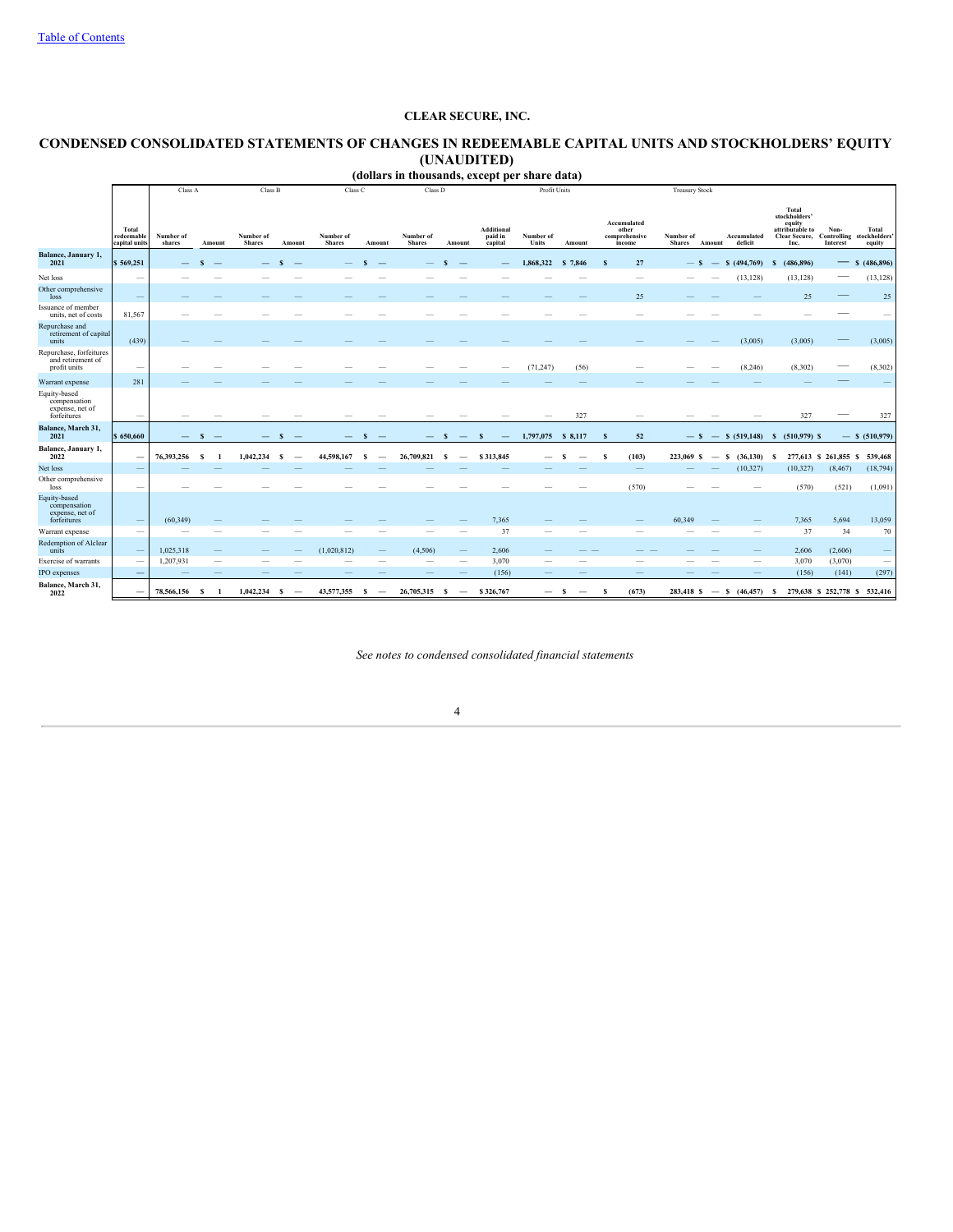#### **CONDENSED CONSOLIDATED STATEMENTS OF CHANGES IN CASH FLOWS (UNAUDITED) (dollars in thousands)**

|                                                                                           |                                | <b>Three Months Ended</b>   |
|-------------------------------------------------------------------------------------------|--------------------------------|-----------------------------|
|                                                                                           | March 31,<br>2022              | March 31,<br>2021           |
| Cash flows provided by (used in) operating activities:                                    |                                |                             |
| Net loss                                                                                  | $\mathbb{S}$<br>$(18, 794)$ \$ | (13, 128)                   |
| Adjustments to reconcile net loss to net cash provided by (used in) operating activities: |                                |                             |
| Depreciation on property and equipment                                                    | 3,489                          | 2,534                       |
| Amortization on intangible assets                                                         | 895                            | $\overline{4}$              |
| Noncash lease expense                                                                     | 721                            |                             |
| Impairment of long-lived assets                                                           | 313                            | $\overline{\phantom{m}}$    |
| Equity-based compensation                                                                 | 13,129                         | 608                         |
| Warrant liabilities                                                                       |                                | 1,893                       |
| Deferred income tax expense                                                               | 206                            |                             |
| Amortization of revolver loan costs                                                       | 198                            |                             |
| Amortization, net on marketable securities                                                | 287                            |                             |
| Changes in operating assets and liabilities:                                              |                                |                             |
| Accounts receivable                                                                       | (2, 194)                       | (165)                       |
| Prepaid expenses and other assets                                                         | 6,472                          | (2,885)                     |
| Prepaid revenue share fee                                                                 | (1,300)                        | (798)                       |
| Accounts payable                                                                          | (2,137)                        | (1,150)                     |
| <b>Accrued</b> liabilities                                                                | 7,261                          | 1,366                       |
| Deferred revenue                                                                          | 17,232                         | 11,528                      |
| Operating lease liabilities                                                               | (846)                          |                             |
| Deferred rent                                                                             |                                | (142)                       |
| Net cash used provided by (used in) operating activities                                  | 24,932                         | (335)                       |
| Cash flows used in investing activities:                                                  |                                |                             |
| Purchases of marketable securities                                                        | (149,066)                      | (47,002)                    |
| Sales of marketable securities                                                            | 149,066                        | 47,090                      |
| Purchases of property and equipment                                                       | (5,533)                        | (8, 794)                    |
| Capitalized intangible assets                                                             | (100)                          | (204)                       |
| Net cash used in investing activities                                                     | (5,633)                        | (8,910)                     |
| Cash flows provided by financing activities:                                              |                                |                             |
| Repurchase of members' equity                                                             |                                | (11,744)                    |
| Proceeds from issuance of members' equity, net of cost                                    |                                | 80,277                      |
| Issuance of warrants                                                                      |                                | 289                         |
| Net cash provided by financing activities                                                 |                                | 68,822                      |
| Net increase in cash, cash equivalents, and restricted cash                               | 19,299                         | 59,577                      |
| Cash, cash equivalents, and restricted cash, beginning of period                          | 309,126                        | 139,082                     |
| Exchange rate effect on cash and cash equivalents, and restricted cash                    | (50)                           |                             |
| Cash, cash equivalents, and restricted cash, end of period                                | 328,375<br>\$                  | 198,659<br>$\boldsymbol{s}$ |
|                                                                                           |                                |                             |

<span id="page-6-0"></span>

|                                                   | March 31,<br>2022 | March 31,<br>2021 |
|---------------------------------------------------|-------------------|-------------------|
| Cash and cash equivalents                         | 299.134           | 175,730           |
| Restricted cash                                   | 29.241            | 22,929            |
| Total cash, cash equivalents, and restricted cash | 328, 375          | 198,659           |

*See notes to condensed consolidated financial statements*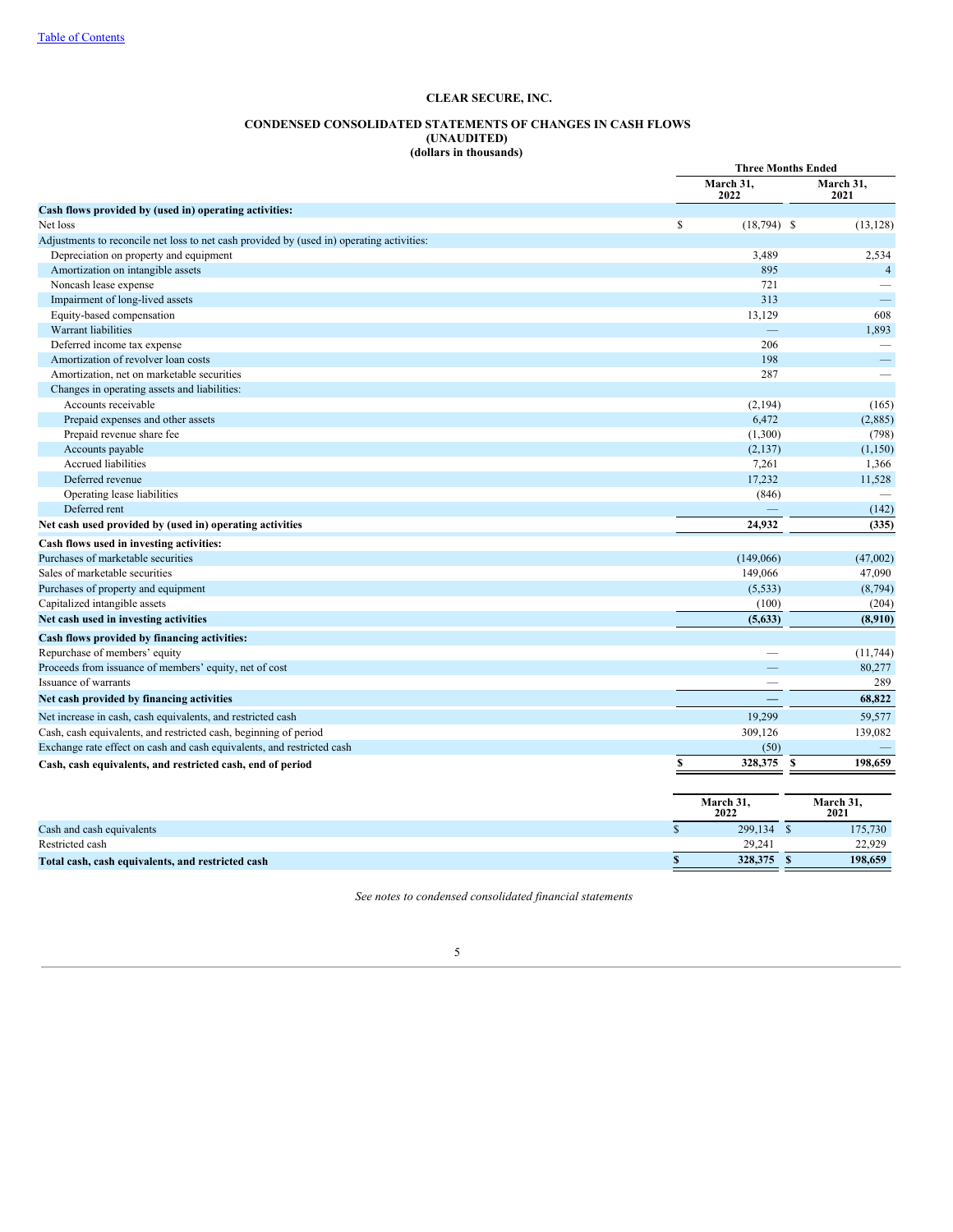# **NOTES TO CONDENSED CONSOLIDATED FINANCIAL STATEMENTS (UNAUDITED) (dollars in thousands, except for per share data, unless otherwise noted)**

## **1. Description of Business and Recent Accounting Developments**

#### *Description and Organization*

Clear Secure, Inc. (the "Company" and together with its consolidated subsidiaries, "CLEAR," "we," "us," "our") is a holding company and its principal asset is the controlling equity interest in Alclear Holdings, LLC ("Alclear"). Alclear was formed as a Delaware limited liability company on January 21, 2010 and operates under the terms of the Amended and Restated Operating Agreement dated June 29, 2021 (the "Operating Agreement"). As the sole managing member of Alclear, the Company operates and controls all of the business and affairs of Alclear, and through Alclear and its subsidiaries, conducts the Company's business.

The Company operates a secure identity platform under the brand name CLEAR primarily in the United States. CLEAR's current offerings include: CLEAR Plus, a consumer aviation subscription service, which enables access to predictable and fast experiences through dedicated entry lanes in airport security checkpoints nationwide; the flagship CLEAR App including Home to Gate and Health Pass; and Reserve powered by CLEAR, our virtual queuing technology that enables customers to manage lines.

#### *Reorganization and Initial Public Of ering*

On June 29, 2021, prior to the completion of the initial public offering ("IPO") of the Company's shares of Class A common stock, 0.00001 par value per share (the "Class A Common Stock"), the Company, Alclear and its subsidiaries consummated an internal reorganization (the "Reorganization") which resulted in the following:

• Clear Secure, Inc. became the sole managing member of Alclear.

• The certificate of incorporation of Clear Secure, Inc. was amended and restated to authorize the Company to issue four classes of Common Stock: Class A Common Stock, Class B common stock, \$0.00001 par value per share (the "Class B Common Stock"), Class C common stock, \$0.00001 par value per share (the "Class C Common Stock") and Class D common stock, \$0.00001 par value per share (the "Class D Common Stock" and, together with the Class A Common Stock, Class B Common Stock and Class C Common Stock, collectively, "Common Stock"). The Class A Common Stock and Class C Common Stock provide holders with one vote per share on all matters submitted to a vote of stockholders, and the Class B Common Stock and Class D Common Stock provide holders with twenty votes per share on all matters submitted to a vote of stockholders. The holders of Class C Common Stock and Class D Common Stock do not have any of the economic rights (including rights to dividends and distributions upon liquidation) provided to holders of Class A Common Stock and Class B Common Stock.

• All Alclear's outstanding equity interests (including Class A units, Class B units and profit units) were reclassified into Alclear non-voting common units ("Alclear Units"). The number of Alclear Units issued to each member of Alclear was determined based on a hypothetical liquidation of Alclear and the initial public offering price per share of the Company's Class A Common Stock in the IPO. Certain members exchanged their Alclear Units for an equal number of Class A Common Stock.

• Alclear Investments, LLC, an entity controlled by Caryn Seidman-Becker, the Chair of our Board, our Co-Founder and our Chief Executive Officer, and Alclear Investments II, LLC, an entity controlled by Kenneth Cornick, our Co-Founder, President and Chief Financial Officer, contributed a portion of their Alclear Units to us in exchange for Class B Common Stock.

• The remaining members of Alclear, including Alclear Investments, LLC and Alclear Investments II, LLC ("Alclear members") subscribed for and purchased shares of the Company's Class C Common Stock and Class D Common Stock at a purchase price of \$0.00001 per share and in an amount equal to the number of Alclear Units held by such members.

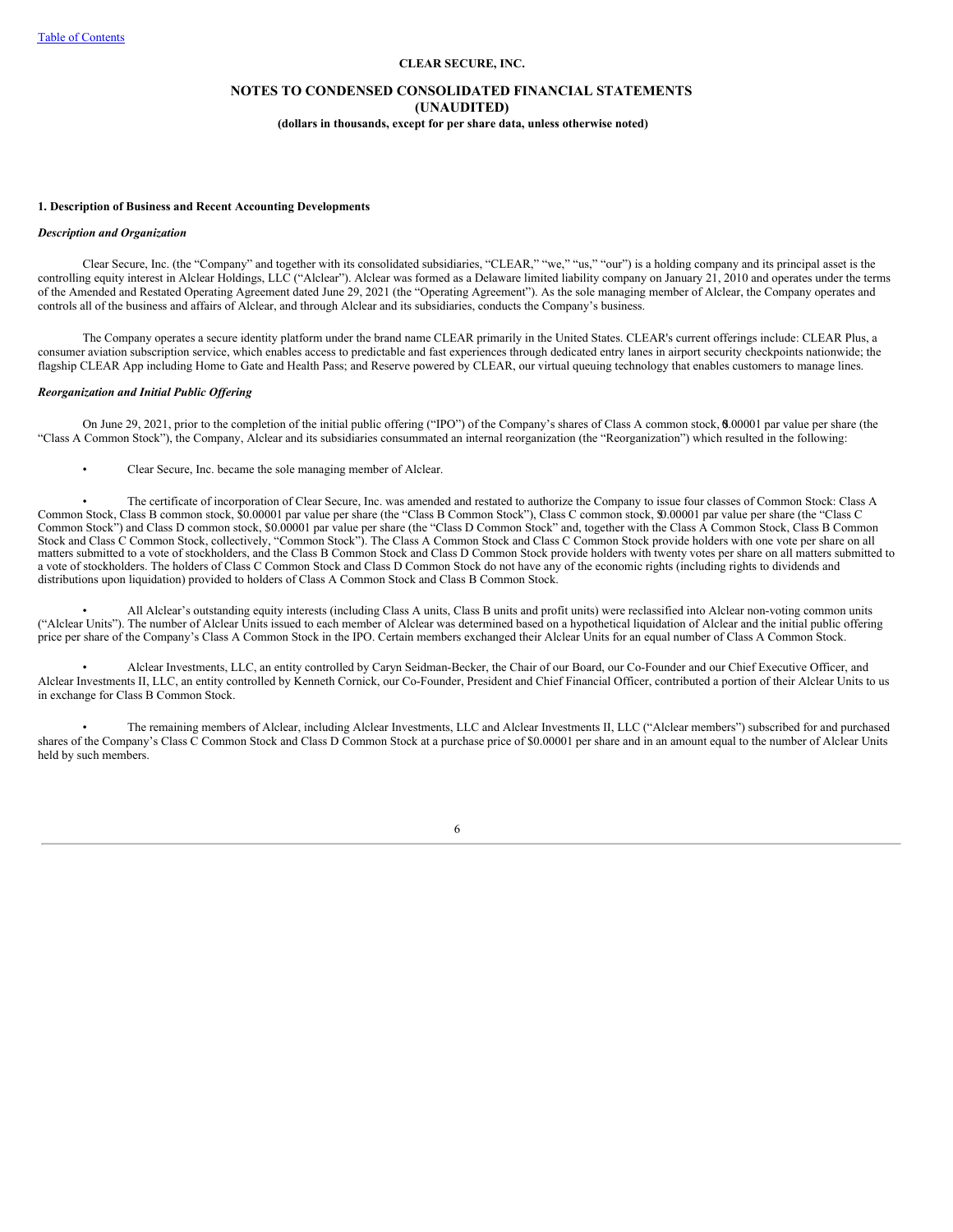## **NOTES TO CONDENSED CONSOLIDATED FINANCIAL STATEMENTS (Continued) (dollars in thousands, except for per share data, unless otherwise noted)**

• The Company entered into a Tax Receivable Agreement ("TRA") which generally provides for payment by the Company to the remaining members of Alclear, the "TRA Holders," of 85% of the net cash savings, if any, in U.S. federal, state and local income tax and franchise tax that the Company actually realizes or is deemed to realize in certain circumstances. The Company will retain the benefit of the remaining 15% of these net cash savings.

• Alclear is treated as a partnership for U.S. federal income tax purposes and, as such, is itself generally not subject to U.S. federal income tax under current U.S. tax laws. Clear Secure, Inc, as a member of Alclear, will be required to take into account for U.S. federal income tax purposes its distributive share of the items of income, gain, loss and deduction of Alclear.

As the Reorganization is considered a transaction between entities under common control, the condensed consolidated financial statements for periods prior to the IPO and Reorganization have been adjusted to combine the previously separate entities for presentation purposes. Prior to the Reorganization, Clear Secure, Inc. had not engaged in any business or other activities, except in connection with its formation.

On July 2, 2021, the Company completed the IPO of its Class A Common Stock. In the IPO, the Company sold an aggregate of15,180,000 shares of Class A Common Stock, \$0.00001 par value per share, at an offering price of \$31 per share including as a result of the underwriters exercising their option to purchase up to1,980,000 shares of Class A Common Stock. As a result, Clear Secure, Inc. received net proceeds from the IPO of approximately \$445,875 after deducting underwriting discounts and commissions. As a result of the IPO, the Company contributed the net IPO Proceeds to Alclear in exchange for 15,180,000 Alclear Units. For the three months ended March 31, 2022, and the year ended December 31, 2021, the Company incurred \$297 and \$9,038 of issuance related costs as a result of the IPO, respectively, that were recorded within additional paid in capital within the condensed consolidated balance sheets.

# *Recently Adopted Accounting Pronouncements*

#### *Emerging Growth Company Status*

The Company is an emerging growth company ("EGC"), as defined in the Jumpstart Our Business Startups Act of 2012 (the "JOBS Act"). Under the JOBS Act, emerging growth companies can delay adopting new or revised accounting standards issued subsequent to the enactment of the JOBS Act until such time as those standards apply to private companies. The Company has elected to use this extended transition period for complying with new or revised accounting standards that have different effective dates for public and private companies, until the earlier of the date that it (i) is no longer an EGC or (ii) affirmatively and irrevocably opts out of the extended transition period provided in the JOBS Act. As a result, these condensed consolidated financial statements may not be comparable to companies that comply with the new or revised accounting pronouncements as of public company effective dates.

*Leases*

As of January 1, 2022, the Company adopted ASU No. 2016-02, Leases (Topic 842) (ASU 2016-02) on a modified retrospective basis with respect to all lease arrangements that existed as of the adoption date. Refer to Note 8 for further details.

#### *Current Expected Credit Losses*

As of January 1, 2022, the Company adopted, ASU No. 2016-13, Financial Instruments—Credit Losses (Topic 326): Measurement of Credit Losses on Financial Instruments (ASU 2016-13). There was no significant impact within the condensed consolidated financial statements as a result of adoption.

#### *Business Combinations*

In October 2021, the FASB issued ASU No. 2021-08, Business Combinations (Topic 805), Accounting for Contract Assets and Contract Liabilities from Contracts with Customers ("ASU 2021-08"). ASU 2021-08 addresses inconsistency related to the recognition and measurement of contract assets and contract liabilities acquired in a business combination. ASU

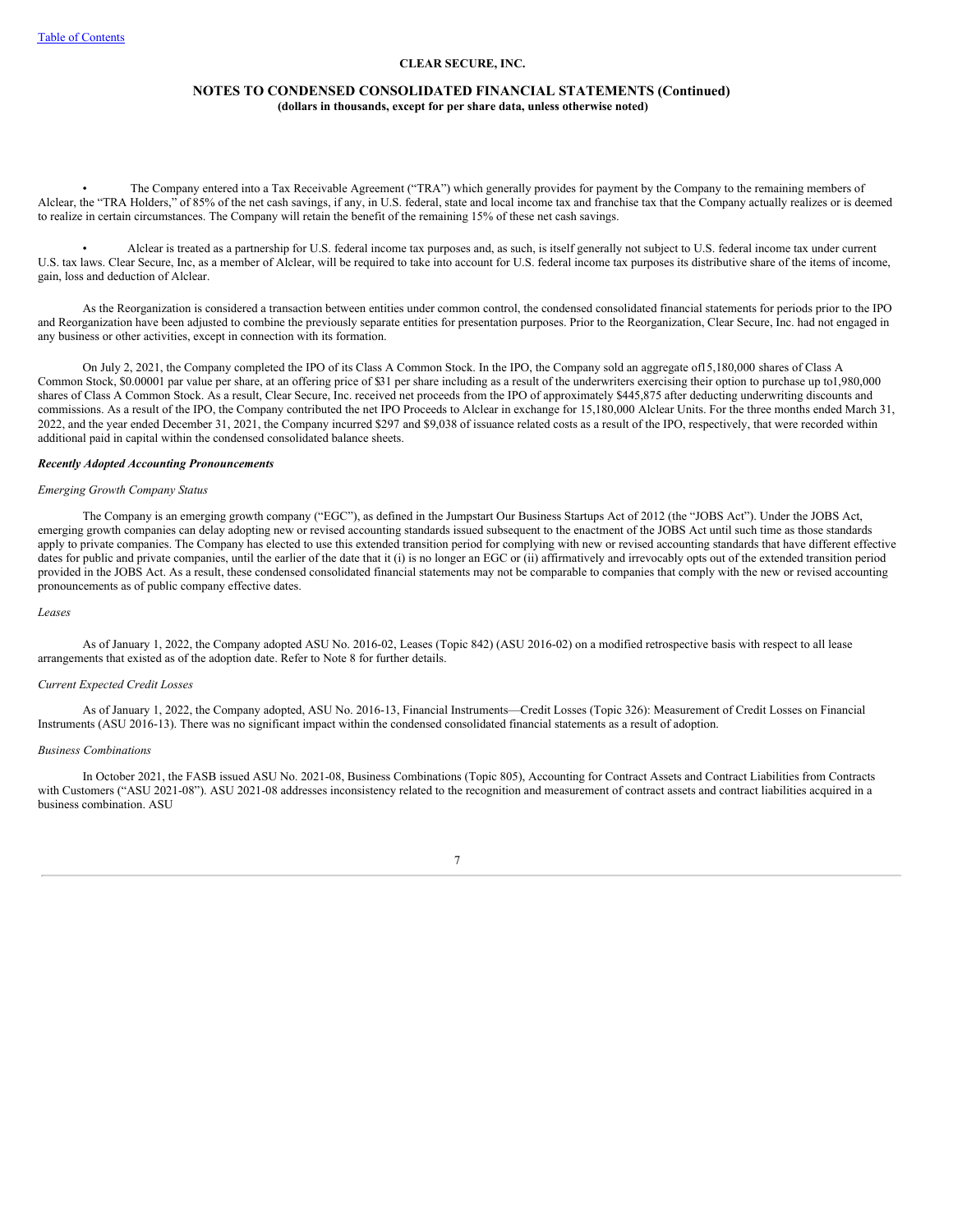## **NOTES TO CONDENSED CONSOLIDATED FINANCIAL STATEMENTS (Continued) (dollars in thousands, except for per share data, unless otherwise noted)**

2021-08 requires that an acquirer recognize and measure contract assets and contract liabilities acquired in a business combination as if it had originated the contracts, in accordance with Topic 606, Revenue from Contracts with Customers. The guidance is effective for fiscal years beginning after December 15, 2022 and interim periods within those fiscal years. Early adoption of the amendments is permitted and an entity that early adopts should apply the amendments (1) retrospectively to all business combinations for which the acquisition date occurs on or after the beginning of the fiscal year that includes the interim period of early application and (2) prospectively to all business combinations that occur on or after the date of initial application. The Company continues to evaluate the impact of this standard on its consolidated financial statements.

## *Other Recent Accounting Pronouncements Adopted and New Standards and Interpretations Not Yet Ef ective*

Other than the items discussed above, there are no standards issued by the FASB and adopted by the Company effective as of January 1, 2022 that had a material impact on the Company's condensed consolidated financial statements. Additionally, there are no standards that are not yet effective that are expected to have a material impact on the Company's condensed consolidated financial statements.

#### **2. Basis of Presentation and Summary of Significant Accounting Policies**

#### *Basis of Presentation and Principles of Consolidation*

The condensed consolidated financial statements of the Company have been prepared pursuant to the rules and regulations of the United States Securities and Exchange Commission (the "SEC") regarding interim financial reporting. Accordingly, they do not include all of the information and notes required by accounting principles generally accepted in the United States of America ("U.S. GAAP") for complete financial statements and should be read in conjunction with the audited consolidated financial statements and notes thereto included in the Company's Annual Report on Form 10-K (the "Form 10-K).

Preparing financial statements requires management to make estimates and assumptions that affect the amounts that are reported in the financial statements and the accompanying disclosures, including the vesting of share-based and other deferred compensation plan awards. Although these estimates are based on management's knowledge of current events and actions that the Company may undertake in the future, actual results may differ materially from the estimates.

Intercompany transactions and balances are eliminated upon consolidation.

The Company has one operating and reportable segment, which includes the operations of the businesses acquired during the year ended December 31, 2021.

Items included in the financial statements of each of the Company's consolidated entities are measured using the currency of the primary economic environment in which the entity operates. The condensed consolidated financial statements are presented in US Dollars, which is the Company's reporting currency.

Foreign currency transactions are translated into the functional currency using the exchange rates prevailing at the dates of the transactions. Foreign exchange gains and losses resulting from the settlement of such transactions and from the translation of monetary assets and liabilities denominated in foreign currencies at period-end exchange rates are recognized in other income (expense), net within the condensed consolidated statement of operations.

The results and financial position of all the Company entities that have a functional currency different from the Company's reporting currency are translated into US Dollars as follows:

8

•Assets and liabilities are translated at the closing rate at the reporting date;

•Income and expenses for each statement of operation are translated at average exchange rates; and

•All resulting exchange differences are recognized in other comprehensive loss.

# **3. Business Combinations**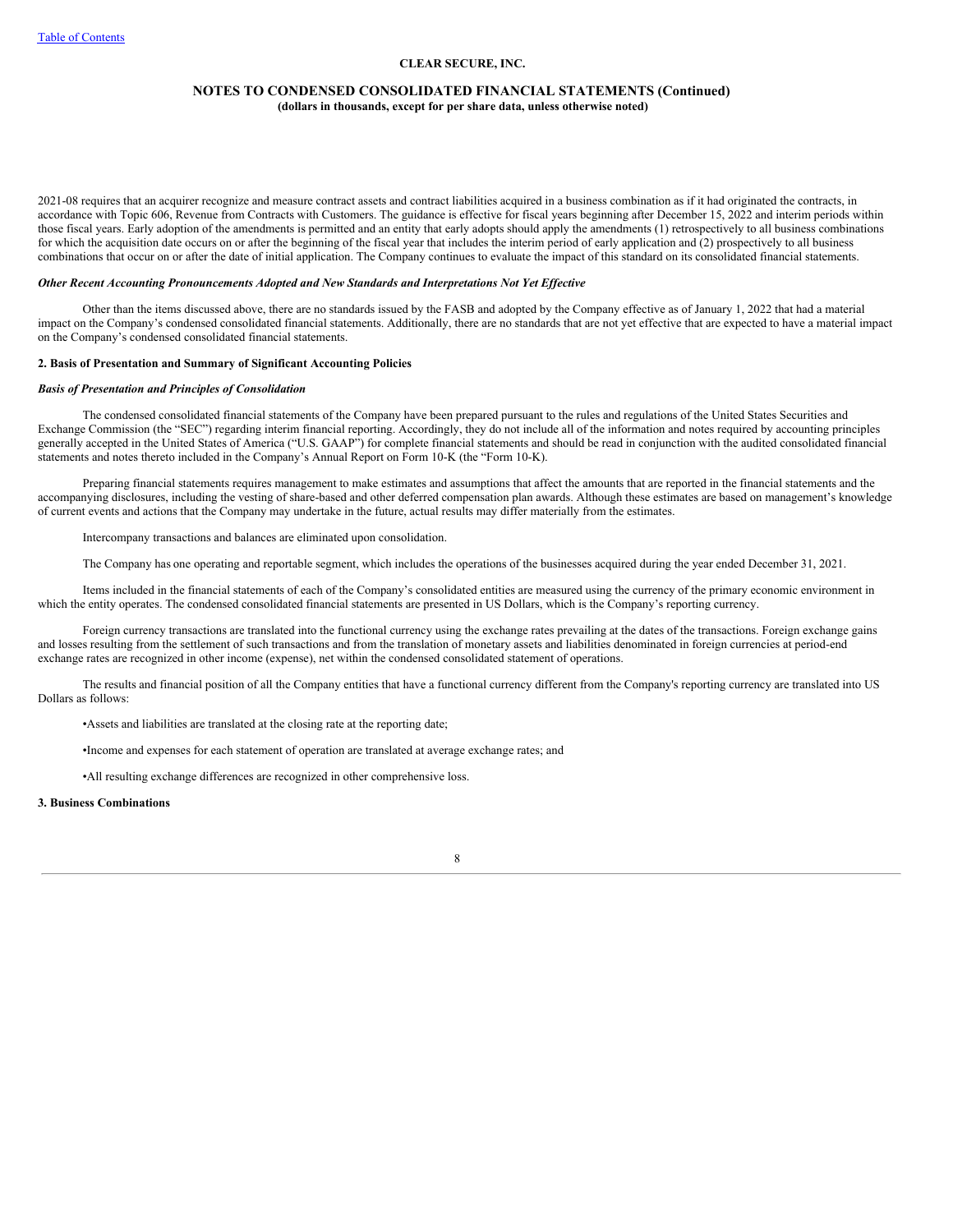# **NOTES TO CONDENSED CONSOLIDATED FINANCIAL STATEMENTS (Continued) (dollars in thousands, except for per share data, unless otherwise noted)**

During the year ended December 31, 2021, the Company completed two acquisitions, which are described further below. Both acquisitions were accounted for as business combinations. The goodwill for both acquisitions represents the future economic benefits expected to arise from other intangible assets acquired that do not qualify for separate recognition, including expected future synergies and technical expertise of the acquired workforce

For both acquisitions, the intangible assets acquired primarily relate to existing technology, customer relationships and brand names. The useful life of these intangible assets range from 3-11 years. The Company valued the intangible assets using the relief from royalty method and the multi-period excess earnings method, both under the income approach.

For both acquisitions, the Company's allocation of purchase price was based upon valuations performed to determine the fair value of the net assets as of the acquisition date and is therefore subject to adjustments for up to one year after the closing date of the acquisition to reflect final valuations.

As a result of the acquisitions, the Company recognized \$1,391 of acquisition-related costs during the year ended December 31, 2021, which are recorded in general and administrative within the condensed consolidated statement of operations. Revenues and operating loss related to these acquisitions for the three months ended March 31, 2022 were not material to the condensed consolidated financial statements. Refer below for additional details on the acquisitions.

## *Whyline, Inc.*

On December 29, 2021, Alclear acquired100% of Whyline, Inc., a provider of virtual queuing and appointment technology that the Company operates under the product name, Reserve powered by CLEAR.

The cash consideration of \$67,500 was transferred upon closing, and there was an estimated contingent consideration of \$100. The acquisition was accounted for as a business combination. In the Company's preliminary allocation of the purchase consideration, \$54,792 was initially recorded as goodwill, \$16,601 as acquired intangible assets, \$3,792 as net deferred tax liabilities and \$99 as net operating assets on the condensed consolidated balance sheets. None of the goodwill recognized is expected to be deductible for tax purposes. During the three months ended March 31, 2022, and in accordance with the election described above, the Company recorded a \$1,411 decrease to goodwill, a \$2,100 increase to acquired intangible assets and a \$689 increase to deferred tax liabilities. The accounting for the acquisition is not complete as the valuation for certain acquired assets and liabilities have not been finalized. These final valuations of the assets and liabilities could have a material impact on the preliminary purchase price allocation disclosed above.

In conjunction with the acquisition, the Company entered into an agreement to issue shares of Class A Common Stock upon satisfaction of terms related to the contingent consideration and remuneration for post-combination services (collectively referred to as the "Earn-Out"). The first tranche will be settled upon the achievement of specified operating metrics during the twelve month period ended December 31, 2022. The second tranche will be settled upon the achievement of specified operating metrics during the twelve month period ended December 31, 2023.

The maximum settlement of the contingent consideration is \$6,666, which is not subject to the satisfaction of service based criteria. For remuneration for postcombination services, there is a maximum settlement of \$13,334 that is based on performance and service based criteria being met; portions of these amounts will automatically be forfeited if the employment of specified individuals terminates prior to the end of the Earn-Out period. To the extent probable, the post-combination remuneration amount is allocated evenly to the 2022 operating metrics and 2023 operating metrics targets. The Company has not recorded any compensation expense for three months ended March 31, 2022 as the performance criteria is not probable.

The estimated fair value of the contingent consideration is determined using an option pricing model and is based upon available information and certain assumptions, known as of the reporting date, which management believes are reasonable. Any differences in the actual contingent consideration liability compared to the fair value as of the previous reporting date will be recorded within general and administrative within the condensed consolidated statements of operations. The Company has not recorded any fair value adjustments on its contingent consideration for three months ended March 31, 2022 as there was no change in assumptions.

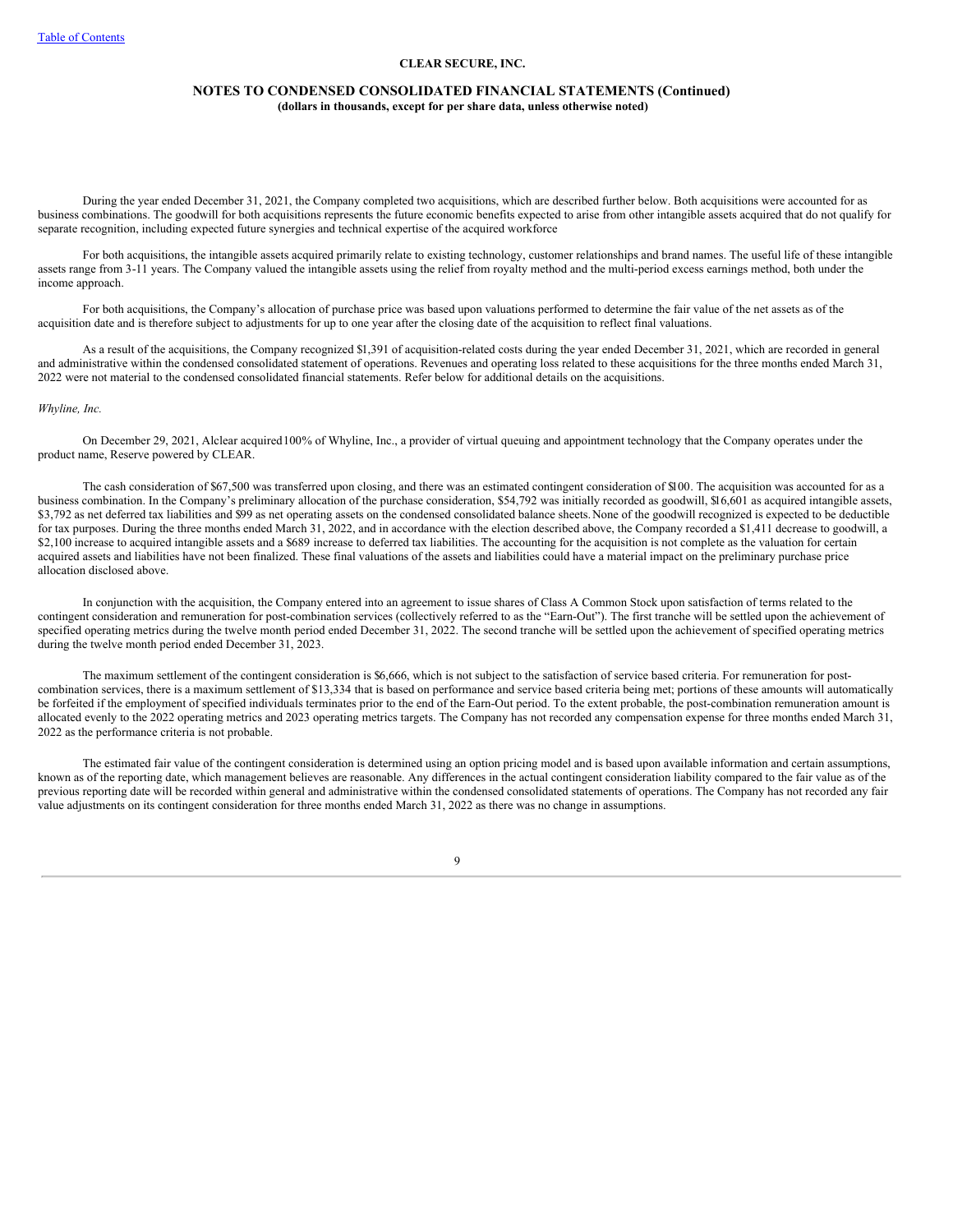# **NOTES TO CONDENSED CONSOLIDATED FINANCIAL STATEMENTS (Continued) (dollars in thousands, except for per share data, unless otherwise noted)**

The final number of shares to be issued upon satisfaction of the Earn-Out will be based on the average of the volume-weighted average trading price on the New York Stock Exchange for one share of Class A Common Stock for each of the 30 full trading days ending on and including the full trading day immediately prior to the applicable Earn-Out payment date.

# *Atlas Certified, LLC.*

On December 30, 2021, Alclear acquired certain assets of Atlas Certified, LLC, which provides an automated solution to verify professional licenses and certification data across industries by communicating with certifying organizations for on demand, current and trusted data.

The fair value of the purchase consideration was \$9,000. The acquisition was accounted for as a business combination. In the Company's preliminary allocation of the purchase consideration \$5,000 was recorded as goodwill and \$4,000 as acquired intangible assets on the condensed consolidated balance sheets. The goodwill recognized is expected to be deductible for tax purposes. During the three months ended March 31, 2022, there were no adjustments to the preliminary allocation. The accounting for the acquisition is not complete as the valuation for certain acquired assets and liabilities have not been finalized. These final valuations of the assets and liabilities could have a material impact on the preliminary purchase price allocation disclosed above.

#### **4. Revenue**

The Company derives substantially all of its revenue from subscriptions to its consumer aviation service, CLEAR Plus. For the three months ended March 31, 2022 and 2021, no individual airport accounted for more than 10% of membership revenue.

#### *Revenue by Geography*

For the three months ended March 31, 2022 and 2021, substantially all of the Company's revenue was generated in the United States.

## *Contract liabilities and assets*

The Company's deferred revenue balance primarily relates to amounts received from customers for subscriptions paid in advance of the services being provided that will be earned within the next twelve months. The following table presents changes in the deferred revenue balance as of March 31:

|                                 | 2022      | 2021      |
|---------------------------------|-----------|-----------|
| Balance as of January 1         | 188,563   | 101.542   |
| Deferral of revenue             | 105,824   | 62,057    |
| Recognition of deferred revenue | (88, 592) | (50, 529) |
| <b>Balance as of March 31</b>   | 205,795   | 113.070   |

The Company has obligations for refunds and other similar items of \$2,633 as of March 31, 2022. The Company does not have any material variable consideration.

#### **5. Prepaid Expenses and Other Current Assets**

Prepaid expenses and other current assets as of March 31, 2022 and December 31, 2021 consist of the following: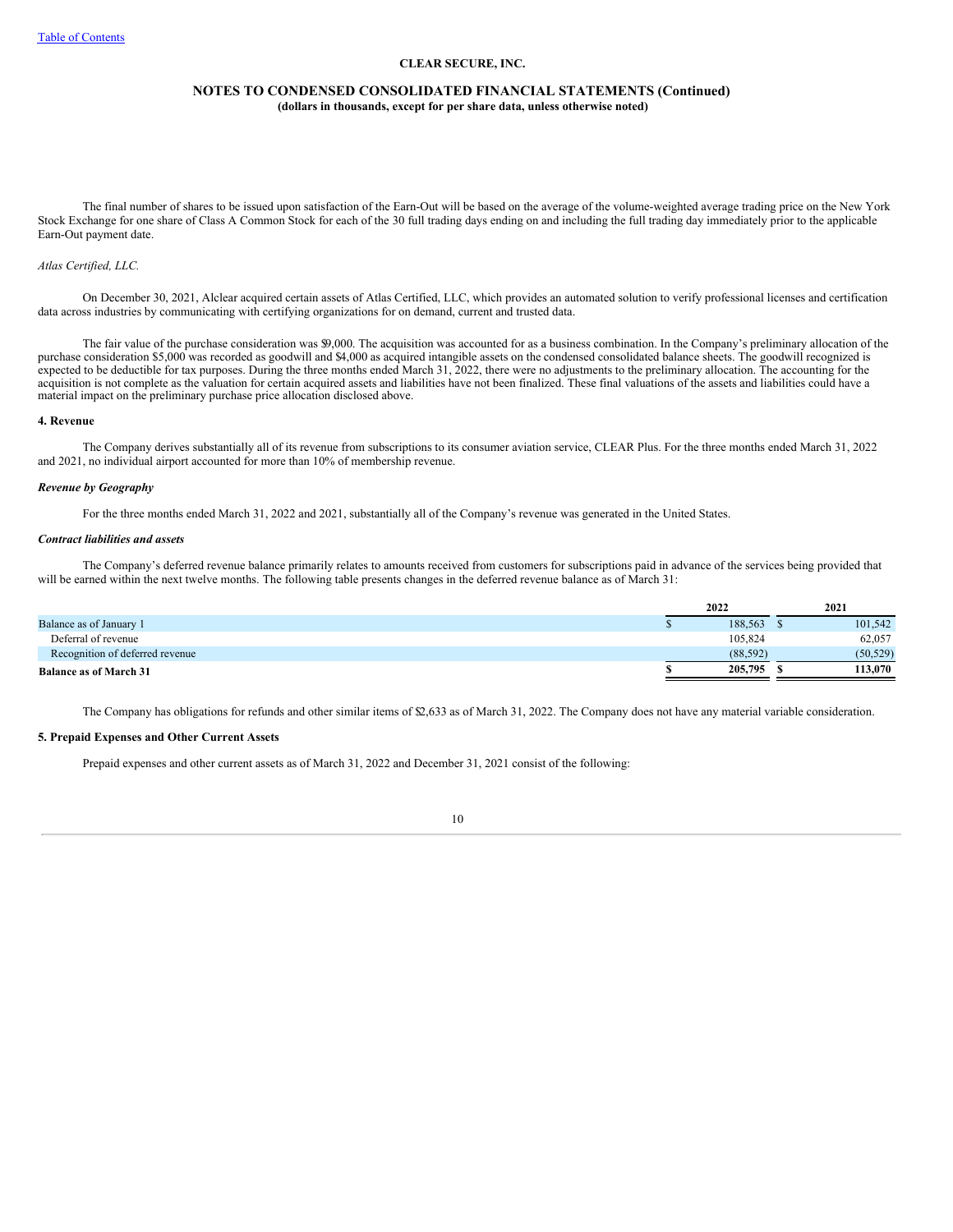## **NOTES TO CONDENSED CONSOLIDATED FINANCIAL STATEMENTS (Continued) (dollars in thousands, except for per share data, unless otherwise noted)**

|                                                                     | March 31.<br>2022 | December 31,<br>2021 |
|---------------------------------------------------------------------|-------------------|----------------------|
| Prepaid software licenses                                           | 6,799             | 4,347                |
| Coronavirus aid, relief, and economic security act retention credit | 2,036             | 2,036                |
| Prepaid insurance costs                                             | 1,514             | 2,845                |
| Other current assets                                                | 5.411             | 12.912               |
| <b>Total</b>                                                        | 15.760            | 22,140               |

The Coronavirus Aid, Relief, and Economic Security Act ("CARES Act") is intended to provide economic relief resulting from the COVID-19 pandemic which includes, but is not limited to, employment related costs. For the year ended December 31, 2020, the Company recorded a receivable of \$2,036 related to submissions made under the CARES Act. The Company expects to receive payment within twelve months.

#### **6. Fair Value Measurements**

The Company values its available-for-sale securities and certain liabilities based on the price that would be received to sell an asset or paid to transfer a liability in an orderly transaction between market participants at the measurement date. In order to increase consistency and comparability in fair value measurements, a fair value hierarchy that prioritizes observable and unobservable inputs is used to measure fair value into three broad levels, which are described below:

- Level 1 Quoted prices (unadjusted) in active markets that are accessible at the measurement date for identical assets or liabilities. The fair value hierarchy gives the highest priority to Level 1 inputs.
- Level 2 Observable inputs other than Level 1 prices, such as quoted prices for similar assets or liabilities; quoted prices in inactive markets or model-derived valuations in which all significant inputs are observable or can be derived principally from or corroborated with observable market data.

Level 3 – Unobservable inputs are used when little or no market data is available. The fair value hierarchy gives the lowest priority to Level 3 inputs.

In determining fair value, the Company utilizes valuation techniques that maximize the use of observable inputs to the extent possible. In addition, the Company considers counterparty credit risk in its assessment of fair value.

The asset or liability's fair value measurement level within the fair value hierarchy is based on the lowest level of any input that is significant to the fair value measurement. Valuation techniques used need to maximize the use of observable inputs and minimize the use of unobservable inputs.

The following is a description of the valuation methodologies used for assets and liabilities measured at fair value.

*Corporate bonds* – Valued at the closing price reported on the active market on which the individual securities, all of which have counterparts with high credit ratings, are traded.

*Commercial paper* – Value is based on yields currently available on comparable securities of issuers with similar credit ratings.

*Money market funds* – Valued at the net asset value ("NAV") of units of a collective fund. The NAV is used as a practical expedient to estimate fair value. This practical expedient is not used when it is determined to be probable that the fund will sell the investment for an amount different than the reported NAV.

*Contingent consideration –* Valued at fair value using a simulation of targeted outcomes.

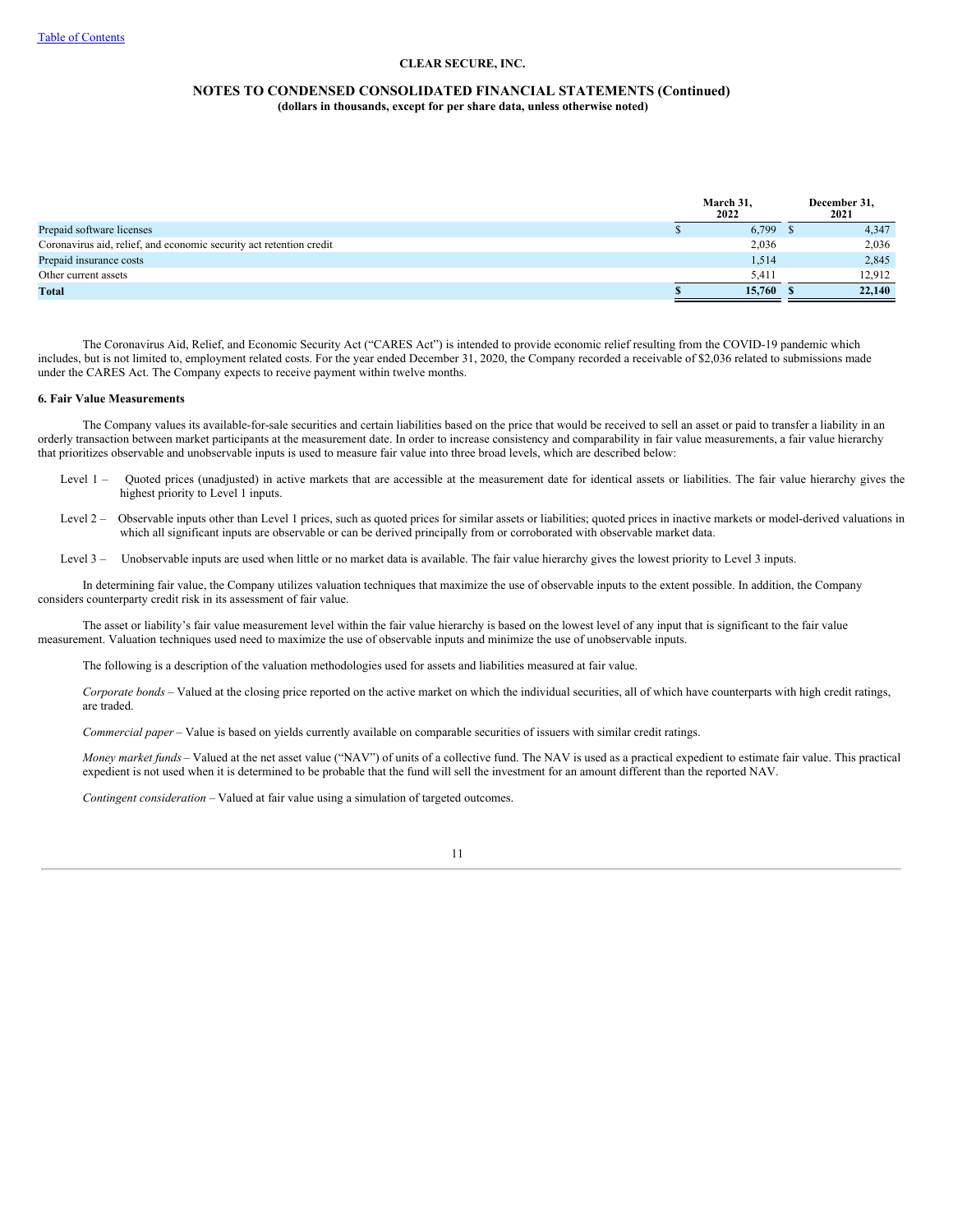\_\_\_\_\_\_\_\_\_\_\_\_\_\_\_\_\_\_\_\_\_\_\_\_\_\_\_\_

# **CLEAR SECURE, INC.**

# **NOTES TO CONDENSED CONSOLIDATED FINANCIAL STATEMENTS (Continued) (dollars in thousands, except for per share data, unless otherwise noted)**

*Warrant liabilities –* The Company had certain outstanding warrant liabilities prior to the Reorganization. These were valued based on significant inputs not observed in the market and, thus, represented a Level 3 measurement. The Company estimated the fair value of the liability using the Black-Scholes option pricing model and the change in fair value was recognized in general and administrative expenses. Refer to Note 13 for further information.

The contractual maturities of investments classified as marketable securities are as follows:

|                                    | March 31<br>2022 | December 31.<br>2021 |
|------------------------------------|------------------|----------------------|
| Due within 1 year                  | 301.021          | 288,036              |
| <b>Total marketable securities</b> | 301.021          | 288,036              |

|                                                   | Fair Value as of March 31, 2022           |                |                          |         |  |
|---------------------------------------------------|-------------------------------------------|----------------|--------------------------|---------|--|
|                                                   | Level 1                                   | <b>Level 2</b> | Level 3                  | Total   |  |
| Commercial paper                                  | $\overline{\phantom{m}}$                  | 117.501 \$     | $\overline{\phantom{m}}$ | 117,501 |  |
| U.S. Treasuries                                   | 89,952                                    |                |                          | 89,952  |  |
| Corporate bonds                                   |                                           | 124,092        |                          | 124,092 |  |
| Total assets in the fair value hierarchy          | 89,952                                    | 241,593        |                          | 331,545 |  |
| Money market funds measured at NAV <sup>(a)</sup> |                                           |                |                          | 2,808   |  |
| Total assets at fair value                        | 89.952                                    | 241,593 \$     | $\sim$                   | 334,353 |  |
|                                                   |                                           |                |                          |         |  |
| Contingent consideration                          |                                           |                | (100)                    | (100)   |  |
| Total liabilities at fair value                   | $\qquad \qquad \overline{\qquad \qquad }$ |                | $(100)$ \$               | (100)   |  |

|                                                   | Fair Value as of December 31, 2021 |                          |                          |              |
|---------------------------------------------------|------------------------------------|--------------------------|--------------------------|--------------|
|                                                   | Level 1                            | Level 2                  | Level 3                  | <b>Total</b> |
| Commercial paper                                  | $\hspace{0.1mm}-\hspace{0.1mm}$    | 128,867 \$               | $\overline{\phantom{m}}$ | 128,867      |
| U.S. Treasuries                                   | 82,472                             |                          |                          | 82,472       |
| Corporate bonds                                   |                                    | 114,965                  |                          | 114,965      |
| Total assets in the fair value hierarchy          | 82,472                             | 243,832                  |                          | 326,304      |
| Money market funds measured at NAV <sup>(a)</sup> |                                    |                          |                          | 8,924        |
| Total assets at fair value                        | 82,472 \$                          | 243,832 \$               | $\overline{\phantom{m}}$ | 335,228      |
|                                                   |                                    |                          |                          |              |
| Contingent consideration                          |                                    |                          | (100)                    | (100)        |
| Total liabilities at fair value                   | $\overline{\phantom{m}}$           | $\overline{\phantom{0}}$ | $(100)$ \$               | (100)        |

(a) Certain money market funds that were measured at NAV per share (or its equivalent) have not been classified in the fair value hierarchy. The fair value amounts presented in this table are intended to permit reconciliation of the fair value hierarchy to the line items presented in the condensed consolidated balance sheets.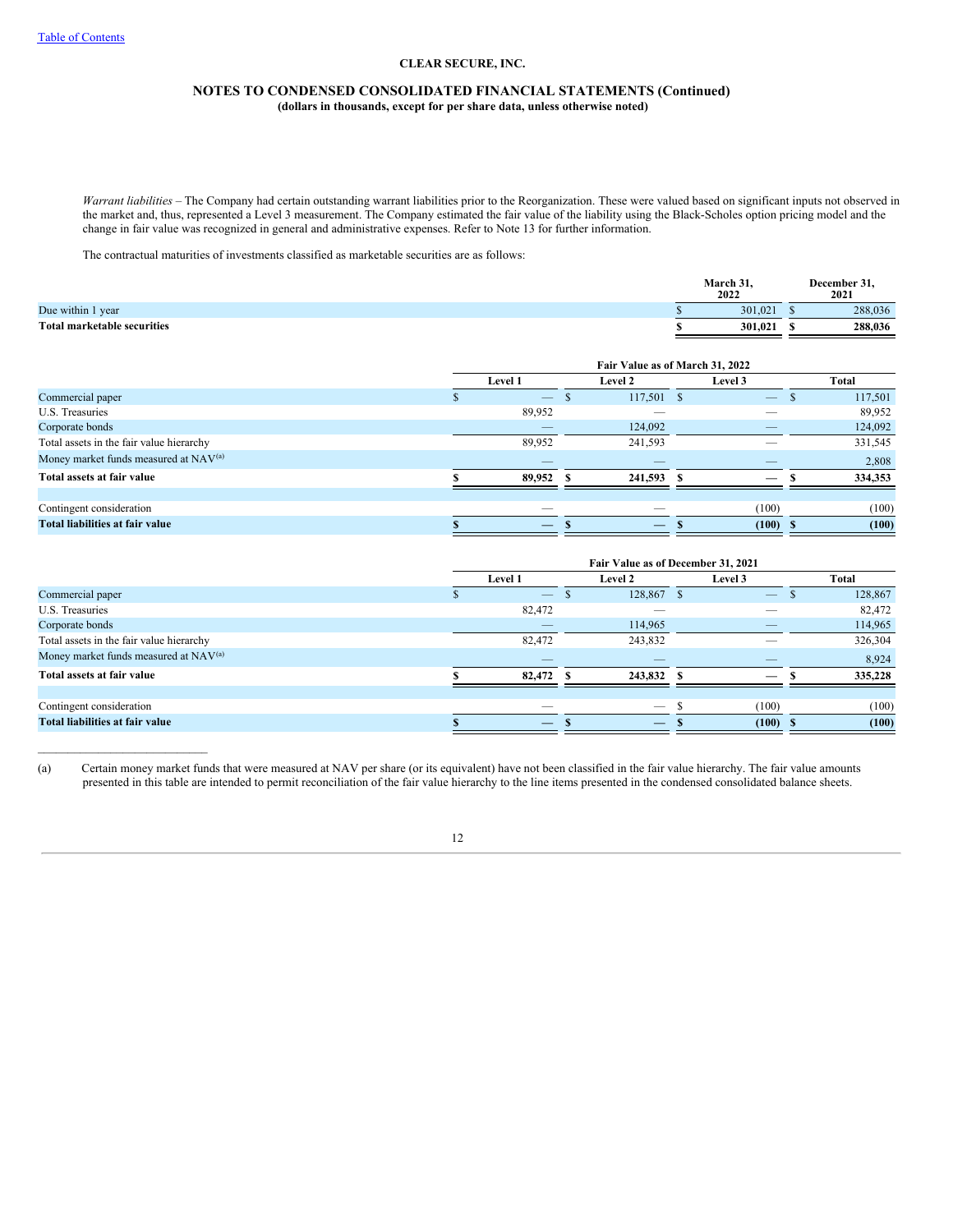# **NOTES TO CONDENSED CONSOLIDATED FINANCIAL STATEMENTS (Continued) (dollars in thousands, except for per share data, unless otherwise noted)**

The Company had no continuous unrealized loss position from marketable securities as of March 31, 2022 that was a result of a credit deterioration.

The following table provides a summary of changes in fair value of the Company's Level 3 warrant liabilities prior to the Reorganization. The Company hasno outstanding warrant liabilities as of March 31, 2022.

| Balance as of January 1, 2021                             | (17,740)                 |
|-----------------------------------------------------------|--------------------------|
| Warrants issued                                           | (289)                    |
| Issuance of equity upon exercise of certain warrants      | 30,206                   |
| Reclassification of certain warrant liabilities to equity | 619                      |
| Fair value adjustments                                    | (12,796)                 |
| <b>Balance prior to Reorganization</b>                    | $\overline{\phantom{m}}$ |

See Note 13 for further information regarding warrants.

# *Contingent consideration*

The following table provides a summary of changes in fair value of the Company's Level 3 contingent consideration, issued in conjunction with the acquisition of Whyline, Inc.

| Balance as of January 1, 2022       | (100)                    |
|-------------------------------------|--------------------------|
| Fair value adjustments              | $\overline{\phantom{a}}$ |
| <b>Balance as of March 31, 2022</b> | (100)                    |

For certain other financial instruments, including accounts receivable, accounts payable, accrued liabilities, as well as other current liabilities, the carrying amounts approximate the fair value of such instruments due to the short maturity of these balances.

# **7. Property and Equipment, net**

Property and equipment as of March 31, 2022 and December 31, 2021 consist of the following:

|                                    | Depreciation period in<br>vears | March 31.<br>2022 | December 31,<br>2021 |
|------------------------------------|---------------------------------|-------------------|----------------------|
| Internally developed software      | $3 - 5$ \$                      | 44,338            | 40,788               |
| Acquired software                  |                                 | 6,396             | 6,396                |
| Equipment                          |                                 | 26,715            | 26,322               |
| Leasehold improvements             | $1 - 10$                        | 7,706             | 7,671                |
| Furniture and fixtures             |                                 | 2,292             | 2,281                |
| Construction in progress           |                                 | 3,340             | 2,239                |
| Total property and equipment, cost |                                 | 90,787            | 85,697               |
| Less: accumulated depreciation     |                                 | (44, 664)         | (41, 175)            |
| Total property and equipment, net  |                                 | 46,123            | 44,522               |

Depreciation and amortization expense related to property and equipment for three months ended March 31, 2022 and 2021 was \$3,489 and \$2,534, respectively.

During the three months ended March 31, 2022, \$3,552 was capitalized in connection with internally developed software. Amortization expense was \$1,737 and \$1,131 for the three months ended March 31, 2022 and 2021, respectively.

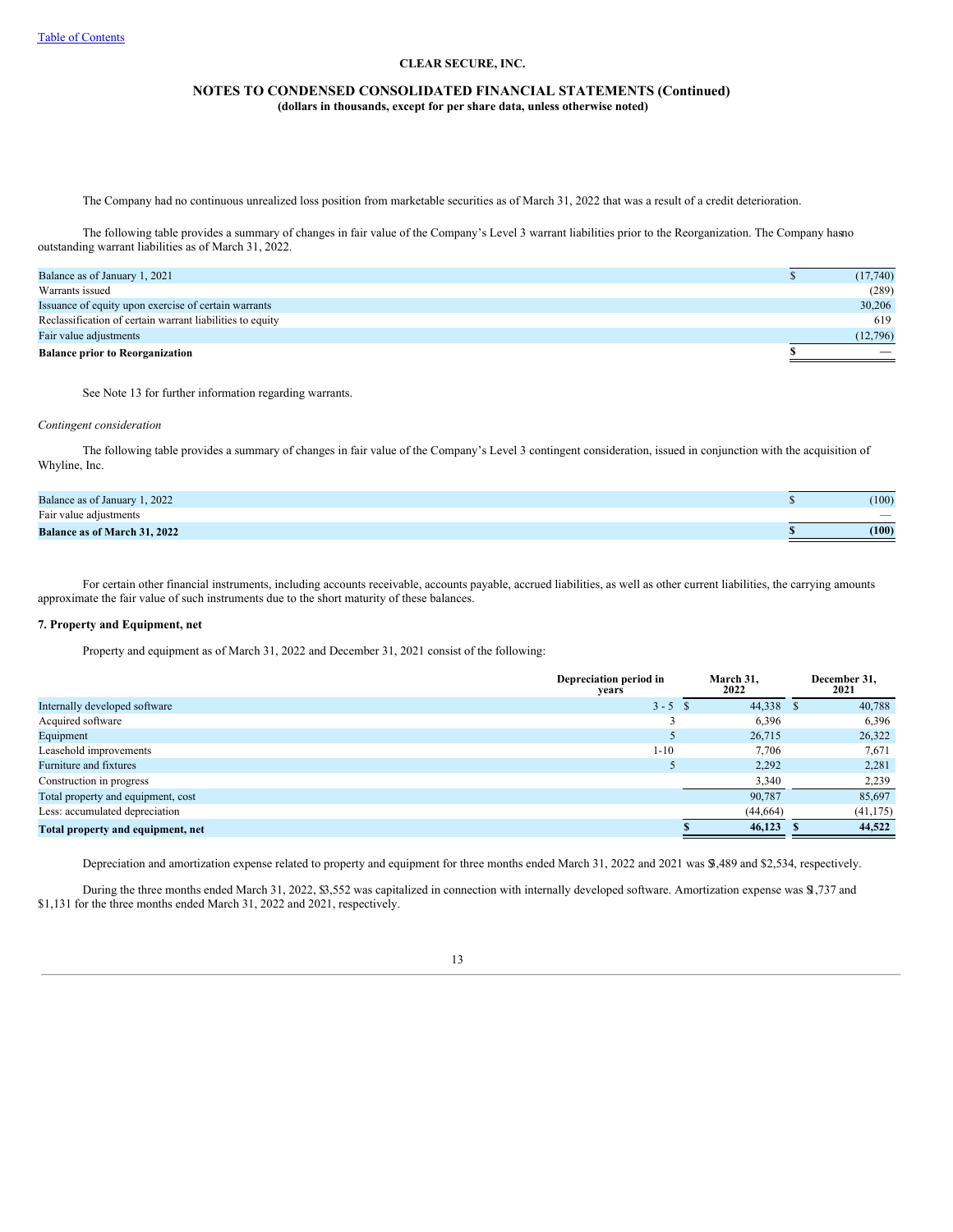# **NOTES TO CONDENSED CONSOLIDATED FINANCIAL STATEMENTS (Continued) (dollars in thousands, except for per share data, unless otherwise noted)**

During the three months ended March 31, 2022 and 2021, the Company recognized impairment charges of \$313 and \$0, respectively, on certain long-lived assets within other income (expense), net in the condensed consolidated statements of operations.

Purchases of property and equipment with unpaid costs in accounts payable and accrued liabilities as of March 31, 2022 were \$,261 and \$427, respectively, and \$134 and \$1,438 as of March 31, 2021, respectively.

#### **8. Leases**

As discussed in Note 2, on January 1, 2022, the Company adopted the new accounting standard ASC 842, Leases, using the modified retrospective method. As a result, and as permitted by the standard, the Company has not updated financial information or related disclosures under ASC 842 for, periods prior to January 1, 2022. Upon adoption, the Company recognized \$25,346 of right of use ("ROU") assets, \$29,139 of lease liabilities and derecognized \$3,793 of deferred rent on the condensed consolidated balance sheets. The short term portion of the operating lease liabilities is included within accrued liabilities and the long term portion is included within other long term liabilities on the condensed consolidated balance sheets.

The Company has entered into agreements to lease certain office spaces. These leases require monthly lease payments that may be subject to annual increases throughout the lease term. Certain of these leases also include renewal options at the election of the Company to renew or extend the lease for an additional three years. Additionally, certain of these leases contain termination options. These optional periods have not been considered in the determination of the ROU assets or lease liabilities as the Company did not consider it reasonably certain it would exercise the options. The Company performed evaluations of its contracts and determined it only has operating leases. The lease terms are between 1 and 12 years.

Most of the Company's lease agreements require payment of certain operating expenses in addition to base rent, such as taxes, insurance and maintenance costs. As allowed under ASC 842, the Company considers these as non-lease components and has elected to exclude these components from the measurement of its lease liabilities. The Company has also elected to apply the recognition requirement of ASC 842 to leases with a term of 12 months or less for all classes of assets.

The Company has elected to utilize the following practical expedients available under the transition guidance in ASC 842:

- The Company did not reassess whether any expired or existing contracts are or contain leases;
- The Company did not reassess the lease classification for any expired or existing leases; and
- The Company did not reassess initial direct costs for any existing leases.

The Company did not elect the practical expedient available under the transition guidance in ASC 842 to use hindsight in determining the lease term and in assessing impairment of the Company's ROU assets

The Company determines if an arrangement is a lease at inception and recognizes ROU assets and lease liabilities upon commencement. ROU assets represent the Company's right to use an underlying asset for the lease term and lease liabilities represent the Company's obligation to make lease payments arising from the lease. The classification of the Company's leases as operating or finance leases along with the initial measurement and recognition of the associated ROU assets and lease liabilities is performed at the lease commencement date. The measurement of lease liabilities is based on the present value of future lease payments over the lease term. As the Company's leases do not provide an implicit rate, the Company uses its incremental borrowing rate based on the information available at the lease commencement date in determining the present value of future lease payments. The ROU asset is based on the measurement of the lease liability and also includes any lease payments made prior to or on lease commencement and excludes lease incentives and initial direct costs incurred, as applicable. Rent expense for the Company's operating leases is recognized on a straight-line basis over the lease term.

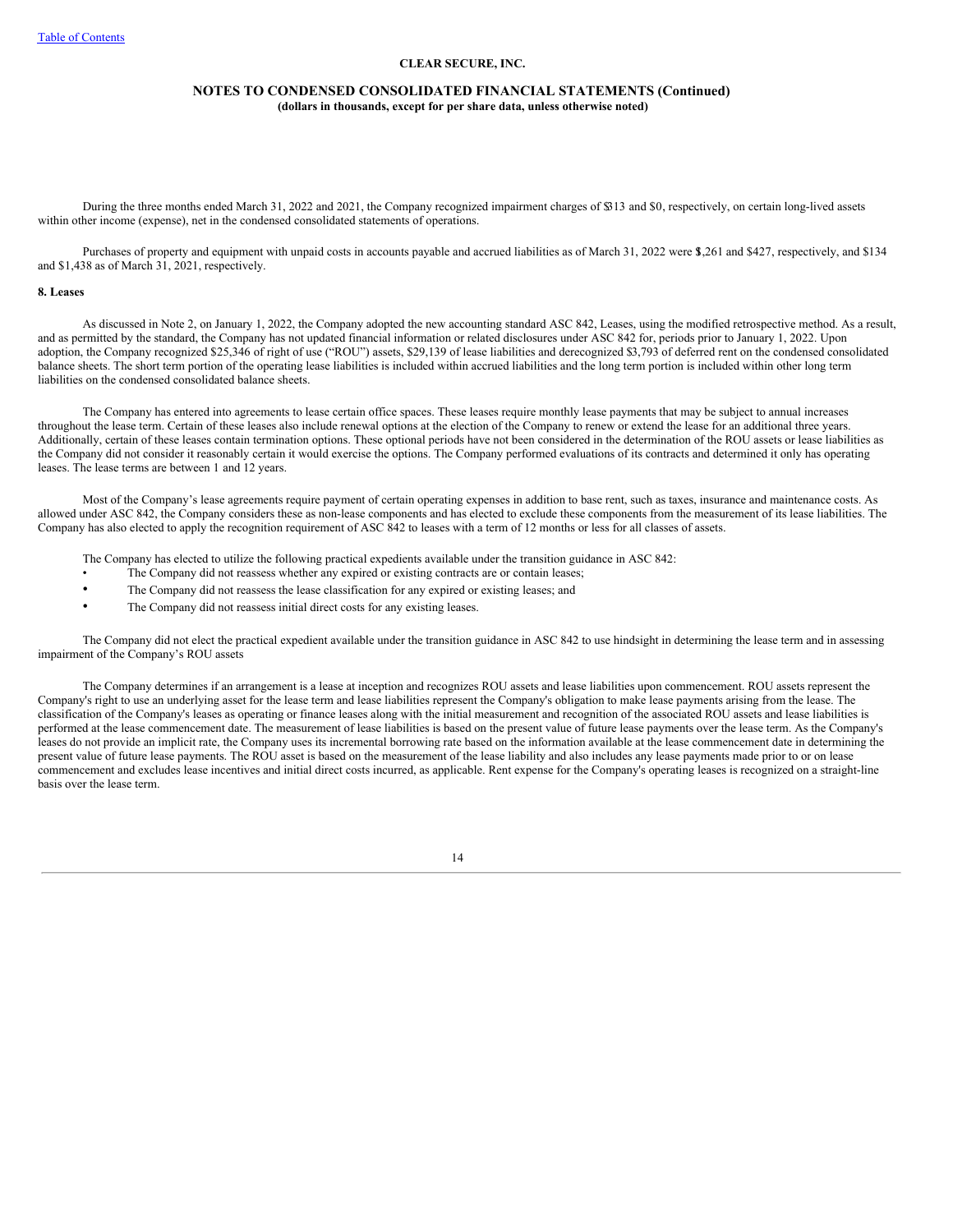# **NOTES TO CONDENSED CONSOLIDATED FINANCIAL STATEMENTS (Continued) (dollars in thousands, except for per share data, unless otherwise noted)**

The Company has an additional operating lease for real estate space to house the Company's corporate headquarters. The lease agreement provides for a commencement on the later of October 1, 2022 or the date on which the landlord delivers possession of the premises with certain agreed upon completed improvements to be made by the landlord. The term of the lease is fifteen years after the date the rent obligations begin, with an option to renew forone 5-year period or 10-year period at Fair Market Value (as defined in the lease agreement) by providing the Landlord with eighteen months' notice and meeting certain other requirements. The aggregate undiscounted future minimum lease payments are approximately \$177,400 beginning on April 1, 2023 and ending on April 1, 2038. The lease has not been recognized on the Company's condensed consolidated balance sheets. This operating lease is expected to commence in 2022.

Below is a reconciliation of the amounts reported on the condensed consolidated balance sheets with respect to the Company's operating leases:

|                                       |   | March 31,<br>2022 |
|---------------------------------------|---|-------------------|
| 2022                                  | ъ | 3,453             |
| 2023                                  |   | 3,729             |
| 2024                                  |   | 4,402             |
| 2025                                  |   | 4,478             |
| 2026                                  |   | 4,478             |
| Thereafter                            |   | 12,868            |
| Total future operating lease payments |   | 33,408            |
| Less: imputed interest                |   | (5,115)           |
| Lease liabilities, current            |   | 3,338             |
| Lease liabilities, non-current        |   | 24,955            |
| <b>Total lease liabilities</b>        |   | 28,293            |

As of March 31, 2022, the weighted-average incremental borrowing rate applied to lease liabilities at the date of adoption was4.3%. Additionally, the weightedaverage remaining lease term was 7.7 years.

Total operating lease expense recognized on the condensed consolidated statements of operations for the three months ended March 31, 2022 was \$1,035. Cash paid for amounts included in the measurement of operating lease liabilities for the three months ended March 31, 2022 was \$1,155.

# **9. Intangible Assets, net and Goodwill**

See below for Intangible assets, net and Goodwill as of March 31, 2022 and December 31, 2021:

|                                          | <b>Amortization</b><br>Period in<br>Years | <b>March 31, 2022</b> | <b>December 31, 2021</b> |
|------------------------------------------|-------------------------------------------|-----------------------|--------------------------|
| Patents                                  | 20                                        | $2,216$ \$            | 2,115                    |
| Acquired intangibles                     | $1 - 10$                                  | 22,700                | 20,601                   |
| Other indefinite lived intangible assets |                                           | 310                   | 310                      |
| Total intangible assets, cost            |                                           | 25,226                | 23,026                   |
| Less: accumulated amortization           |                                           | (988)                 | (93)                     |
| Intangible assets, net                   |                                           | 24,238                | 22,933                   |
| Goodwill                                 |                                           | 58,381                | 59,792                   |

Acquired intangibles, net as of March 31, 2022 and December 31, 2021 is comprised of the following: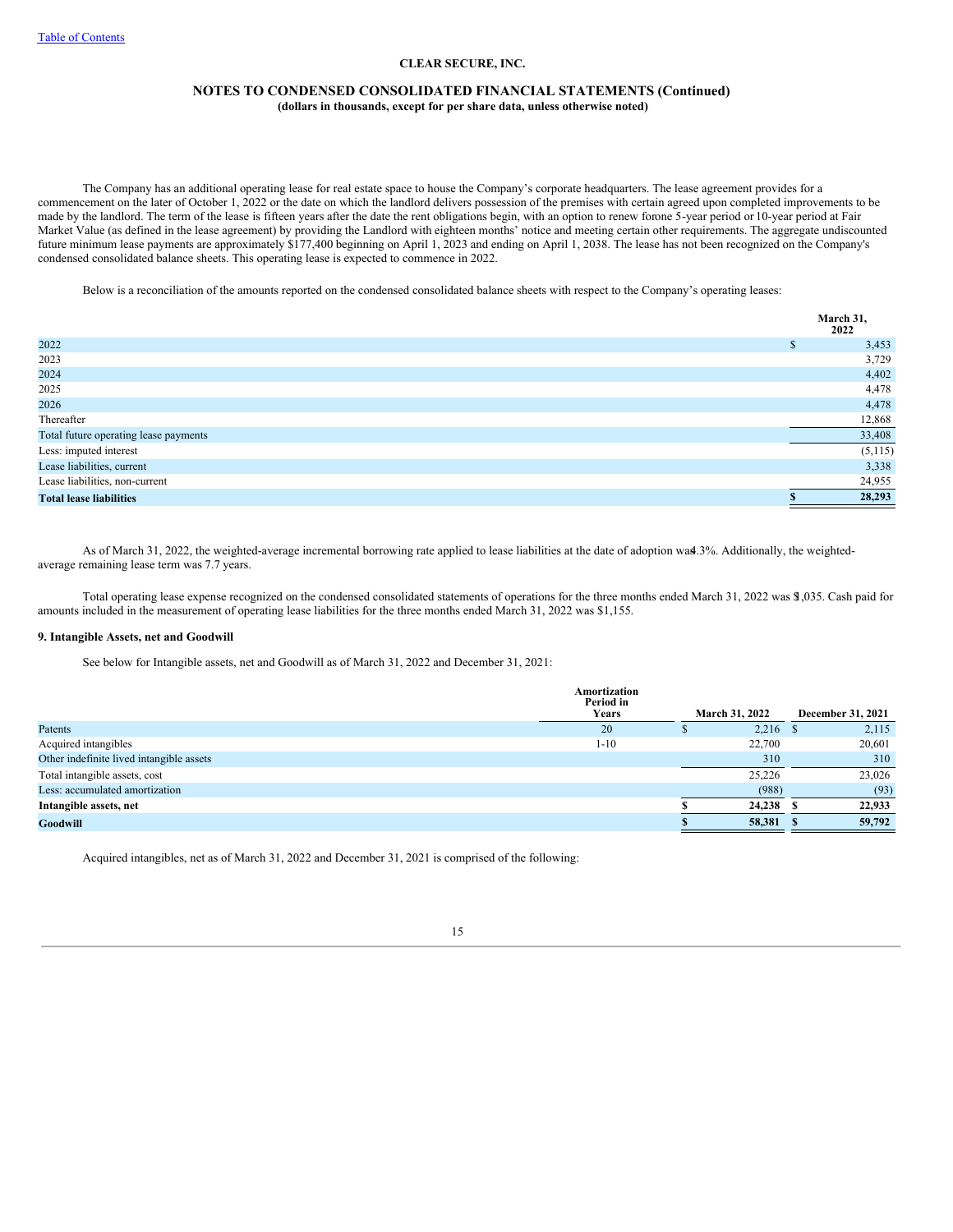# **NOTES TO CONDENSED CONSOLIDATED FINANCIAL STATEMENTS (Continued) (dollars in thousands, except for per share data, unless otherwise noted)**

|                                   | Amortization<br>Period in |                       |                          |
|-----------------------------------|---------------------------|-----------------------|--------------------------|
|                                   | Years                     | <b>March 31, 2022</b> | <b>December 31, 2021</b> |
| Technology                        | 3 S                       | $4,300$ \$            | 5,600                    |
| Customer relationships            | 11 S                      | $17,900$ \$           | 14,501                   |
| <b>Brand names</b>                | 5 \$                      | 500 \$                | 500                      |
| Total intangible assets, cost     |                           | 22,700 \$             | 20,601                   |
| Less: accumulated amortization    |                           | $(869)$ \$            | $\overline{\phantom{a}}$ |
| <b>Total acquired intangibles</b> |                           | 21,831 \$             | 20,601                   |

Amortization expense of intangible assets was \$895 and \$4 for the three months ended March 31, 2022 and 2021, respectively. The Company didnot recognize any impairment charges on intangible assets, net or goodwill for the periods presented.

# **10. Restricted Cash**

As of March 31, 2022 and December 31, 2021, the Company maintained bank deposits of \$13,241 and \$6,938, respectively, which were pledged as collateral for longterm letters of credit issued in favor of airports, in connection with the Company's obligations under the revenue share agreements. Such amounts also include a letter of credit for the Company's New York City corporate headquarters lease agreement entered into in 2021.

In addition, the Company also has a \$16,000 restricted cash account against a letter of credit with a credit card company as a reserve against potential future refunds and chargebacks as of March 31, 2022 and December 31, 2021.

#### **11. Other Assets**

Other assets as of March 31, 2022 and December 31, 2021 consist of the following:

|                         | March 31,<br>2022 | December 31,<br>2021 |
|-------------------------|-------------------|----------------------|
| Security deposits       | 247               | 242                  |
| Loan fees               | 232               | 376                  |
| Certificates of deposit | 459               | 459                  |
| Other long-term assets  | 2.164             | 2,329                |
| <b>Total</b>            | 3,102S            | 3,406                |

# **12. Accrued Liabilities and Other Long Term Liabilities**

Accrued liabilities consist of the following as of March 31, 2022 and December 31, 2021:

|                                   | March 31,<br>2022 | December 31,<br>2021     |
|-----------------------------------|-------------------|--------------------------|
| Accrued compensation and benefits | $10,472$ \$       | 18,133                   |
| Accrued partnership liabilities   | 50,208            | 33,442                   |
| Lease liability                   | 3,338             | $\overline{\phantom{a}}$ |
| Other accrued liabilities         | 13.891            | 15,645                   |
| <b>Total</b>                      | 77,909            | 67,220                   |

The Company has estimated accrued partnership liabilities related to a portion of merchant credit card benefits that it expects to fund.

Other long term liabilities consist of the following as of March 31, 2022 and December 31, 2021: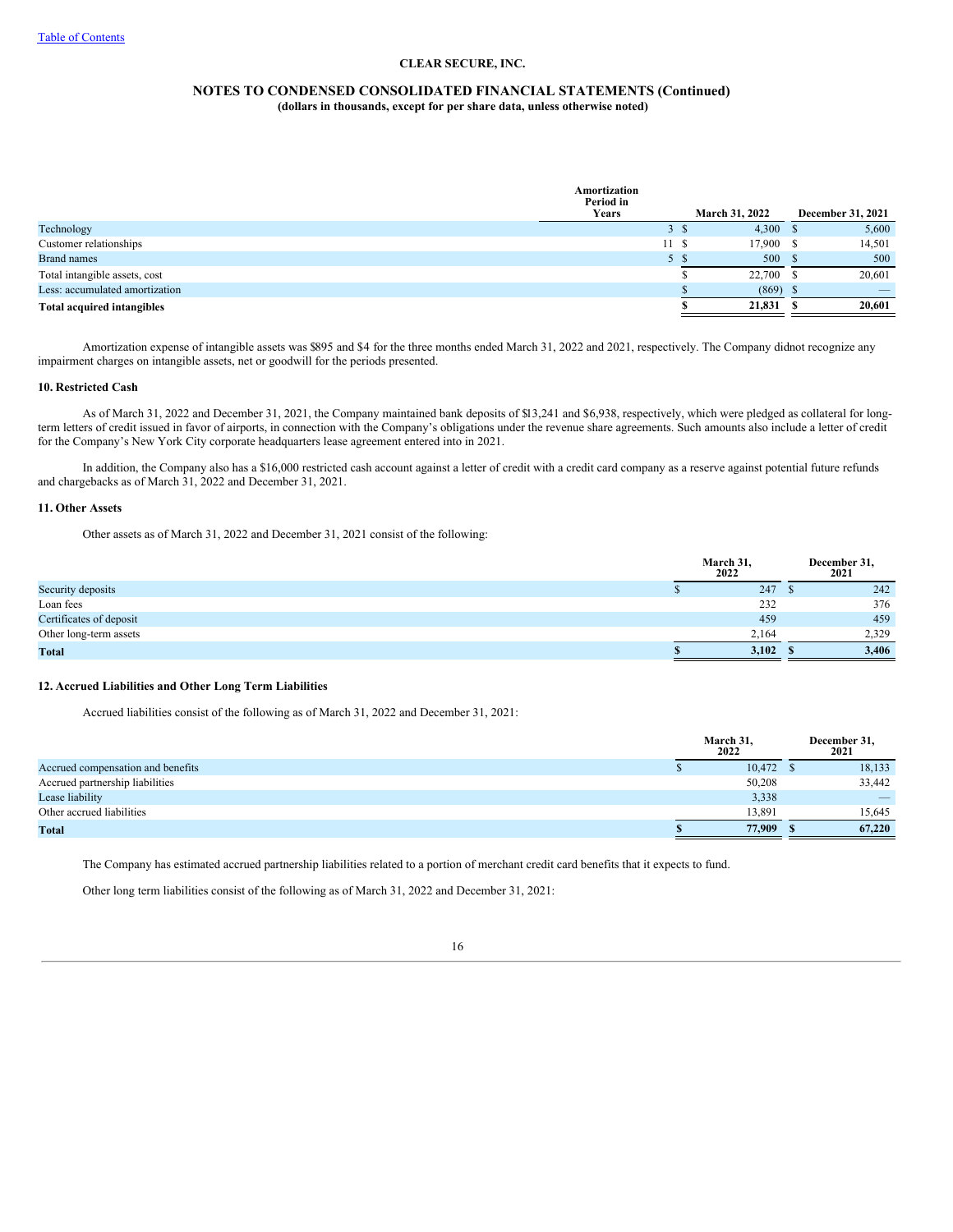# **NOTES TO CONDENSED CONSOLIDATED FINANCIAL STATEMENTS (Continued) (dollars in thousands, except for per share data, unless otherwise noted)**

|                           | March 31,<br>2022 |        | December 31,<br>2021     |
|---------------------------|-------------------|--------|--------------------------|
| Deferred tax liability    |                   | 4,687  | 3,792                    |
| Lease liability           |                   | 24,955 | $\overline{\phantom{a}}$ |
| Other accrued liabilities |                   | 1,592  | 4,899                    |
| Total                     |                   | 31,234 | 8,691                    |

## **13. Warrants**

Historically, Alclear issued warrants for their holders to purchase shares of Class B redeemable capital units. These warrants were generally subject to performancebased vesting criteria, such as criteria related to new customer enrollments and technological innovations. The Company recognizes the expense for those warrants expected to vest on a straight-line basis over the requisite service period of the warrants, which generally ranges from three months to six years. For warrants that vest upon issuance, the entire cost is expensed immediately.

As of December 31, 2020, Alclear had658,382 equity warrants outstanding at a weighted-average exercise price of \$222.15 and 70,000 liability warrants outstanding at a weighted-average exercise price of \$36.74.

Prior to the Reorganization, in 2021, Alclear issued the following warrants for Class B redeemable capital units as follows:

|                  | $\sim$ |  | $\tilde{}$ | <b>Number of Units</b> | Weighted-average exercise<br>price |        |
|------------------|--------|--|------------|------------------------|------------------------------------|--------|
| Liability awards |        |  |            | 000.1                  |                                    | 00.1   |
| Equity awards    |        |  |            | 114,797                |                                    | 194.85 |

The fair values of warrants granted in 2021 were estimated based on the Black-Scholes option pricing model using the weighted-average significant unobservable inputs (Level 3 inputs) as follows:

|                         | 2021              |
|-------------------------|-------------------|
| Risk-free interest rate | $0.36\% - 0.92\%$ |
| Exercise price          | \$1.00-\$290.00   |
| Expected term           | 3-5 years         |
| Expected volatility     | $45.0\% - 50.8\%$ |

The 114,797 equity classified warrants issued during 2021 had a weighted average grant date fair value per warrant of \$287.55.

Prior to the Reorganization, certain warrant holders exercised their warrants for Class B redeemable capital units as follows:

| $\sim$           | <b>Number of Warrants</b> | Weighted-average exercise<br>price |
|------------------|---------------------------|------------------------------------|
| Liability awards | 70,000                    | 36.74                              |
| Equity awards    | $3,400$ \$                | 00.1                               |

On the date of exercise, the Company recognized a fair value adjustment to the outstanding liability classified warrants which was estimated based on a Black-Scholes option pricing model using the weighted-average significant unobservable inputs (Level 3 inputs) as follows:

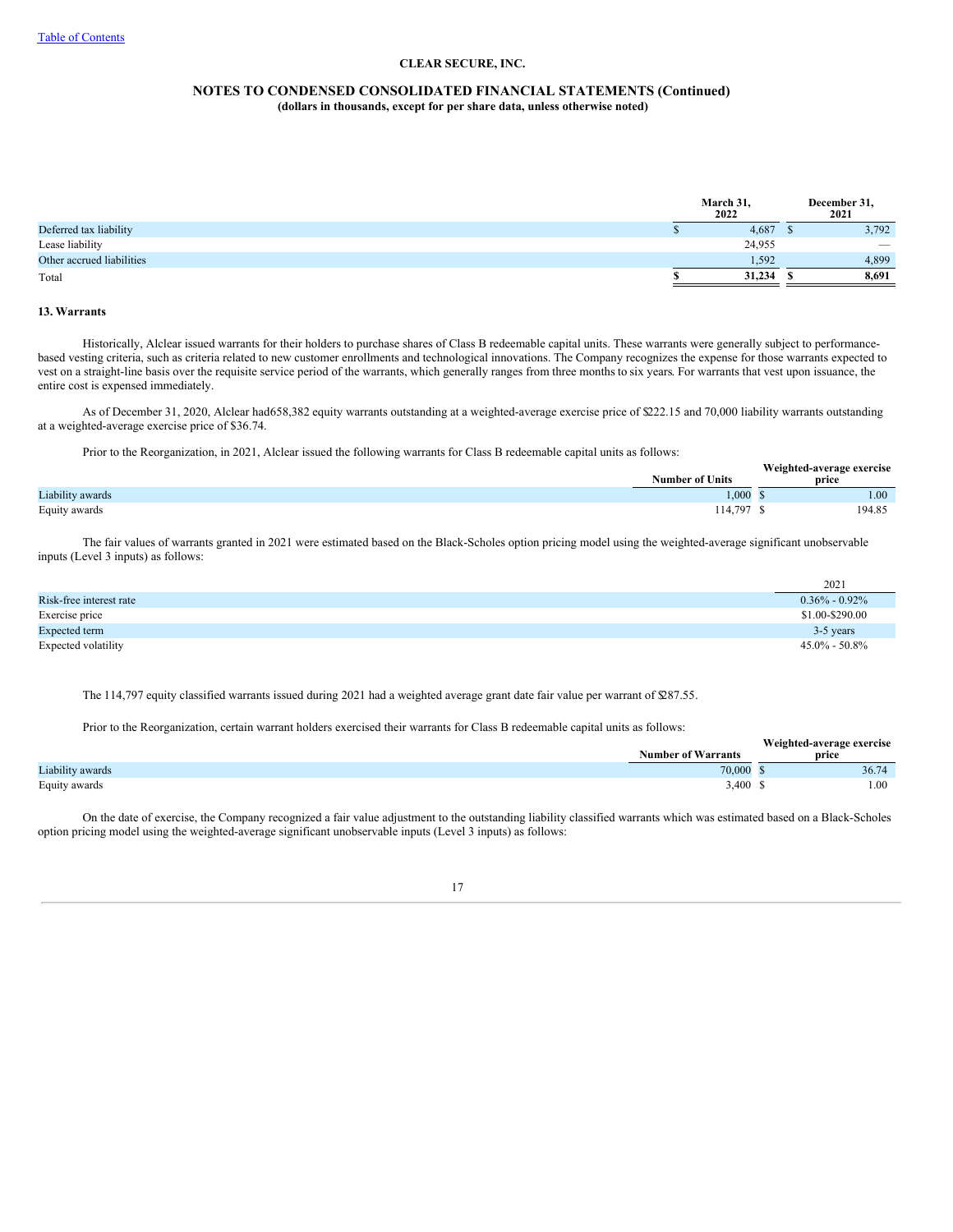# **NOTES TO CONDENSED CONSOLIDATED FINANCIAL STATEMENTS (Continued) (dollars in thousands, except for per share data, unless otherwise noted)**

| Risk-free interest rate | $0.16\% - 0.19\%$ |
|-------------------------|-------------------|
| Exercise price          | $$1.00 - $36.74$  |
| Expected term           | 2-3 years         |
| Expected volatility     | $35.1\% - 45.0\%$ |

Subsequent to the Reorganization, there were no unvested warrants classified as liability awards.

As part of the Reorganization, the remaining Alclear warrants were either exchanged for Clear Secure, Inc. warrants representing the right to receive Class A Common Stock or remained at Alclear and continue to be exercisable for Alclear Units. The exchange was completed at an approximate 19.98 per unit ratio, using a cashless exercise conversion method. The Clear Secure, Inc. warrants are subject to the same vesting terms as applied to Alclear warrants and maintained the same fair value immediately before and after the exchange of the warrants. As such, there was no additional expense that was recorded as a result of the exchange of the warrants.

In December 2021, certain warrant holders exercised2,000,000 vested warrants with an intrinsic value of \$54,120. In January 2022, the same warrant holders exercised 1,207,932 vested warrants with an intrinsic value of \$32,457. These exercises resulted in the Company issuing shares of its Class A Common Stock and were completed in a cashless transaction.

The following warrants remained outstanding as of March 31, 2022:

|                                      | <b>Classification</b> | <b>Number of Warrants</b> | Weighted-Average<br><b>Exercise Price</b> | Weighted average Remaining<br>Contractual Term (vears) |
|--------------------------------------|-----------------------|---------------------------|-------------------------------------------|--------------------------------------------------------|
| Exercisable for Class A Common Stock | Equity awards         | 4.466.571                 | 0.01                                      | 0.73                                                   |
| Exercisable for Alclear Units        | Equity awards         | 968,043 \$                | 0.01                                      | 2.46                                                   |

As of March 31, 2022, there wereno vested warrants that were exercisable for Class A Common Stock. As of March 31, 2022194,108 warrants were vested and exercisable for Alclear Units with an intrinsic value of \$5,215.

The balance of the outstanding warrants are subject to certain performance based vesting criteria which the Company evaluates at each reporting period to determine the likelihood of achievement. Based on the likelihood of achievement of the vesting criteria, as of March 31, 2022 the Company estimated unrecognized warrant expense is \$322.

The Company recorded the following within general and administrative expense in the condensed consolidated statements of operations: **Three Months Ended**

|                  |                          | Three Months Ended    |
|------------------|--------------------------|-----------------------|
|                  | <b>March 31, 2022</b>    | <b>March 31, 2021</b> |
| Liability awards | $\overline{\phantom{a}}$ | 1,893                 |
| Equity awards    | 70                       | 281                   |
| <b>Total</b>     | 70                       | 2,174                 |

#### **14. Redeemable Capital Units**

Prior to the Reorganization and IPO, Alclear's redeemable capital units were comprised of Class A and Class B redeemable capital units, which contained similar capital voting and economic rights. Class A and Class B redeemable capital units were classified as temporary equity given the redemption features that were outside of Alclear's control.

As of December 31, 2020, there were261,942 Class A redeemable capital units authorized, issued and outstanding. As of December 31, 2020, there were5,631,085 Class B redeemable capital units authorized, and 4,621,459 Class B redeemable capital units issued and outstanding.

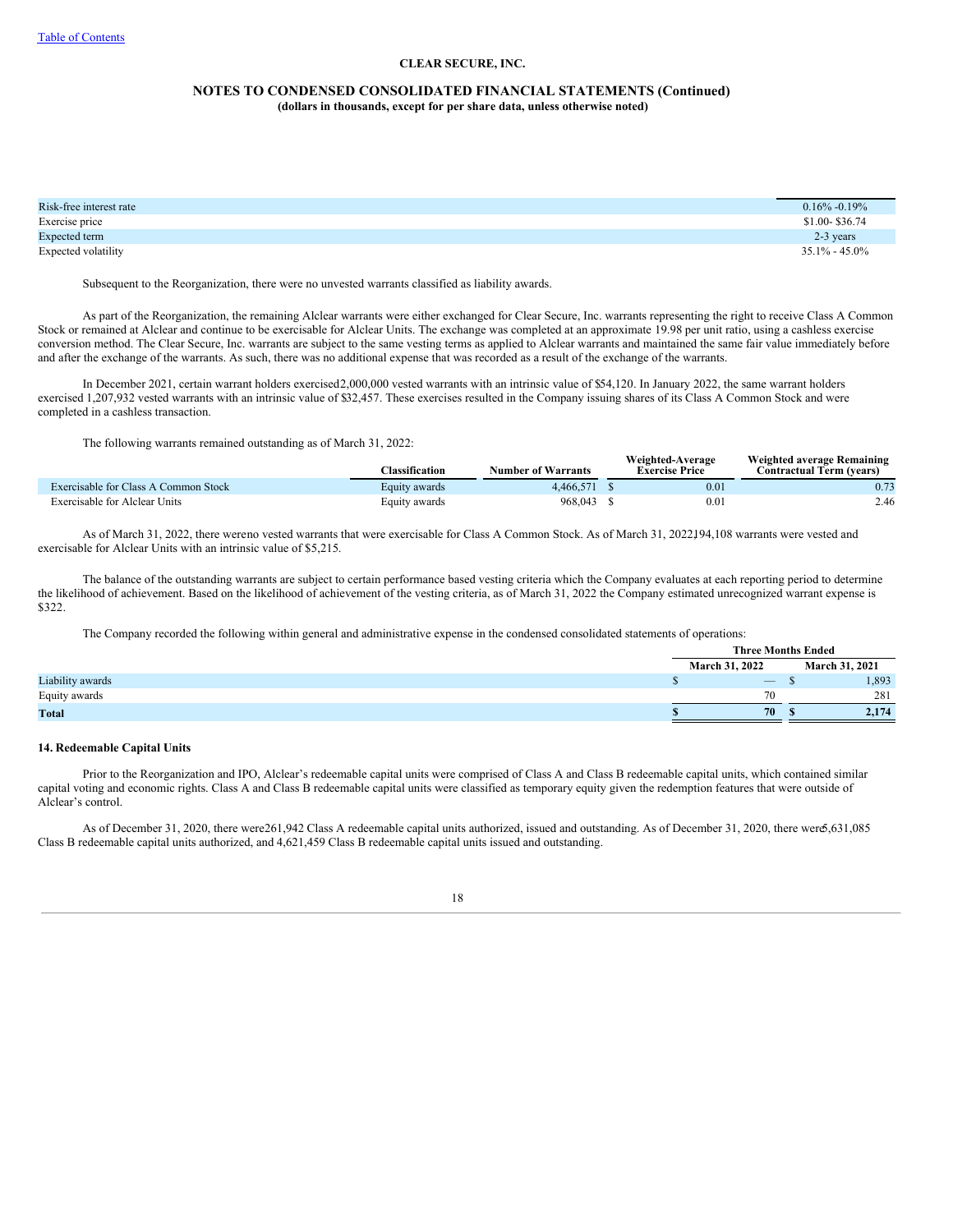## **NOTES TO CONDENSED CONSOLIDATED FINANCIAL STATEMENTS (Continued) (dollars in thousands, except for per share data, unless otherwise noted)**

Prior to the Reorganization, during the three months ended March 31, 2021, Alclear issued277,813 Class B units through private offerings resulting in gross proceeds of \$80,566 and issued 5,310 Class B units with a fair value of \$1,540 in exchange for services related to the private offerings. In addition, Alclear repurchased and retired11,869 Class B units for a total repurchase of \$3,442. Alclear also issued70,000 Class B units upon the exercise of certain warrants for exercise proceeds of \$2,575.

Upon the Reorganization, the Class A and B redeemable capital units were converted to Alclear Units in an aggregate amount equal to the total equity value of all outstanding units. As described in Note 1, certain of the Alclear Units received upon conversion of the Class A and B redeemable capital units were exchanged for either Class A Common Stock or Class B Common Stock.

## **15. Stockholders' Equity**

#### *Members' Equity*

As a result of the Reorganization, members' equity was \$0 as of December 31, 2021. Additionally prior to the Reorganization, the Company had21,042 authorized and 0 issued and outstanding Class C Capital Units, which were granted to employees as part of the Company's annual compensation process.

Prior to the Reorganization, Alclear also had 27 classes of nonvoting, non-capital units, of which 16 were issued as equity-based compensation and reflects equitybased compensation recorded for units granted and expected to vest based on the probability of achieving performance-based vesting conditions. From time to time, Alclear repurchased vested profit units and, to the extent the amount paid for profit units repurchased was in excess of the fair value, such excess was recorded in accumulated deficit.

Prior to the Reorganization, during 2021, the Company repurchased 31,972 profit units for a total repurchase of \$8,259. Since such repurchases were at amounts that exceeded the then fair value of the units, the Company recorded expense of \$712 for the three months ended March 31, 2021. \$697 was recorded within general and administrative expense and \$15 within research and development within the condensed consolidated statements of operations.

1,868,322 profit units were authorized, issued and outstanding at December 31, 2020. All profit units were converted in conjunction with the Reorganization.

# *Common Stock*

As discussed in Note 1, upon the Reorganization, the Company issued59,240,306 shares of Class A Common Stock and1,042,234 shares of Class B Common Stock in exchange for an equivalent amount of Alclear Units. In addition, Alclear members purchased 44,598,167 shares of Class C Common stock and Alclear Investments, LLC and Alclear Investments II, LLC collectively purchased 26,709,821 shares of Class D Common stock equal to the number of Alclear Units held by the members of Alclear ("Alclear Members").

As part of the IPO, the Company issued an additional15,180,000 shares of Class A Common Stock on July 2, 2021.

#### *Treasury Stock*

The Company does not have a share repurchase program. The Company's treasury stock consists of forfeited Restricted Stock Awards that are legally issued shares held by the Company that can be utilized to settle equity-based compensation awards issued by the Company and is recorded at par value. These shares are excluded from the calculation of the non-controlling interest ownership percentage.

### *Non-Controlling Interest*

The non-controlling interest balance represents the economic interest in Alclear held by the founders and members of Alclear. The following table summarizes the ownership of Alclear Units as of March 31, 2022:

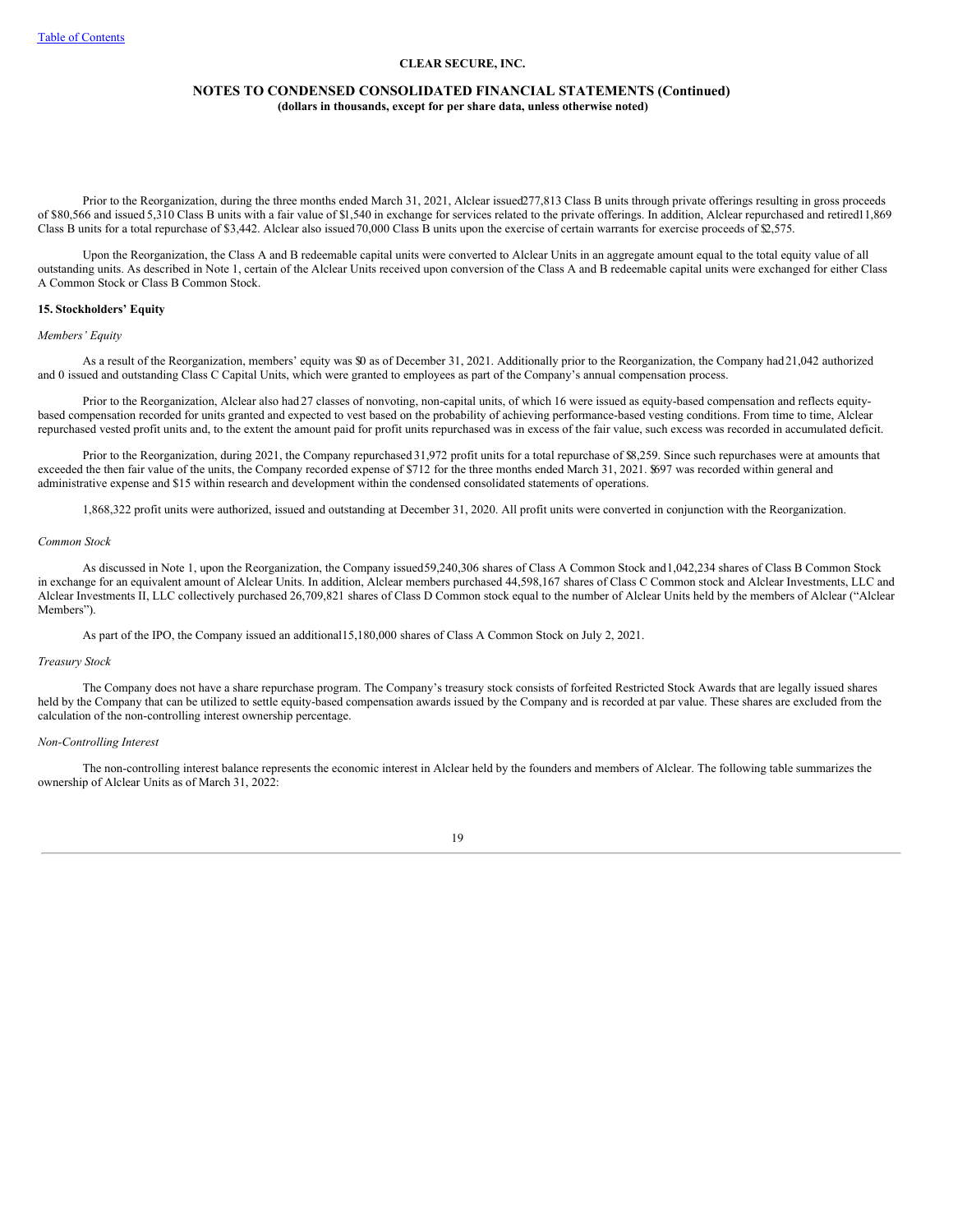## **NOTES TO CONDENSED CONSOLIDATED FINANCIAL STATEMENTS (Continued) (dollars in thousands, except for per share data, unless otherwise noted)**

|                                                                                | <b>Alclear Units</b> | <b>Ownership Percentage</b> |
|--------------------------------------------------------------------------------|----------------------|-----------------------------|
| Alclear Units held by post-reorganization members                              | 43.386.797           | $29.21\%$                   |
| Alclear Units held by Alclear Investments, LLC and Alclear Investments II, LLC | 26,705,315           | 17.98 %                     |
| <b>Total</b>                                                                   | 70.092.112           | $47.19\%$                   |

The non-controlling interest holders have the right to exchange Alclear Units, together with a corresponding number of shares of Class C Common Stock for Class A Common Stock or Class D Common Stock for Class B Common Stock. As such, exchanges by non-controlling interest holders will result in a change in ownership and reduce the amount recorded as non-controlling interest and increase Class A Common Stock or B Common Stock and additional paid-in-capital for the Company. Upon the issuance of shares Class A Common Stock or B Common Stock, the Company issues a proportionate number of Alclear Units in conjunction with the terms of the Reorganization.

During the three months ended March 31, 2022, certain non-controlling interest holders exchanged their Alclear Units and corresponding shares of Class C Common Stock or Class D Common Stock for shares of the Company's Class A Common Stock or Class B Common Stock, as applicable. As a result, the Company issued 1,025,318 shares of Class A Common Stock and 4,506 shares of Class B Common Stock. The4,506 shares of Class B Common Stock were ultimately converted to shares of Class A Common Stock in connection with their sale, as required by the terms of the Company's Second Amended and Restated Certificate of Incorporation.

The non-controlling interest ownership percentage changed from48.33% as of December 31, 2021 to47.19% as of March 31, 2022. The primary driver of this decrease was attributable to the issuance of shares of Class A Common Stock, due to the exercise of certain warrants and exchanges described above.

#### **16. Incentive Plans**

# *2021 Omnibus Incentive Plan*

The Clear Secure, Inc 2021 Omnibus Incentive Plan ("2021 Omnibus Incentive Plan") became effective on June 29, 2021 to provide grants of equity-based awards to the employees, consultants, and directors of the Company and its affiliates.

The 2021 Omnibus Incentive Plan authorized the issuance of up to20,000,000 shares of Class A Common Stock as of the date of the Reorganization. The 2021 Omnibus Incentive Plan authorized the issuance of shares pursuant to the grant, settlement or exercise of restricted stock units ("RSUs"), restricted stock ("RSAs"), stock options and other share-based awards. Beginning with the first business day of each calendar year beginning in 2022 through 2031, the number of shares available will increase in an amount up to 5% of the total number of common shares outstanding (assuming exchange and/or conversion of all classes of common shares into Class A Common Stock) as of the last day of the immediately preceding year or a lesser amount approved by our board of directors or its compensation committee, so long as the total share reserve available for future awards at the time is not more than 12% of common shares outstanding (assuming exchange and/or conversion of all classes of common shares into Class A common stock). As a result of this provision, in March 2022, the Company filed a Registration Statement on Form S-8 registering the issuance of an additional 5,693,082 shares of Class A Common Stock that are reserved for issuance in respect of awards that may be granted under the 2021 Omnibus Incentive Plan.

*Alclear Holdings, LLC Equity Incentive Plan*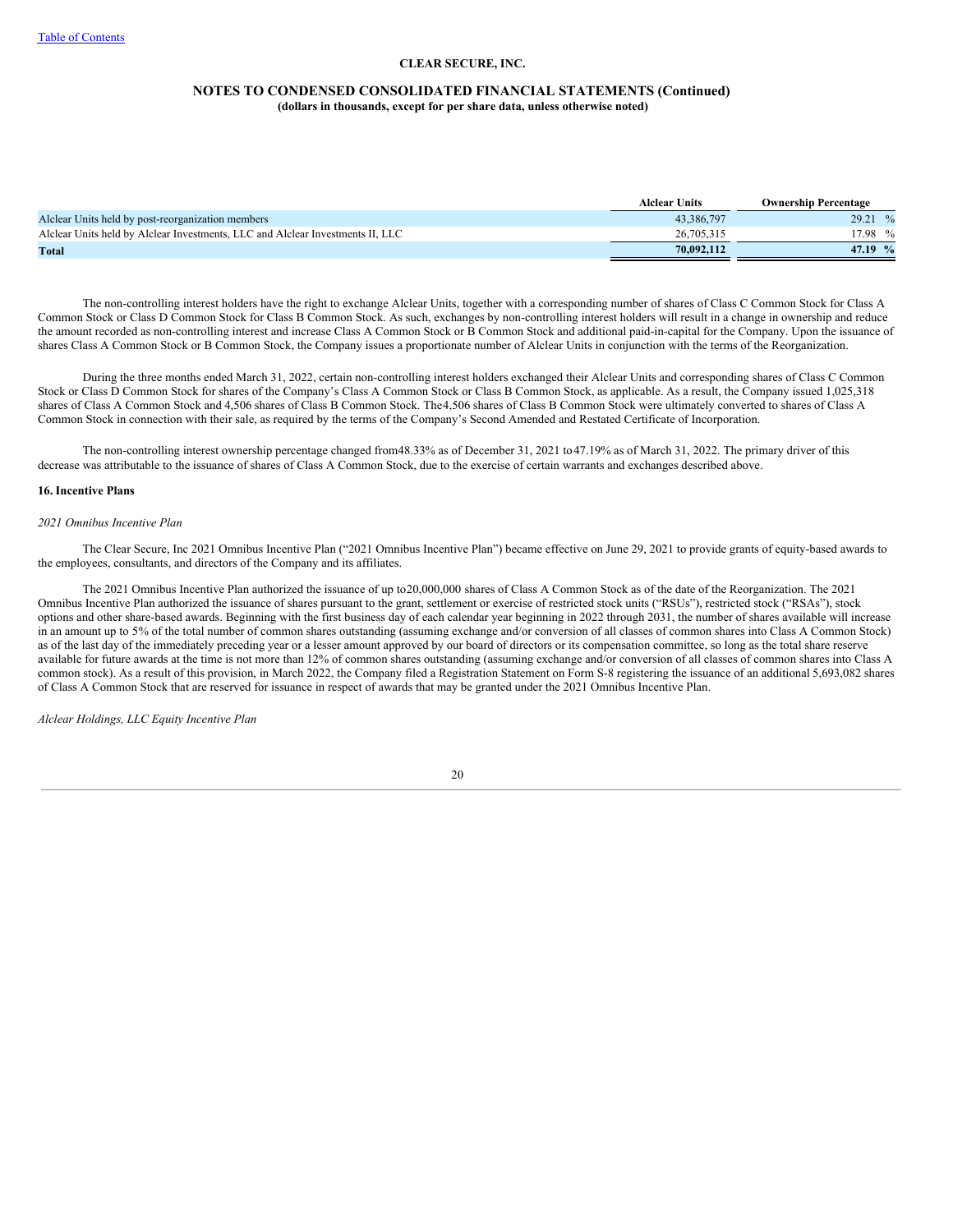# **NOTES TO CONDENSED CONSOLIDATED FINANCIAL STATEMENTS (Continued) (dollars in thousands, except for per share data, unless otherwise noted)**

Prior to the Reorganization, Alclear granted profit unit awards and RSUs to various employees of the Company. In connection with the Company's Reorganization described in Note 1, these awards were substituted as follows:

- The Company substituted Alclear's RSUs with RSUs under the 2021 Omnibus Incentive Plan.
- The Company substituted Alclear's performance vesting profit units with performance vesting RSUs under the 2021 Omnibus Incentive Plan.
- The Company substituted Alclear's other profit units with only a service vesting condition to RSAs under the 2021 Omnibus Incentive Plan.

In all cases of the respective substitutions, the new awards retained the same terms and conditions (including applicable vesting requirements). Each award was converted to reflect the \$31.00 share price contemplated in the Company's IPO while retaining the same fair value. The RSUs originally granted by Alclear were subject to both service and liquidity event vesting conditions. The Company concluded that the Reorganization represented a qualifying liquidity event that would cause the RSUs' liquidity event vesting conditions to be met.

The following table summarizes information about the unvested profit units and RSUs in Alclear that were reclassified to RSAs or RSUs in the Company upon the Reorganization:

|                                   | <b>Alclear RSU's</b> | Weighted-<br>Average<br><b>Grant-Date</b><br><b>Fair Value</b> | <b>Profit Units</b> | Weighted-<br>Average<br><b>Grant-Date</b><br><b>Fair Value</b> |
|-----------------------------------|----------------------|----------------------------------------------------------------|---------------------|----------------------------------------------------------------|
| Unvested balance, January 1, 2021 | 453,350 \$           | 14.51                                                          | 9,085,704           | 1.12                                                           |
| Granted                           | 860,357              | 15.33                                                          |                     | 0.64                                                           |
| Vested                            | _                    |                                                                | (345,703)           | (0.40)                                                         |
| Forfeited                         | (25, 479)            | (15.36)                                                        | (881, 227)          | (0.90)                                                         |
| Effect of reorganization          | (1,288,228)          | (15.04)                                                        | (7,858,774)         | (1.17)                                                         |
| Unvested balance upon IPO         |                      |                                                                |                     |                                                                |

# *Restricted Stock Awards*

In accordance with the Reorganization, the Company substituted Alclear Holdings' profit units with service vesting conditions with RSAs, which are subject to the same vesting terms as applied to Alclear's profit units; each also maintained the same fair value immediately before and after the exchange of the award. As such, there was no additional compensation expense that was recorded as a result of the substitution of the awards.

The RSAs are subject to service-based vesting conditions and will vest on a specified date, provided the applicable service, generallythree years, has been satisfied.

The Company determines the fair value of each RSA based on the grant date and records the expense over the vesting period or requisite service period.

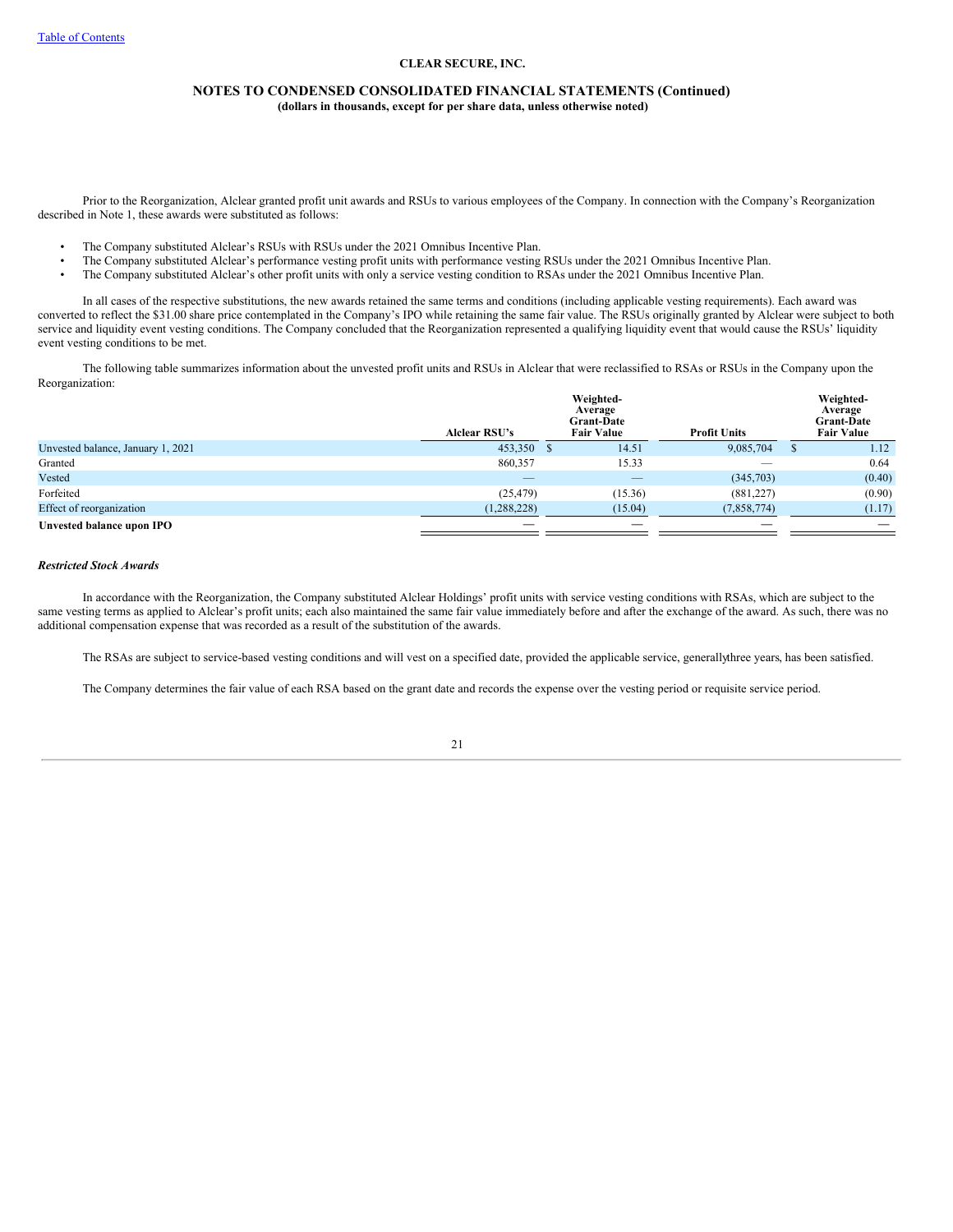# **NOTES TO CONDENSED CONSOLIDATED FINANCIAL STATEMENTS (Continued) (dollars in thousands, except for per share data, unless otherwise noted)**

The following is a summary of activity related to the RSAs associated with compensation arrangements during the three months ended March 31, 2022.

|                                        | <b>RSA - Class A Common</b><br><b>Stock</b> | Weighted-<br>Average<br><b>Grant-Date</b><br><b>Fair Value</b> | RSA - Alclear<br>Units   | Weighted-<br>Average<br><b>Grant-Date</b><br><b>Fair Value</b> |
|----------------------------------------|---------------------------------------------|----------------------------------------------------------------|--------------------------|----------------------------------------------------------------|
| Unvested balance as of January 1, 2022 | 1,429,883 \$                                | 1.04                                                           | 190,558 \$               | 1.29                                                           |
| Granted                                | $\sim$                                      | $\overline{\phantom{a}}$                                       | $\overline{\phantom{m}}$ | $\overline{\phantom{a}}$                                       |
| Vested                                 | (213,720)                                   | (1.29)                                                         | __                       |                                                                |
| Forfeited                              | (60, 349)                                   | (0.87)                                                         | __                       |                                                                |
| Unvested balance as of March 31, 2022  | 1,155,814 \$                                | 1.00 <sub>1</sub>                                              | 190,558                  | 1.29                                                           |

Below is the compensation expense (credit) related to the RSAs:

|                                      | <b>Three Months Ended</b> |                |      |
|--------------------------------------|---------------------------|----------------|------|
|                                      | March 31, 2022            | March 31, 2021 |      |
| Cost of direct salaries and benefits | 2 <sup>5</sup>            |                |      |
| General and administrative           | 63                        |                | 301  |
| Research and development             | 44                        |                | 47   |
| Sales and marketing                  |                           |                | (21) |
| <b>Total</b>                         | 110 <sub>5</sub>          |                | 327  |

As of March 31, 2022, estimated unrecognized expense for RSAs that are probable of vesting was \$297 with such expense to be recognized over a weighted-average period of approximately 0.4 years subsequent to March 31, 2022.

# *Restricted Stock Units*

The RSUs granted under the 2021 Omnibus Incentive Plan in substitution of Alclear awards were subject to the same vesting terms as applied to the Alclear awards and maintained the same fair value immediately before and after the exchange of the award. The RSUs are subject to both service-based and, in some cases, business performance-based vesting conditions. RSUs will vest on a specified date, provided the applicable service (generally three years) and, if applicable, business performance condition, have been satisfied. The RSUs with performance conditions issued are also subject to long-term revenue and cash-basis earnings performance hurdles (the "Financial Targets"). The Company determines the fair value of each RSU based on the grant date and records the expense over the vesting period or requisite service period.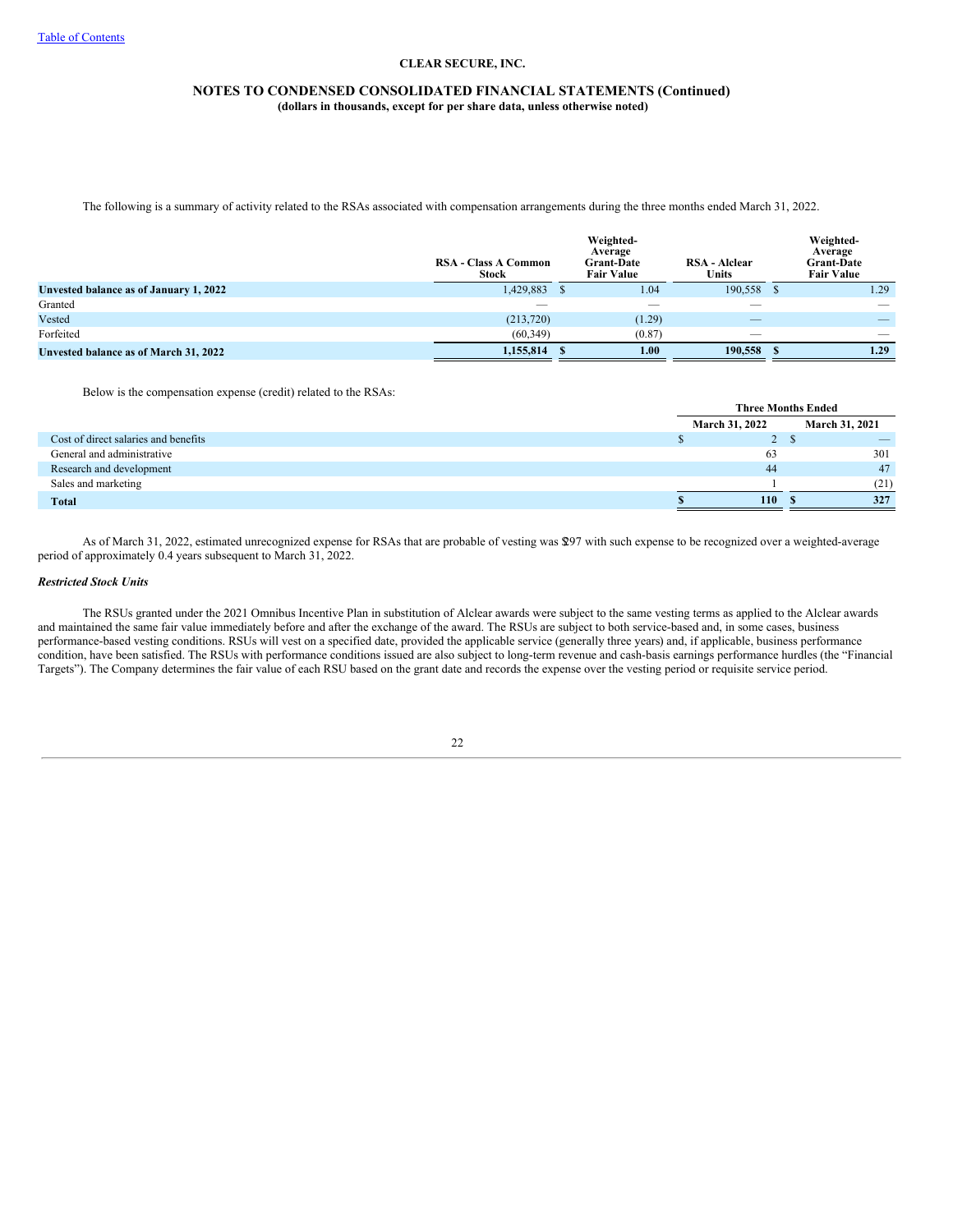# **NOTES TO CONDENSED CONSOLIDATED FINANCIAL STATEMENTS (Continued)**

**(dollars in thousands, except for per share data, unless otherwise noted)**

The following is a summary of activity related to the RSUs associated with compensation arrangements during the three months ended March 31, 2022:

|                                        | RSU's        |      | Weighted-<br>Average<br><b>Grant-Date</b><br><b>Fair Value</b> |
|----------------------------------------|--------------|------|----------------------------------------------------------------|
| Unvested balance as of January 1, 2022 | 3,418,125 \$ |      | 23.56                                                          |
| Granted                                | 1,312,449    |      | 24.66                                                          |
| Vested                                 |              |      |                                                                |
| Forfeited                              | (293, 410)   |      | (12.52)                                                        |
| Unvested balance as of March 31, 2022  | 4,437,164    | - \$ | 24.62                                                          |

Below is the compensation expense recognized related to the RSUs:

|                                      |  | <b>Three Months Ended</b> |                                 |
|--------------------------------------|--|---------------------------|---------------------------------|
|                                      |  | March 31, 2022            | March 31, 2021                  |
| Cost of direct salaries and benefits |  | 91 \$                     | $\overline{\phantom{a}}$        |
| General and administrative           |  | 2,628                     | $\hspace{0.1mm}-\hspace{0.1mm}$ |
| Research and development             |  | 3,697                     |                                 |
| Sales and marketing                  |  | 48                        |                                 |
| <b>Total</b>                         |  | $6,464$ \$                |                                 |

As of March 31, 2022, estimated unrecognized expense for RSUs that are probable of vesting was \$68,703 with such expense to be recognized over a weightedaverage period of approximately 1.2 years.

#### *Founder PSUs*

During June 2021, the Company established a long-term incentive compensation plan for the co-founders, which consists of performance restricted stock-unit awards (the "Founder PSUs"), that will be settled in shares of Class A Common Stock pursuant to the 2021 Omnibus Incentive Plan, subject to the satisfaction of both service and market based vesting conditions.

The grant date fair value for the Founder PSUs was determined by a Monte Carlo simulation and discounted by the risk-free rate on the grant date and an expected volatility of 45%. The Founder PSUs are estimated to vest over afive year period, based on the achievement of specified price hurdles of the Company's Class A Common Stock. The specified price hurdles of the Company's Class A Common Stock will be measured on the volume-weighted average price per share for the trailing days during any 180 day period that ends within the applicable measurement period. In June 2021, the Company granted4,208,617 Founder PSUs at a weighted average grant date fair value of \$16.54. The Company recorded the expense related to these awards within general and administrative in the condensed consolidated statements of operations.

As of March 31, 2022, estimated unrecognized expense for Founder PSUs was \$49,731 with such expense to be recognized over a weighted-average period of approximately 1.10 years.

Below is a summary of total compensation expense recorded in relation to the Company's incentive plans, excluding additional expense related to repurchases:

|              | <b>Three Months Ended</b> |  |                               |
|--------------|---------------------------|--|-------------------------------|
|              | March 31, 2022            |  | March 31, 2021                |
| <b>RSAs</b>  | 110                       |  | 327                           |
| <b>RSUs</b>  | 6,464                     |  | $\overbrace{\phantom{aaaaa}}$ |
| Founder PSUs | 6,485                     |  | $\sim$                        |
| Total        | 13,059                    |  | 327                           |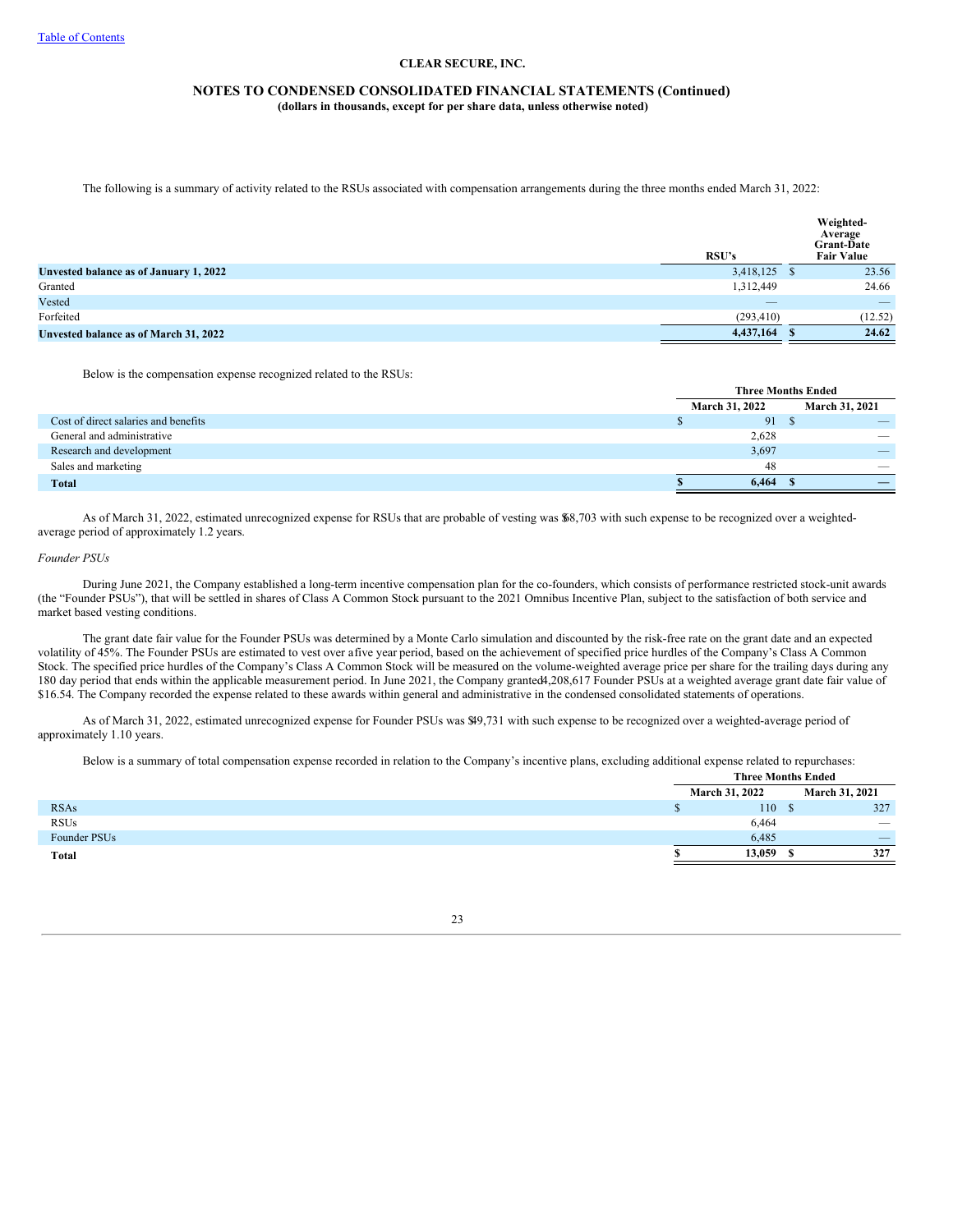# **NOTES TO CONDENSED CONSOLIDATED FINANCIAL STATEMENTS (Continued) (dollars in thousands, except for per share data, unless otherwise noted)**

|                                      | <b>Three Months Ended</b> |                |  |                       |
|--------------------------------------|---------------------------|----------------|--|-----------------------|
|                                      |                           | March 31, 2022 |  | <b>March 31, 2021</b> |
| Cost of direct salaries and benefits |                           | 94             |  | __                    |
| General and administrative           |                           | 9,176          |  | 301                   |
| Research and development             |                           | 3,741          |  | 47                    |
| Sales and marketing                  |                           | 48             |  | (21)                  |
| <b>Total</b>                         |                           | 13,059         |  | 327                   |

# **17. Earnings (Loss) per Share**

As described in Note 1, on June 29, 2021, the Operating Agreement was amended and restated to, among other things, (i) provide for a new single class of common membership interests, the Alclear Units, and (ii) exchange all of the then-existing membership interests of the original Alclear equity owners for Alclear Units.

Basic and diluted earnings per share of Class A Common Stock and Class B Common Stock is applicable only for periods after June 29, 2021, post the Reorganization, when the Company had outstanding shares of Class A Common Stock and Class B Common Stock.

Shares of the Company's Class C Common Stock and Class D Common Stock do not participate in the earnings or losses of the Company and are therefore not participating securities. As such, separate presentation of basic and diluted earnings (loss) per share of Class C Common Stock and Class D Common Stock under the two-class method has not been presented. Each share of Class C Common Stock (together with a corresponding Alclear Unit) is exchangeable for one share of Class A Common Stock and each share of Class D Common Stock (together with a corresponding Alclear Unit) is exchangeable for one share of Class B Common Stock.

Shares classified as treasury stock within the condensed consolidated balance sheets are excluded from the calculation of earnings (loss) per share. Additionally, the Company assumes the exercise for certain vested warrants exercisable for little to no consideration in the calculation of basic earnings per share.

Below is the calculation of basic and diluted net loss per share:

|                                                        | Three Months Ended March 31, 2022 |                |  |           |
|--------------------------------------------------------|-----------------------------------|----------------|--|-----------|
|                                                        |                                   | <b>Class A</b> |  | Class B   |
| <b>Basic:</b>                                          |                                   |                |  |           |
| Net loss attributable to Clear Secure, Inc.            | J.                                | $(10, 189)$ \$ |  | (138)     |
| Weighted-average number of shares outstanding, basic   |                                   | 76,672,530     |  | 1,042,234 |
| Net loss per common share, basic:                      |                                   | (0.13) S       |  | (0.13)    |
|                                                        |                                   |                |  |           |
| Diluted:                                               |                                   |                |  |           |
| Net loss attributable to Clear Secure, Inc.            | \$                                | $(10,189)$ \$  |  | (138)     |
| Weighted-average number of shares outstanding, basic   |                                   | 76,672,530     |  | 1,042,234 |
| Effect of dilutive shares                              |                                   | $-$            |  |           |
| Weighted-average number of shares outstanding, diluted |                                   | 76,672,530     |  | 1,042,234 |
| Net loss per common share, diluted:                    |                                   | $(0.13)$ \$    |  | (0.13)    |

Due to the net loss for the periods presented, the following potential shares of common stock were determined to be anti-dilutive and were therefore excluded from the weighted-average share count in the computation of net loss per common share.

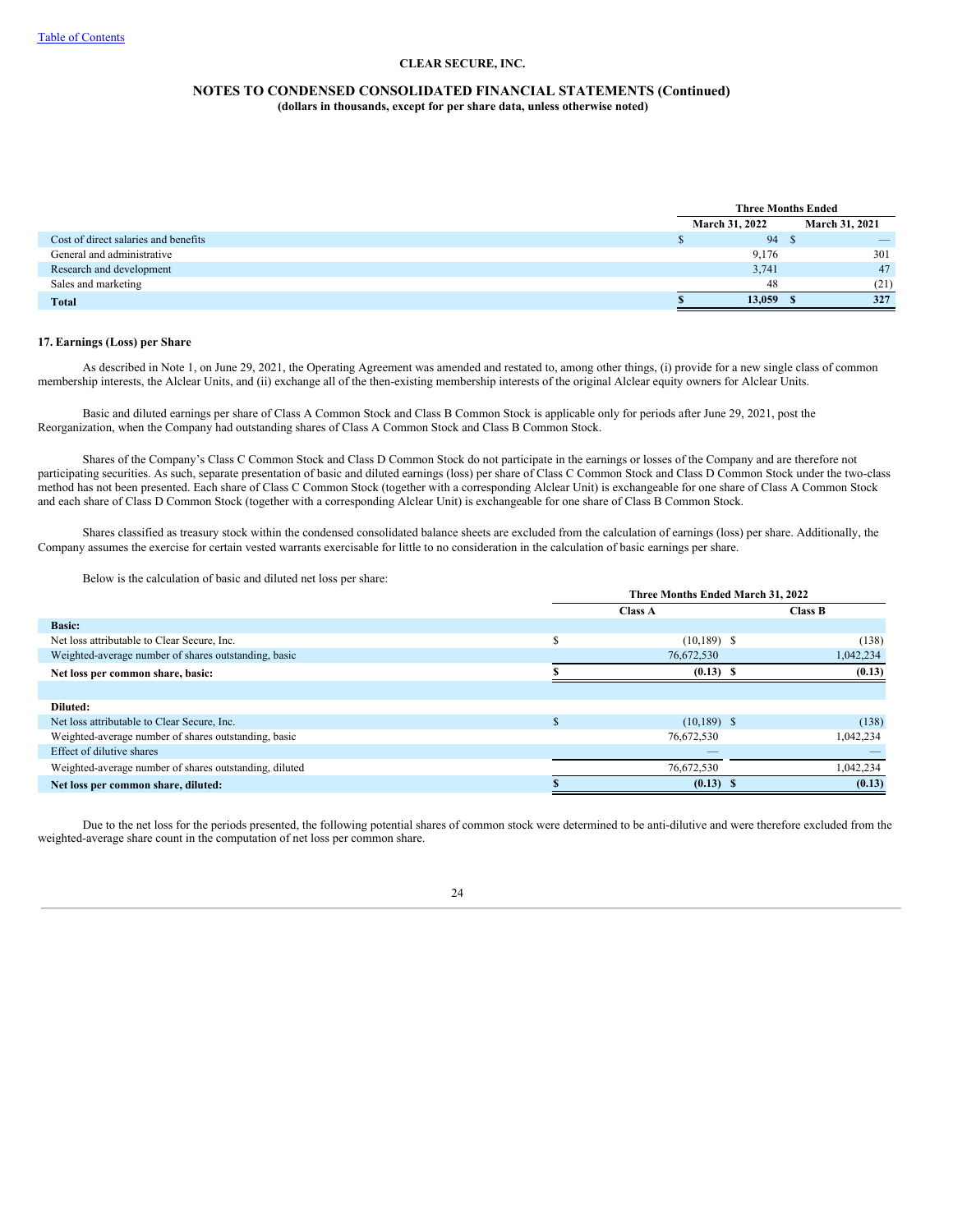# **NOTES TO CONDENSED CONSOLIDATED FINANCIAL STATEMENTS (Continued) (dollars in thousands, except for per share data, unless otherwise noted)**

|                            | Three Months Ended March 31, 2022 |                          |  |  |  |
|----------------------------|-----------------------------------|--------------------------|--|--|--|
|                            | <b>Class A</b>                    | <b>Class B</b>           |  |  |  |
| Exchangeable Alclear Units | 43,580,905                        | 26,705,315               |  |  |  |
| Dilutive RSA's             | 1,346,372                         | $\overline{\phantom{a}}$ |  |  |  |
| Dilutive RSU's             | 2,915,337                         | $\sim$                   |  |  |  |
| Total                      | 47,842,614                        | 26,705,315               |  |  |  |

The Company has excluded certain potentially dilutive shares from the table above as they had performance conditions that were not achieved as of the end of the reporting period.

#### **18. Income Taxes**

As a result of the IPO and Reorganization, the Company became the sole managing member of Alclear, which is treated as a partnership for U.S. federal and most applicable state and local income tax purposes. As a partnership, Alclear is generally not subject to U.S. federal and most state and local income taxes. Any taxable income or loss generated by Alclear is passed through to and included in the taxable income or loss of its members, including us, on a pro rata basis. The Company is subject to U.S. federal income taxes, in addition to state and local income taxes with respect to our allocable share of any taxable income or loss of Alclear, as well as any stand-alone income or loss generated by the Company. The Company is also subject to income taxes in Israel, Argentina, and Mexico.

The Company reported a tax provision of \$302 on a pretax loss of \$(18,492) for the three months ended March 31, 2022 as compared to \$6 on pretax loss of \$(13,122) for the three months ended March 31, 2021. This resulted in an effective tax rate of  $(1.63)$ % for the three months ended March 31, 2022 as compared to 0.04)% percent for the three months ended March 31, 2021. The Company's effective tax rate differs from the statutory rate primarily due to the following: (1) the impact of Alclear being a partnership and it allocating its taxable results to its non-controlling members, (2) movement in valuation allowance and (3) the impact of state and foreign taxes.

The Company did not have significant unrecognized tax benefits and interest and penalties as of March 31, 2022. The Company is subject to income taxes in the U.S., Israel, Argentina, and Mexico. The statute of limitations for adjustments to our historic tax obligations will vary from jurisdiction to jurisdiction. The tax years for U.S. federal and state income tax purposes open for examination are for the years ending December 31, 2018 and forward. The tax years for foreign jurisdictions open for examination are for the years ending December 31, 2016 and forward.

#### *Tax Receivable Agreement*

As stated in Note 1, in connection with the IPO, the Company entered into the TRA, which generally provides for payment by the Company to the TRA Holders of 85% of the net cash savings, if any, in U.S. federal, state and local income tax and franchise tax that Clear Secure, Inc. actually realizes or is deemed to realize as a result of (i) any increase in tax basis in Alclear's assets resulting from (a) exchanges by Alclear members (or their transferees or other assignees) of Alclear Units (along with the corresponding shares of our Class C Common Stock or Class D common stock, as applicable) for shares of the Company's Class A Common Stock or Class B Common Stock, as applicable, and purchases of Alclear Units and corresponding shares of Class C Common Stock or Class D Common Stock, as the case may be, from the Alclear members (or their transferees or other assignees) or (b) payments under the TRA, and (ii) tax benefits related to imputed interest deemed arising as a result of payments made under the TRA. The Company will retain the benefit of the remaining 15% of these net cash savings.

The TRA liability is calculated by determining the tax basis subject to TRA ("tax basis") and applying a blended tax rate to the basis differences and calculating the iterative impact. The blended tax rate consists of the U.S. federal income tax rate and an assumed combined state and local income tax rate driven by the apportionment factors applicable to each state. Subsequent changes to the measurement of the TRA liability are recognized in the statements of operations as a component of other income (expense), net.

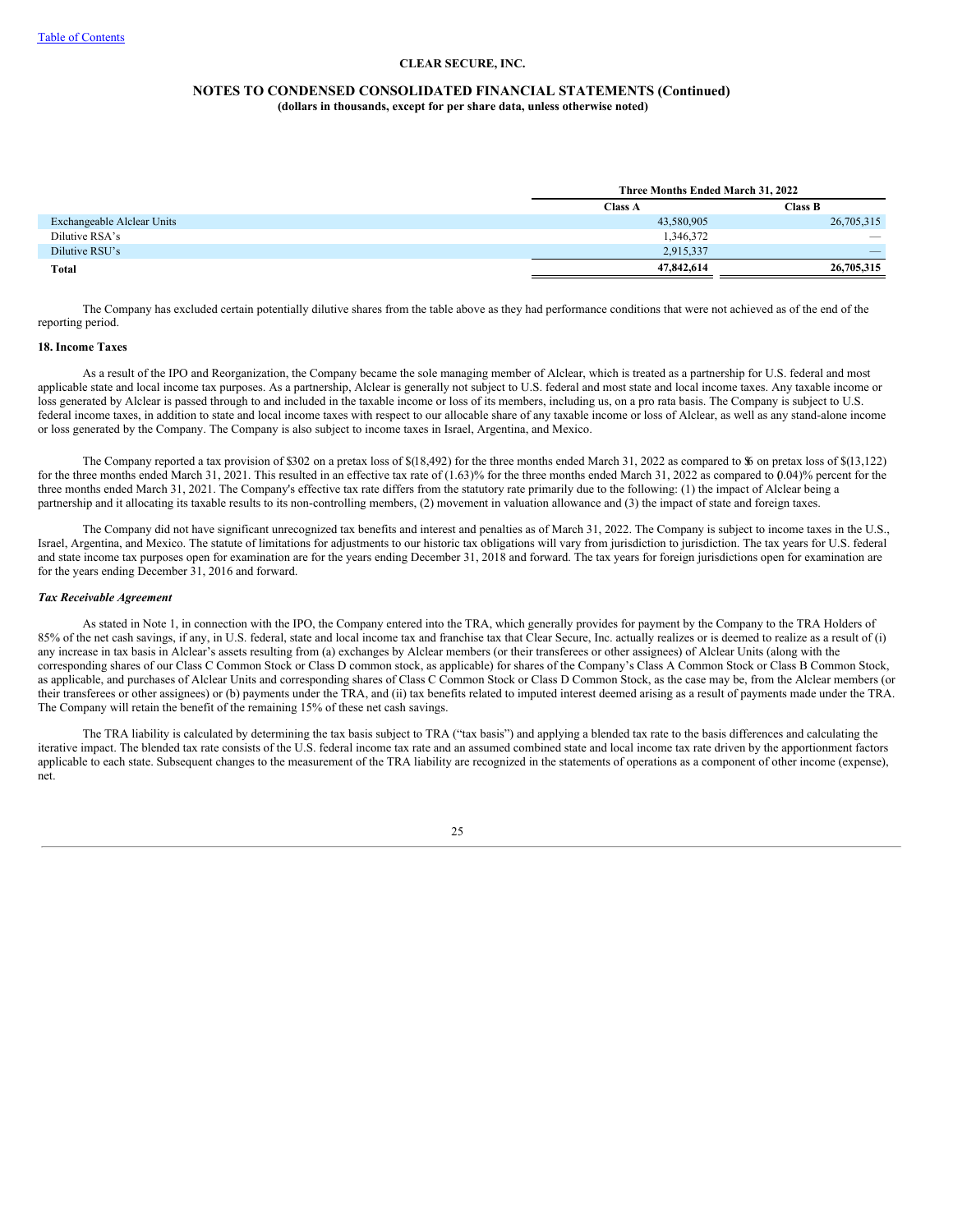## **NOTES TO CONDENSED CONSOLIDATED FINANCIAL STATEMENTS (Continued) (dollars in thousands, except for per share data, unless otherwise noted)**

The Company expects to obtain an increase in the share of the tax basis of its share of the assets of Alclear when Alclear Units are redeemed or exchanged by Alclear Members and other qualifying transactions. This increase in tax basis may have the effect of reducing the amounts that the Company would otherwise pay in the future to various tax authorities. The increase in tax basis may also decrease gains (or increase losses) on future dispositions of certain capital assets to the extent tax basis is allocated to those capital assets.

During the three months ended March 31, 2022, the Company acquired 1,025,318 Alclear Units from certain stock holders. These exchanges resulted in a tax basis increase subject to the provisions of the TRA. The Company has not recognized the deferred tax asset for the step-up in tax basis, as the asset is not more-likely-than-not to be realized. Additionally, the Company has not recognized the TRA liability, as it is not probable that the TRA payments would be paid based on the Company's historical loss position and would not be payable until the Company realizes tax benefit.

## **19. Commitments and Contingencies**

## *Litigation*

From time to time, the Company is involved in various legal proceedings arising in the ordinary course of business. The Company records a liability when it believes that it is probable that a loss will be incurred and the amount of loss or range of loss can be reasonably estimated. Based on the currently available information, the Company does not believe that there are claims or legal proceedings that would have a material adverse effect on the business, or the condensed consolidated financial statements of the Company.

#### *Commitments other than leases*

The Company is subject to minimum spend commitments of \$13,191 over the next two years under certain service arrangements.

The Company has commitments for future marketing expenditures to sports stadiums of \$3,054 through 2026. For the three months ended March 31, 2022 and 2021, marketing expenses related to sports stadiums were approximately \$905 and \$—, respectively.

In conjunction with the Company's revenue share agreements with the airports, certain agreements contain minimum annual contracted fees. These future minimum payments are as follows as of March 31, 2022:

| 2022         | - 17 | 13,036 |
|--------------|------|--------|
| 2023         |      | 14,742 |
| 2024         |      | 8,150  |
| $2025\,$     |      | 3,408  |
| 2026         |      | 457    |
| Thereafter   |      |        |
| <b>Total</b> |      | 39,793 |

Refer to Note 8 for the Company's lease commitments.

## **20. Related-Party Transactions**

As of March 31, 2022, and December 31, 2021, the Company had total payables to certain related parties of \$2,828 and \$1,180, respectively.

For the three months ended March 31, 2022 and 2021, the Company recorded \$2,054 and \$1,694, respectively, in cost of revenue share fee within the condensed consolidated statements of operations, in connection with certain related parties.

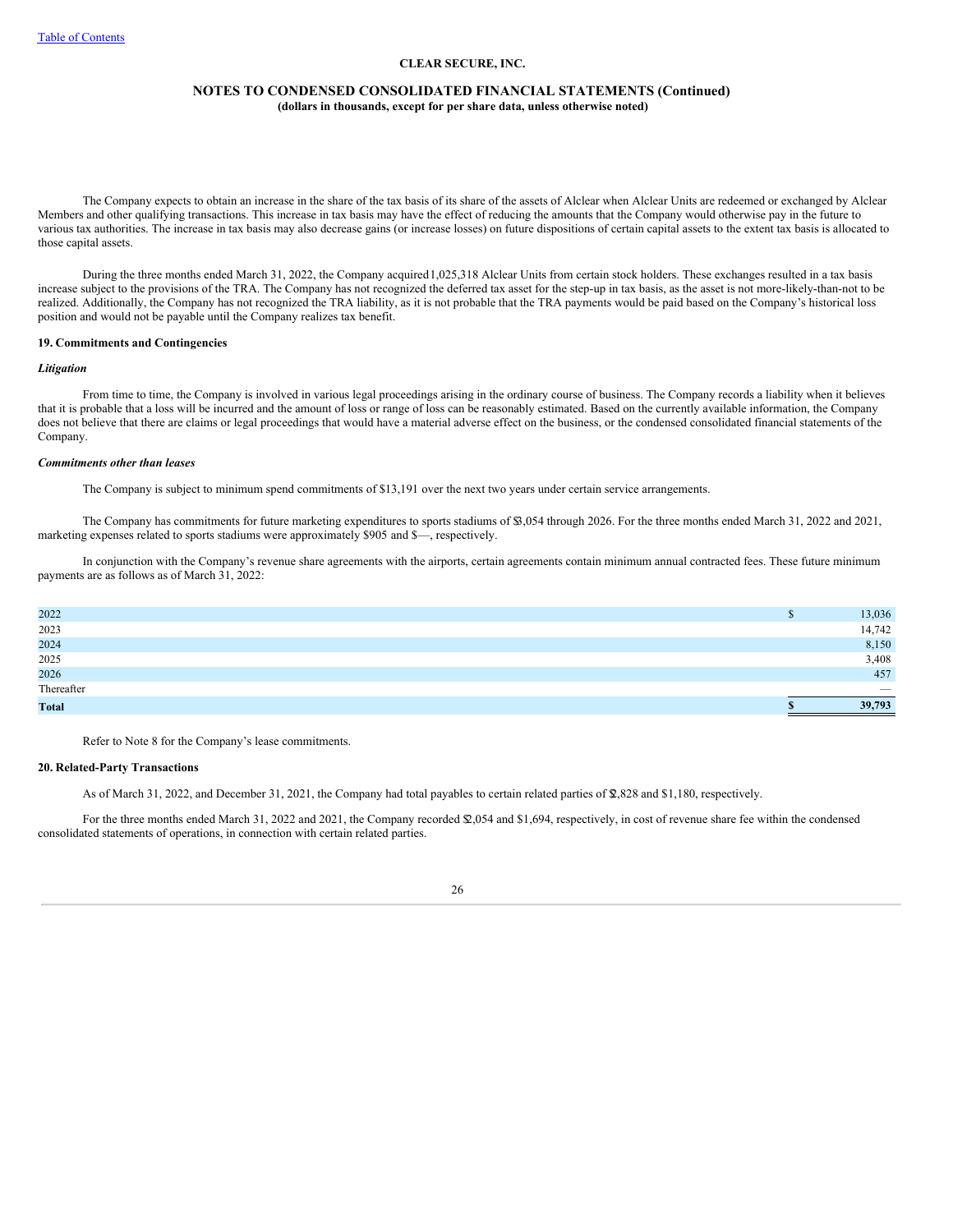# **NOTES TO CONDENSED CONSOLIDATED FINANCIAL STATEMENTS (Continued) (dollars in thousands, except for per share data, unless otherwise noted)**

Refer to Note 18 for information regarding the TRA liability.

#### **21. Employee Benefit Plan**

The Company has a 401(k) retirement, savings and investment plan (the "401(k) Plan"). Participants make contributions to the 401(k) Plan in varying amounts, up to the maximum limits allowable under the Code. For the three months ended March 31, 2022 and 2021, the Company recorded expense of \$745 and \$405, respectively, within the condensed consolidated statements of operations.

# **22. Debt**

In March 2020, the Company entered into a credit agreement for athree-year \$50,000 revolving credit facility, with a group of lenders. In April 2021, the Company increased the commitments under the revolving credit facility to \$100,000, which matures three years from the date of the increase. The line of credit hasnot been drawn against as of March 31, 2022. Prepaid loan fees related to this facility are presented within Other assets with the current portion being presented within prepaid and other current assets and will be amortized over the term of the credit agreement. As of March 31, 2022, the balance of these loan fees was \$673.

The credit agreement contains customary terms and conditions, including limitations on consolidations, mergers, indebtedness, and certain payments, as well as a financial covenant relating to leverage. Borrowings under the credit agreement generally will bear a floating interest rate per year and will also include interest based on the greater of the prime rate, London InterBank Offered Rate (LIBOR) or New York Federal Reserve Bank (NYFRB) rate, plus an applicable margin for specific interest periods.

In addition, the credit agreement contains certain other covenants (none of which relate to financial condition), events of default and other customary provisions, and also contains customary LIBOR replacement mechanics. As of March 31, 2022, the Company was in compliance with all of the financial and non-financial covenants of the Credit Agreement.

#### **23. Subsequent Events**

Subsequent to March 31, 2022, certain non-controlling interest holders exchanged their Alclear Units and corresponding shares of Class C Common Stock for50,000 shares of the Company's Class A Common Stock.

<span id="page-28-0"></span>On May 13, 2022, the Company's Board authorized a share repurchase program pursuant to which the Company may purchase up to \$100,000 of its Class A Common Stock. Under the repurchase program, the Company may purchase shares of its Class A Common Stock on a discretionary basis from time to time through open market repurchases, privately negotiated transactions, or other means, including through Rule 10b5-1 trading plans. The timing and actual number of shares repurchased will be determined by management depending on a variety of factors, including stock price, trading volume, market conditions, and other general business considerations. The repurchase program has no expiration date and may be modified, suspended, or terminated at any time.

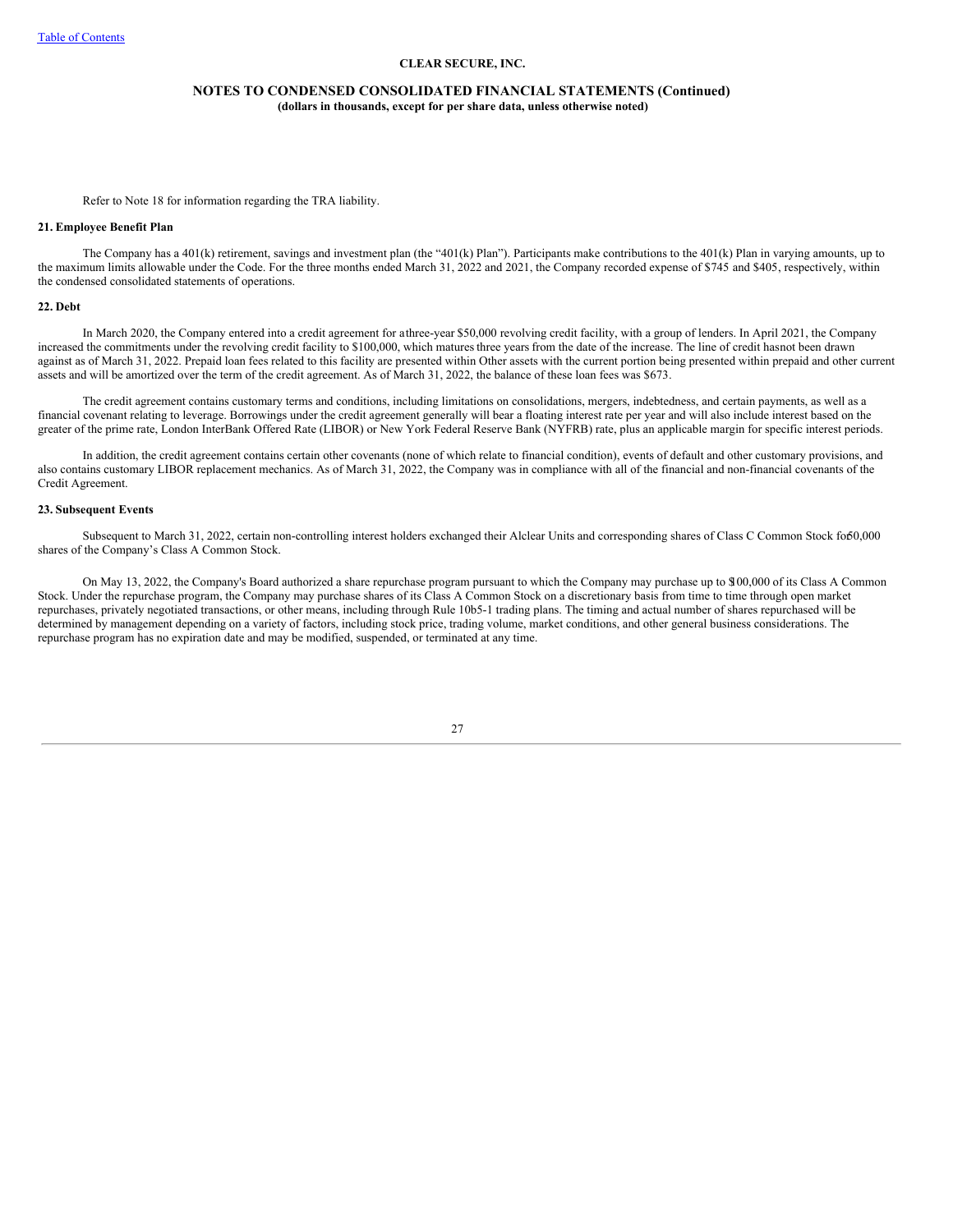# **ITEM 2. MANAGEMENT'S DISCUSSION AND ANALYSIS OF FINANCIAL CONDITION AND RESULTS OF OPERATIONS**

The following Management's Discussion and Analysis of Financial Condition and Results of Operations ("MD&A") is intended to help readers understand our results of operations, financial condition and cash flows and should be read in conjunction with the audited consolidated financial statements and the related notes included in our Annual Report on Form 10-K for the fiscal year ended December 31, 2021 ("Annual Report on Form 10-K"). This discussion contains forward-looking statements that involve *risks and uncertainties. Our actual results could dif er materially from those discussed below.*

For purposes of this MD&A, the term "we" and other forms thereof refer to Clear Secure, Inc. and its subsidiaries (collectively, the "Company"), which includes *Alclear Holdings, LLC ("Alclear").*

## **Forward-Looking Statements**

This quarterly report includes certain forward-looking statements within the meaning of the federal securities laws regarding, among other things, our or management's intentions, plans, beliefs, expectations or predictions of future events, which are considered forward-looking statements. You should not place undue reliance on those statements because they are subject to numerous uncertainties and factors relating to our operations and business environment, all of which are difficult to predict and many of which are beyond our control. Forward-looking statements include information concerning our possible or assumed future results of operations, including descriptions of our business strategy. These statements often include words such as "may," "will," "should," "believe," "expect," "anticipate," "intend," "plan," "estimate," or similar expressions. These statements are based upon assumptions that we have made in light of our experience in the industry, as well as our perceptions of historical trends, current conditions, expected future developments and other factors that we believe are appropriate under the circumstances. As you read this quarterly report, you should understand that these statements are not guarantees of performance or results. They involve known and unknown risks, uncertainties and assumptions, including those described under the heading "Risk Factors" in our Annual Report on Form 10-K. Although we believe that these forward-looking statements are based upon reasonable assumptions, you should be aware that many factors, including those described under the heading "Risk Factors" in our Annual Report on Form 10-K, could affect our actual financial results or results of operations and could cause actual results to differ materially from those in the forward-looking statements.

Our forward-looking statements made herein are made only as of the date of this quarterly report. We expressly disclaim any intent, obligation or undertaking to update or revise any forward-looking statements made herein to reflect any change in our expectations with regard thereto or any change in events, conditions or circumstances on which any such statements are based. All subsequent written and oral forward-looking statements attributable to us or persons acting on our behalf are expressly qualified in their entirety by the cautionary statements contained in this quarterly report.

#### **Overview**

We are a member-centric secure identity platform operating under the brand name CLEAR. At CLEAR we know that you are always you—your biometric identity is foundational to helping enable frictionless everyday experiences, connecting you to all the things that make you, YOU, and transforming the way you live, work and travel. Members enroll in CLEAR to create an unbreakable link between their identity and biometrics (e.g., eyes, face and fingerprints). CLEAR's current offerings include: CLEAR Plus, a consumer aviation subscription service, which enables access to predictable and fast experiences through dedicated entry lanes in airport security checkpoints nationwide; the flagship CLEAR App including Home to Gate and Health Pass; and Reserve powered by CLEAR, our virtual queuing technology that enables customers to manage lines. CLEAR also has software development kits, ("SDK") and application programming interface ("API") capabilities to enable our partners to seamlessly integrate directly into our platform to enable better, faster and more frictionless experiences for our partners' customers. Use cases enabled by SDKs and APIs include identity validation, identity verification, attribute validation such as age validation, vaccine status and payment, among others.

#### **Key Factors Affecting Performance**

We believe that our current and future financial growth are dependent upon many factors, including the key factors affecting performance described below.

#### *Ability to Grow Total Cumulative Enrollments*

We are focused on growing Total Cumulative Enrollments and the number of members that engage with our platform. Our operating results and growth opportunities depend, in part, on our ability to attract new members, including paying

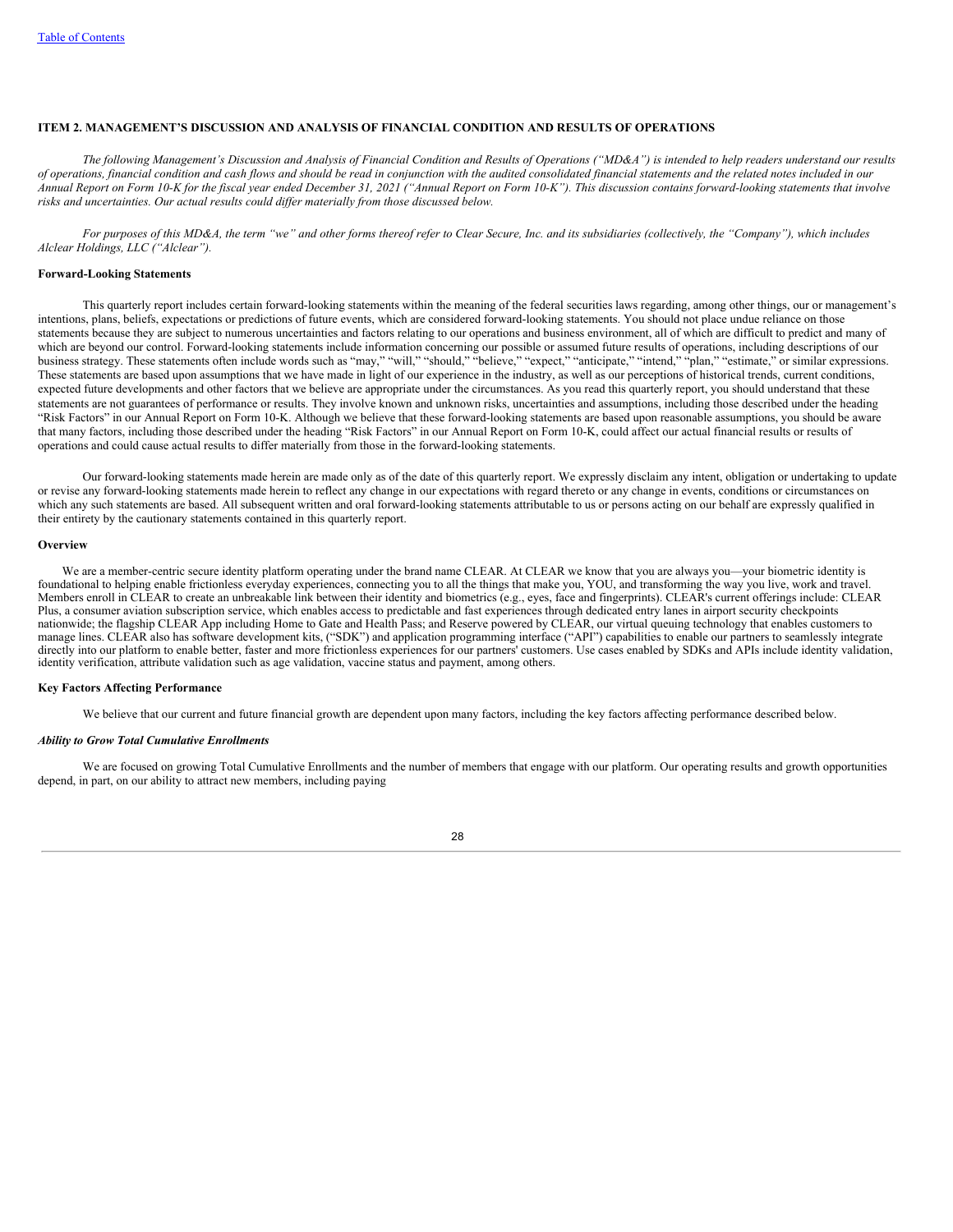members (CLEAR Plus members) as well as new platform members. We rely on multiple channels to attract new CLEAR Plus members, including in-airport (our largest channel) which in turn is dependent on the ongoing ability of our ambassadors to successfully engage with the traveling public. We also rely on numerous digital channels such as paid search and partnerships. In many cases, we offer limited time free trials to new members who may convert to paying members upon the completion of their trial. Our future success is dependent on those channels continuing to drive new members and our ability to convert free trial members into paying members.

We believe we will see an acceleration of Total Cumulative Platform Uses relative to Total Cumulative Enrollments over time as our members use our products across multiple locations and use cases. We believe this dynamic will grow the long-term economic value of our platform by increasing total engagement, expanding our margins and maximizing our revenue. Our future success is dependent upon maintaining and growing our partnerships as well as ensuring our platform remains compelling to members.

Although we have historically grown the number of new members over time and successfully converted some free trial members to paying members, our future success is dependent upon our ongoing ability to do so.

## *Ability to retain CLEAR Plus members*

Our ability to execute on our growth strategy is focused, in part, on our ability to retain our existing CLEAR Plus members. Frequency and recency of usage are the leading indicators of retention, and we must continue to provide frictionless and predictable experiences that our members will use in their daily lives. The value of the CLEAR platform to our members increases as we add more use cases and partnerships, which in turn drives more frequent usage and increases retention. Historically, CLEAR Plus members who used CLEAR in both aviation and non-aviation venues renewed at rates materially above those who used CLEAR only in aviation. We cannot be sure that we will be successful in retaining our members due to any number of factors such as our inability to successfully implement a new product, adoption of our technology, harm to our brand or other factors.

## *Ability to add new partners, retain existing partners and generate new revenue streams*

Our partners include local airport authorities, airlines and other businesses. Our future success depends on maintaining those relationships, adding new relationships and maintaining favorable business terms. In addition, our growth strategy relies on creating new revenue streams such as per partner, per member or per use transaction fees. Although we believe our service provides significant value to our partners, our success depends on creating mutually beneficial partnership agreements. We are focused on innovating both our product and our platform to improve our members' experience, improve safety and security and introduce new use cases. We intend to accelerate our pace of innovation to add more features and use cases, to ultimately deliver greater value to our members and partners. In the near term, we believe that growing our member base facilitates our ability to add new partnerships and provide additional offerings, which we expect will lead to revenue generation opportunities in the long term.

#### *Timing of new partner, product and location launches*

Our financial performance is dependent in part on new partner, product and location launches. In many cases, we cannot predict the exact timing of those launches. Delays, resulting either from internal or external factors may have a material effect on our financial results.

## *Timing of expenses; Discretionary investments*

Although many of our expenses occur in a predictable fashion, certain expenses may fluctuate from period to period due to timing.

In addition, management may make discretionary investments when it sees an opportunity to accelerate growth, add a new partner or acquire talent, among other reasons. This may lead to volatility or unpredictability in our expense base and in our profitability.

#### *Maintaining strong unit economics*

Our business model is powered by network effects and has historically been characterized by efficient member acquisition and high member retention rates. This is evident by our approximately 18 times Lifetime Value relative to our Customer Acquisition Cost for CLEAR Plus members who joined during 2021. The Lifetime Value relative to our Customer

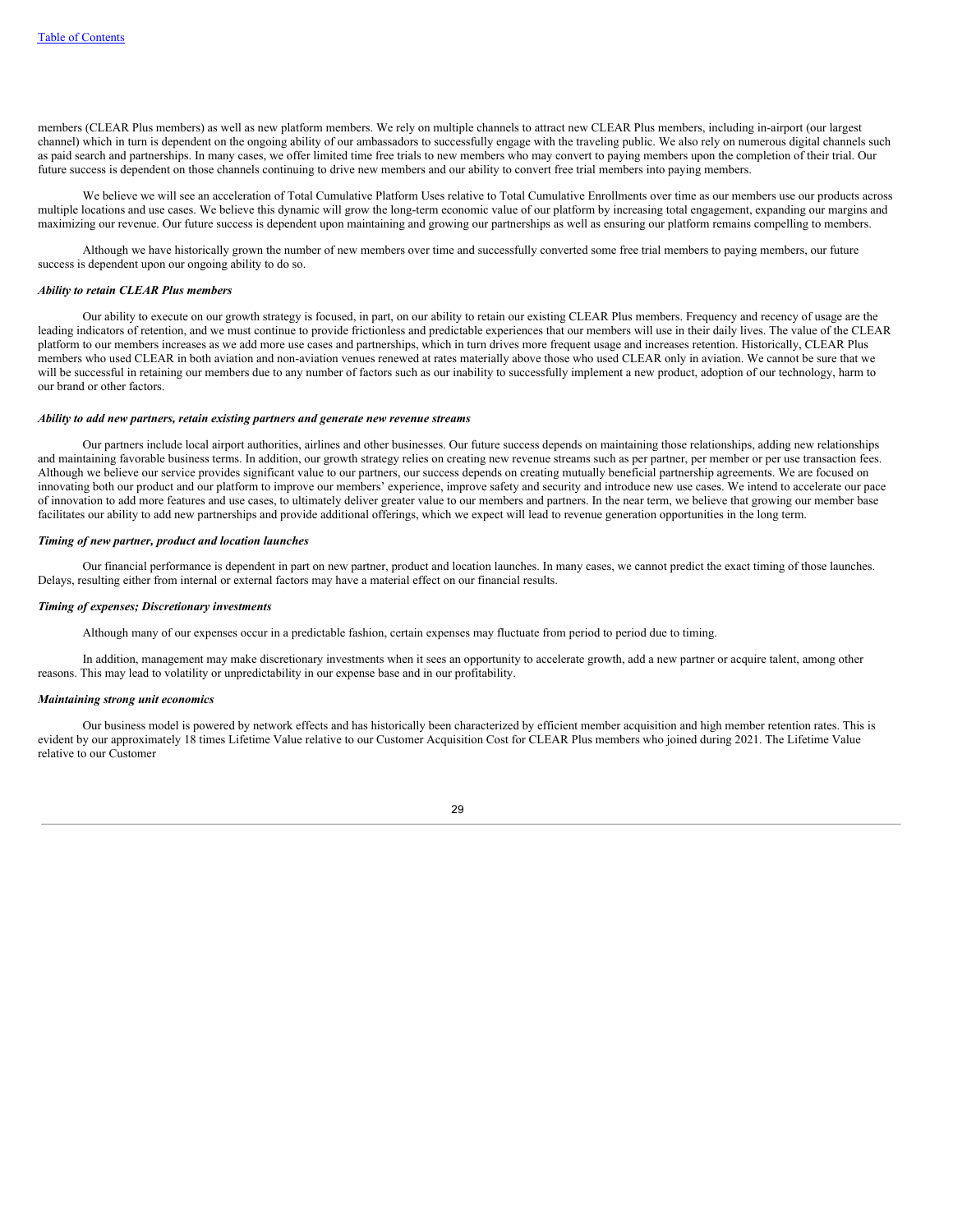Acquisition Cost for CLEAR Plus members who joined during 2021 is consistent with the average for prior periods. While we believe our unit economics will remain attractive, this is dependent on our ability to add new members efficiently and maintain our historically strong retention rates. As we grow our market penetration, the cost to acquire new members could increase and the experience we deliver to members could degrade, causing lower retention rates.

#### *Changes to the macro environment*

Our business is dependent on macroeconomic and other events outside of our control, such as decreased levels of travel or attendance at events, terrorism, civil unrest, political instability, union and other transit related strikes and other general economic conditions. We are also subject to changes in discretionary consumer spending.

# **Impact of Coronavirus (COVID-19) Pandemic**

As the impact of the COVID-19 pandemic subsides and the demand for our services increases, we expect our expenses to increase, in some cases significantly, in comparison to the first quarter of 2021 and the 2020 fiscal year when we had lower staffing needs and proactively reduced our operating expenses. These increased expenses will include higher cost of direct salaries and benefits driven by field labor, sales and marketing, research and development costs, and general and administrative (including costs associated with being a public company and increased equity-based compensation expense). Due to the nature of our revenue recognition policy (e.g., CLEAR Plus revenues are recognized over the life of a subscription, which is typically 12 months), our reported revenues are expected to lag behind Total Bookings. We may incur net losses and negative adjusted EBITDA in the long term if we are required to increase expenses to support our growth. See "Risk Factors—Risks Related to Our Financial Performance" in our Annual Report on Form-10K.

#### **The Reorganization Transactions**

Prior to the completion of our initial public offering ("IPO"), we undertook certain reorganization transactions (the "Reorganization Transactions") such that Clear Secure, Inc. is now a holding company, and its sole material asset is a controlling equity interest in Alclear. As the general partner of Alclear, Clear Secure, Inc. operates and controls all of the business and affairs of Alclear, has the obligation to absorb losses and receive benefits from Alclear and, through Alclear and its subsidiaries, conducts our business.

The Reorganization Transactions were accounted for as a reorganization of entities under common control. As a result, the consolidated financial statements of the Company recognized the assets and liabilities received in the Reorganization Transactions at their historical carrying amounts, as reflected in the historical financial statements of Alclear. The Company consolidates Alclear on its consolidated financial statements and records a non-controlling interest, related to the Alclear non-voting common units ("Alclear Units") held by our Founders and pre-IPO members, on its consolidated balance sheets and statement of operations. See Note 1 in our condensed consolidated financial statements for a more detailed discussion of the Reorganization Transactions.

#### **Taxation and Expenses**

After the consummation of our IPO, we became subject to U.S. federal, state and local income taxes with respect to our allocable share of any taxable income of Alclear and will be taxed at the prevailing corporate tax rates. Alclear, is treated as flow-through entities for U.S. federal income tax purposes, and as such, has generally not been subject to U.S. federal income tax at the entity level. Accordingly, the historical results of operations and other financial information set forth in the Annual Report on Form 10-K do not include any material provisions for U.S. federal income tax for the periods prior to our IPO.

In addition to tax expense, we incur expenses related to our operations, plus payments under the tax receivable agreement ("TRA") described below, which we expect to be significant. We intend to cause Alclear to make distributions in an amount sufficient to allow us to pay our tax obligations and operating expenses, including distributions to fund any ordinary course payments under the TRA.

Following our IPO, we have and we expect to continue to incur increased amounts of compensation expense, including related to equity awards granted under the 2021 Omnibus Incentive Plan to both existing employees and newly-hired employees, and grants in connection with new hires could be significant. In addition, as a new public company, we are implementing additional procedures and processes for the purpose of addressing the standards and requirements applicable to public companies. We expect to incur additional expenses related to these steps and, among other things, additional directors'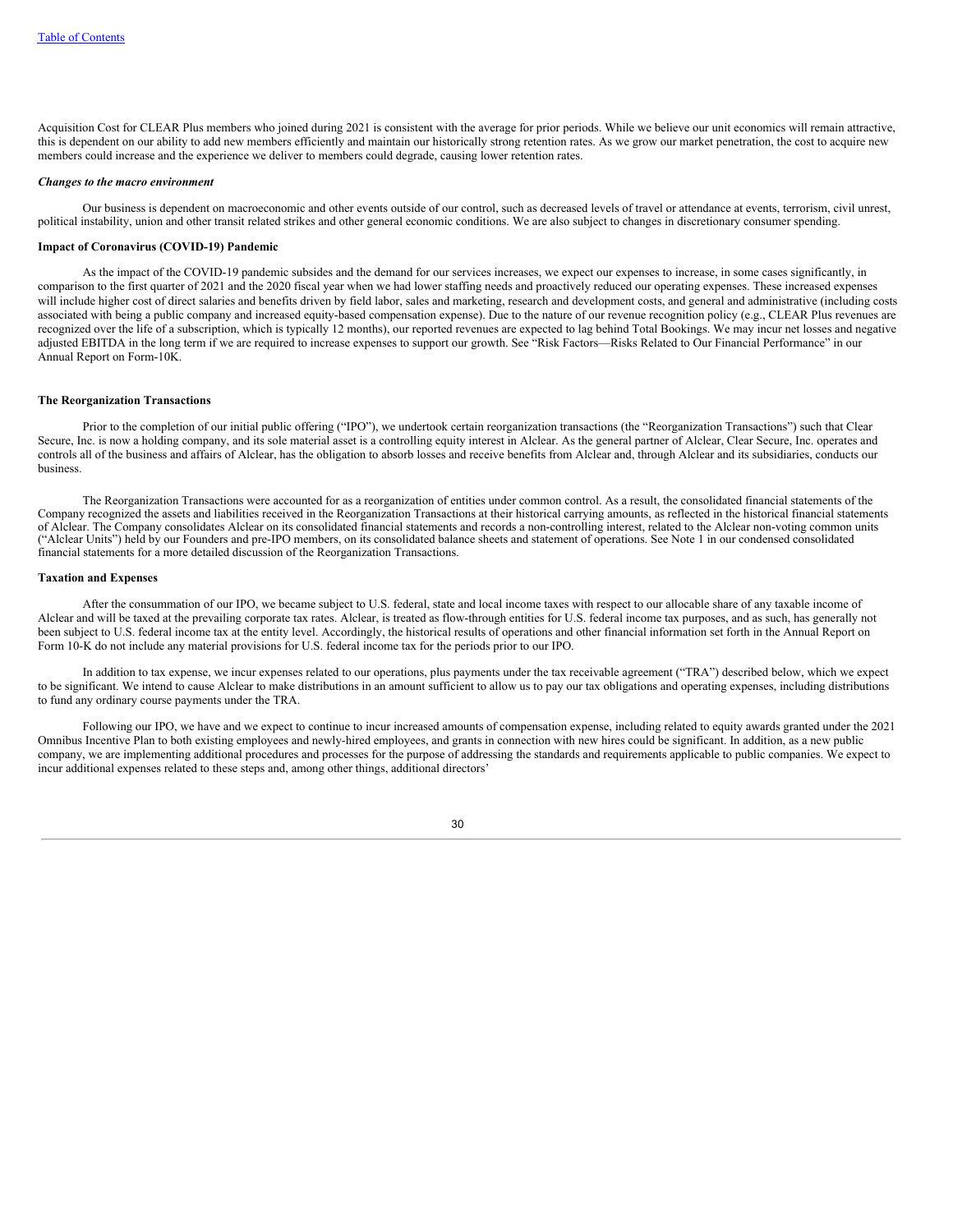and officers' liability insurance, director fees, reporting requirements of the SEC, transfer agent fees, hiring additional accounting, legal and administrative personnel, increased auditing and legal fees and similar expenses.

# **Tax Receivable Agreement**

In connection with the IPO we entered into the TRA with the Alclear Members that provides for the payment by us to the Alclear Members of 85% of the amount of cash savings, if any, in U.S. federal, state and local income tax or franchise tax that we actually realize (computed using simplifying assumptions to address the impact of state and local taxes) as a result of (i) any increase in tax basis in Alclear's assets resulting from (a) exchanges by the Alclear Members (or their transferees or other assignees) of Alclear Units (along with the corresponding shares of our Class C Common Stock or Class D Common Stock, as applicable) for shares of our Class A Common Stock, \$0.00001 par value per share ("Class A Common Stock") or Class B Common Stock, \$0.00001 par value per share ("Class B Common Stock") as applicable, and purchases of Alclear Units and corresponding shares of Class C Common stock, par value \$0.00001 per share ("Class C Common Stock") or Class D Common Stock, \$0.00001 par value per share ("Class D Common Stock" and, together with the Class A Common Stock, Class B Common Stock and Class C Common Stock, collectively, "Common Stock"), as the case may be, from Alclear Members (or their transferees or other assignees) or (b) payments under the TRA, and (ii) tax benefits related to imputed interest deemed arising as a result of payments made under the TRA.

The actual increase in tax basis, as well as the amount and timing of any payments under these agreements, varies depending upon a number of factors, including the timing of exchanges by or purchases from the Alclear Members, the price of our Class A Common Stock at the time of the exchange, the extent to which such exchanges are taxable, the amount and timing of the taxable income we generate in the future and the tax rate then applicable and the portion of our payments under the TRA constituting imputed interest. During the three months ended March 31, 2022, the Company recognized certain exchanges. As of March 31, 2022, the Company did not record a TRA liability as a result of these exchanges.

## **Acquisitions**

During the year ended December 31, 2021, the Company made strategic acquisitions of Whyline, Inc., our virtual queuing technology that enables customers to manage lines and certain assets of Atlas Certified, LLC., our automated solution to verify professional licenses and certification data across industries. Revenues and operating loss related to these acquisitions were insignificant to the condensed consolidated financial statements.

#### **Key Performance Indicators**

To evaluate performance of the business, we utilize a variety of other non-GAAP financial reporting and performance measures. These key measures include Total Bookings, Total Cumulative Enrollments, Total Cumulative Platform Uses, and Annual CLEAR Plus Net Member Retention.

#### *Total Bookings*

Total Bookings represent our total revenue plus the change in deferred revenue during the period. Total Bookings in any particular period reflect sales to new and renewing CLEAR Plus subscribers plus any accrued billings to partners. Management believes that Total Bookings is an important measure of the current health and growth of the business and views it as a leading indicator.

|                                     | Three months ended March 31. |       |  |       |  |               |             |
|-------------------------------------|------------------------------|-------|--|-------|--|---------------|-------------|
|                                     |                              | 2022  |  | 2021  |  | <b>Change</b> | % Change    |
| <b>Total Bookings (in millions)</b> |                              | 107.8 |  | 02. J |  | 45.7          | <b>74 %</b> |

Total Bookings increased by \$45.7 million, or 74%, for the three months ended March 31, 2022 compared to the three months ended March 31, 2021. The increase was primarily driven by the continued rebound in air travel and the launch of a new credit card partnership on July 1, 2021, resulting in higher new member enrollments and higher member retention rates.

# *Total Cumulative Enrollments*

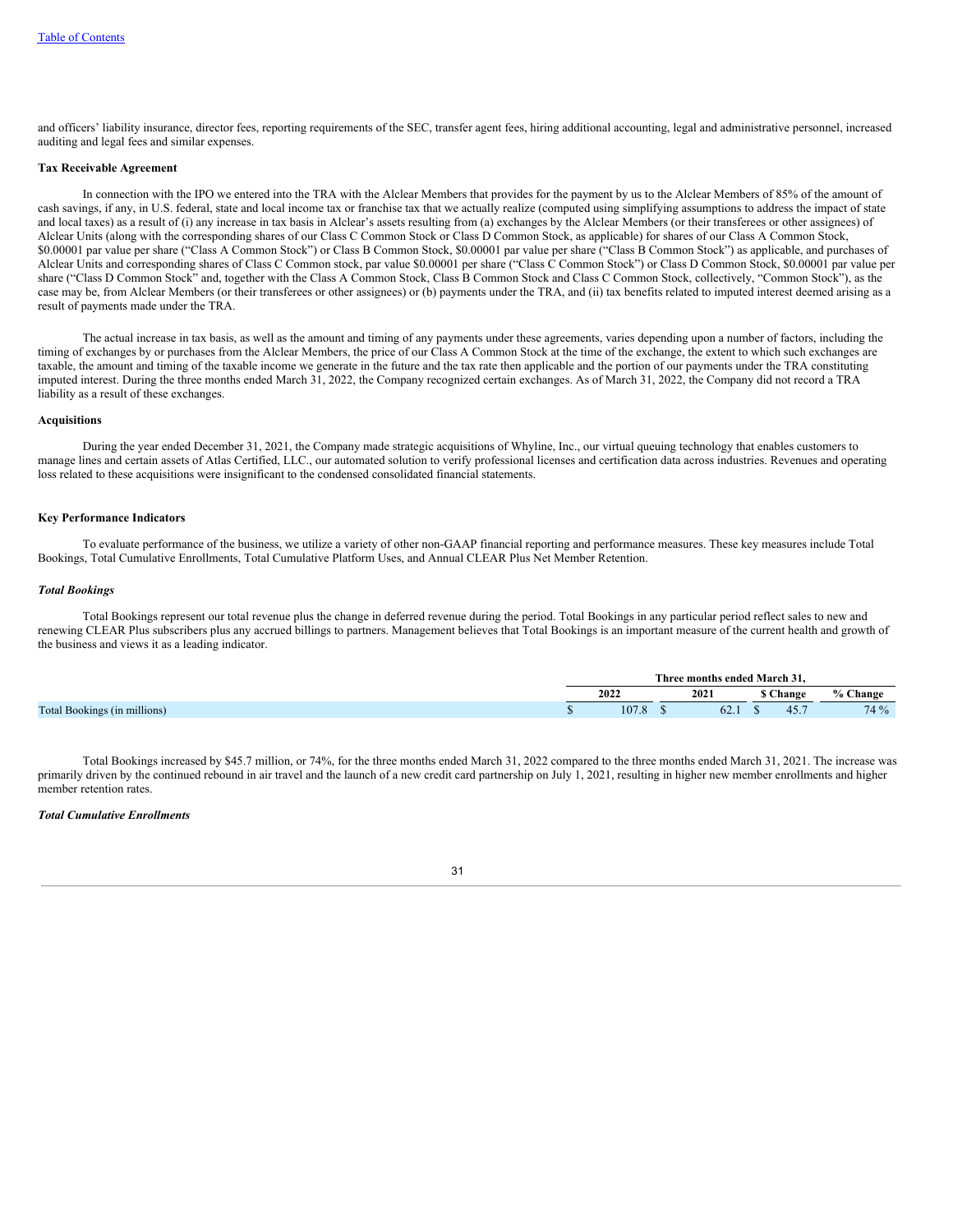We define Total Cumulative Enrollments as the number of enrollments since inception as of the end of the period. An Enrollment is defined as any member who has registered for the CLEAR platform since inception and has a profile (including limited time free trials regardless of conversion to paid membership) net of duplicate and/or purged accounts. This includes CLEAR Plus members who have completed enrollment with CLEAR and have ever activated a payment method, plus associated family accounts. Management views this metric as an important tool to analyze the efficacy of our growth and marketing initiatives as new members are potentially a current and leading indicator of revenues.

|                                             |                   | As of             |                    |          |
|---------------------------------------------|-------------------|-------------------|--------------------|----------|
|                                             | March 31,<br>2022 | March 31.<br>2021 | Change             | % Change |
| Total Cumulative Enrollments (in thousands) | 11,819            | 5,562             | $\sim$ $-$<br>0,23 | 112%     |

Total Cumulative Enrollments were 11,819 as of March 31, 2022 and 5,562 as of March 31, 2021, which represented a 112% increase. The year over year growth was driven by continued strength in air travel and platform (mobile) enrollments.

## *Total Cumulative Platform Uses*

We define Total Cumulative Platform Uses as the number of individual engagements across CLEAR use cases, including in-airport verifications, since inception as of the end of the period. We also include airport lounge access verifications, sports and entertainment venue verifications and Health Pass surveys since inception as of the end of the period. Management views this metric as an important tool to analyze the level of engagement of our member base which can be a leading indicator of future growth, retention and revenue.

|                                               |                  | As of             |        |                         |
|-----------------------------------------------|------------------|-------------------|--------|-------------------------|
|                                               | March 31<br>2022 | March 31.<br>2021 | Change | $\frac{0}{2}$<br>Change |
| Total Cumulative Platform Uses (in thousands) | 95,283           | 60,792            | 34,491 | 57%                     |

Total Cumulative Platform Uses was 95,283 as of March 31, 2022 and 60,792 as of March 31, 2021, which represented a 57% increase, driven by CLEAR Plus verifications in connection with a rebound in air travel, and continuing use of Health Pass and Digital Vaccine Pass at large events and return to work for enterprise partners.

## *Annual CLEAR Plus Net Member Retention*

We define Annual CLEAR Plus Net Member Retention as one minus the CLEAR Plus net member churn on a rolling 12 month basis. We define "CLEAR Plus net member churn" as total cancellations net of winbacks in the trailing 12 month period divided by the average active CLEAR Plus members as of the beginning of each month within the same 12 month period. Winbacks are defined as reactivated members who have been cancelled for at least 60 days. Active CLEAR Plus members are defined as members who have completed enrollment with CLEAR and have ever activated a payment method for our in-airport CLEAR Plus service, including their registered family plan members. Active CLEAR Plus members also include those in a grace period of up to 45 days after a billing failure during which time we attempt to collect updated payment information. Management views this metric as an important tool to analyze the level of engagement of our member base, which can be a leading indicator of future growth and revenue, as well as an indicator of customer satisfaction and long term business economics.

|                                               |                   | As of             |        |
|-----------------------------------------------|-------------------|-------------------|--------|
|                                               | March 31.<br>2022 | March 31.<br>2021 | Change |
| <b>Annual CLEAR Plus Net Member Retention</b> | 95.3%             | 77.2%             | 18.1%  |

Annual CLEAR Plus Net Member Retention was 95.3% as of March 31, 2022 and 77.2% as of March 31, 2021, a year-over year increase of 1,810 basis points. The performance was driven by strength in gross renewals and winbacks of previously cancelled members.

# **Non-GAAP Financial Measures**

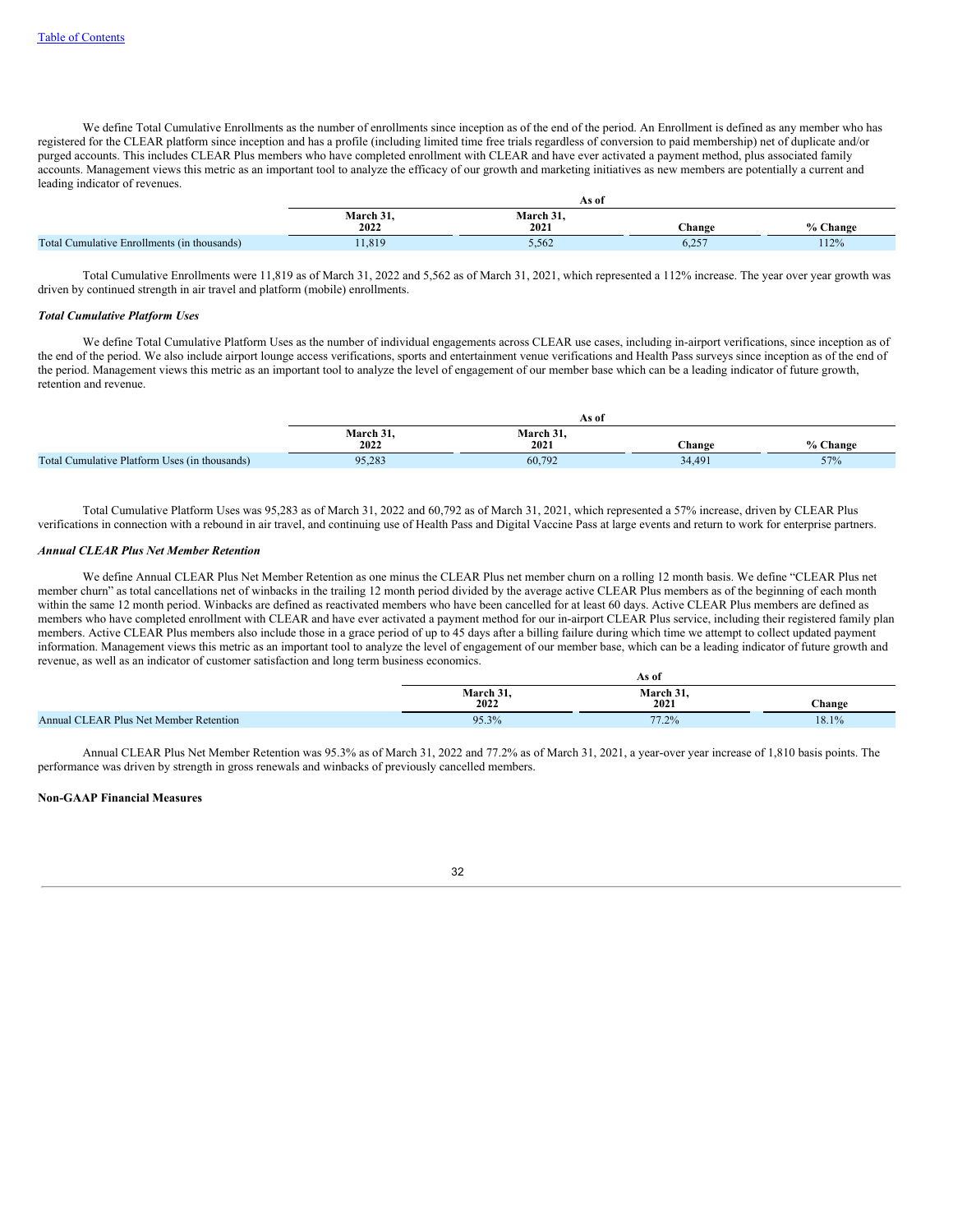In addition to our results as determined in accordance with GAAP, we disclose Adjusted EBITDA, Free Cash Flow, Adjusted Net Income (Loss) and Adjusted Net Income (Loss) Per Common Share, Diluted as non-GAAP financial measures that management believes provide useful information to investors. These measures are not financial measures calculated in accordance with GAAP and should not be considered as a substitute for net income (loss), or any other operating performance measure calculated in accordance with GAAP, and may not be comparable to a similarly titled measure reported by other companies. Our Non-GAAP financial measures are expressed in thousands.

# **Adjusted EBITDA**

We define Adjusted EBITDA (Loss) as net income (loss) adjusted for income taxes, interest (income) expense net, depreciation and amortization, losses on asset disposals, equity-based compensation expense, mark to market of warrant liabilities, other income (expense), net, acquisition-related costs and changes in fair value of contingent consideration. Adjusted EBITDA (Loss) is an important financial measure used by management and our board of directors in determining performance-based compensation for our management and key employees.

# **Adjusted Net Income (Loss)**

We define Adjusted Net Income (Loss) as Net income (loss) attributable to Clear Secure, Inc. adjusted for the net income (loss) attributable to non-controlling interests, equity-based compensation expense, amortization of acquired intangible assets, acquisition-related costs, changes in fair value of contingent consideration and the income tax effect of these adjustments. Adjusted Net Income (Loss) is used in the calculation of Adjusted Net Income (Loss) per Common Share as defined below.

## **Adjusted Net Income (Loss) Per Common Share**

We compute Adjusted Net Income (Loss) Per Common Share, Basic as Adjusted Net Income (Loss) divided by Adjusted Weighted-Average Shares Outstanding for our Class A Common Stock, Class B Common Stock, Class C Common Stock and Class D Common Stock assuming the exchange of all vested and outstanding common units in Alclear at the end of each period presented. We do not present Adjusted Net Income (Loss) per Common Share for shares of our Class B Common Stock although they are participating securities based on the assumed conversion of those shares to our Class A Common Stock. We do not present Adjusted Net Income (Loss) per Common Share on a dilutive basis for periods where we have Adjusted Net Loss since we do not assume the conversion of any potentially dilutive equity instruments as the result would be antidilutive. In periods where we have Adjusted Net Income, the Company also calculates Adjusted Net Income (Loss) Per Common Share, Diluted based on the effect of potentially dilutive equity instruments for the periods presented using the treasury stock/if-converted method, as applicable. Adjusted Net Income (Loss) per Common Share is only applicable for periods after June 29, 2021, post the Reorganization Transactions and IPO.

Adjusted Net Income (Loss) and Adjusted Earnings (Loss) Per Common Share exclude, to the extent applicable, the tax effected impact of non-cash expenses and other items that are not directly related to our core operations. These items are excluded because they are connected to the Company's long term growth plan and not intended to increase short term revenue in a specific period. Further, to the extent that other companies use similar methods in calculating non-GAAP measures, the provision of supplemental non-GAAP information can allow for a comparison of the company's relative performance against other companies that also report non-GAAP operating results.

## **Free Cash Flow**

We define Free Cash Flow as net cash provided by (used in) operating activities adjusted for purchases of property and equipment plus the value of share repurchases over fair value. With regards to our CLEAR Plus subscription service, we generally collect cash from our members upfront for annual subscriptions. As a result, when the business is growing Free Cash Flow can be a real time indicator of the current trajectory of the business.

See below for reconciliations of these non-GAAP financial measures to their most comparable GAAP measures.

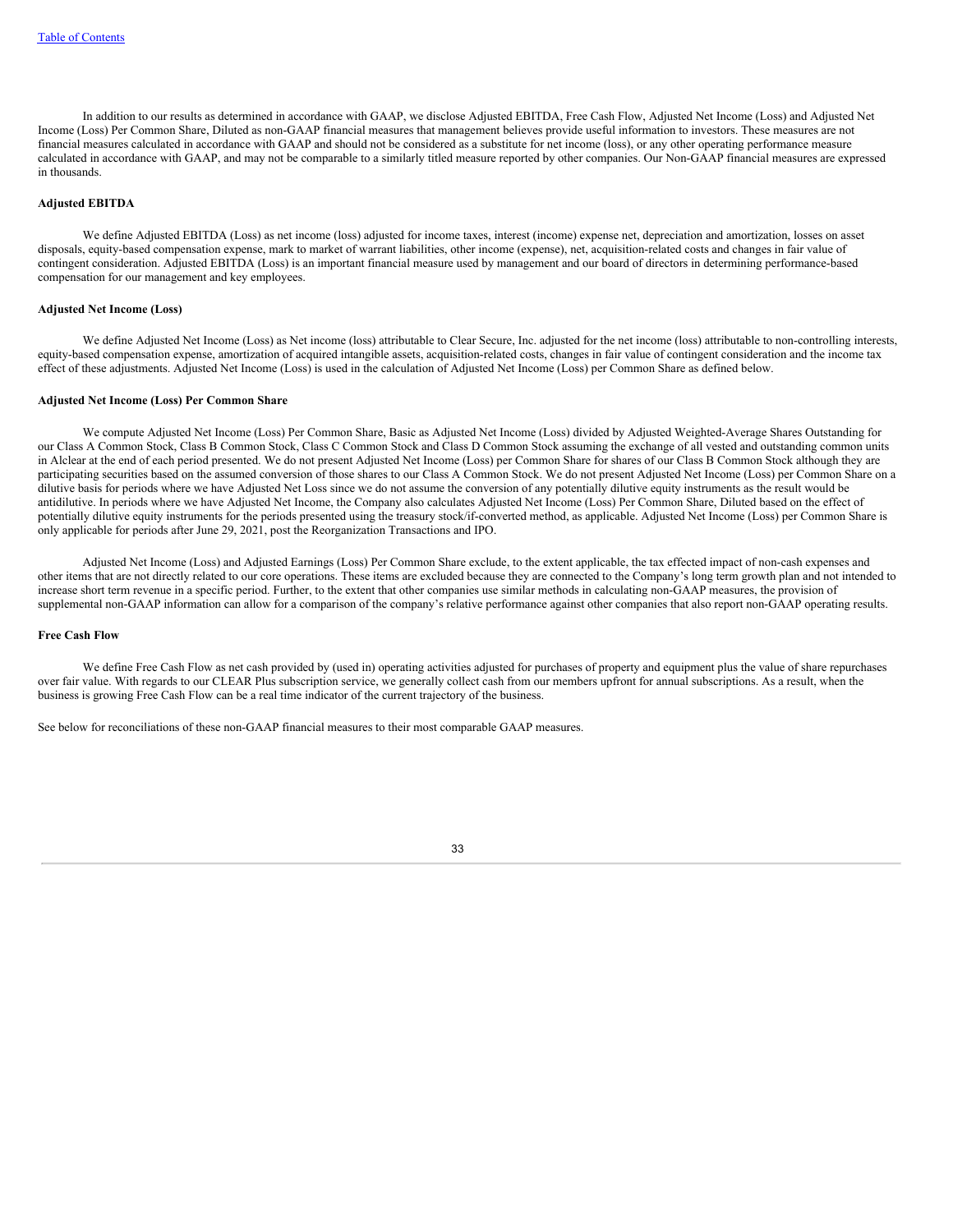# *Reconciliation of Net income (loss) to Adjusted EBITDA (Loss):*

|                                   | <b>Three Months Ended</b> |                   |  |                   |  |  |
|-----------------------------------|---------------------------|-------------------|--|-------------------|--|--|
| (In thousands)                    |                           | March 31,<br>2022 |  | March 31,<br>2021 |  |  |
| Net loss                          |                           | $(18,794)$ \$     |  | (13, 128)         |  |  |
| Income taxes                      |                           | 302               |  | 6                 |  |  |
| Interest (income) expense, net    |                           | (7)               |  | 71                |  |  |
| Other (income) expense, net       |                           | 268               |  |                   |  |  |
| Depreciation and amortization     |                           | 4,384             |  | 2,538             |  |  |
| Equity-based compensation expense |                           | 13,129            |  | 1,319             |  |  |
| Warrant liabilities               |                           | $-$               |  | 1,893             |  |  |
| <b>Adjusted EBITDA (Loss)</b>     |                           | $(718)$ \$        |  | (7,301)           |  |  |

# *Reconciliation of Net Income (Loss) to Adjusted Net Income (Loss)*

|                                                                    | <b>Three Months Ended</b> |                   |  |
|--------------------------------------------------------------------|---------------------------|-------------------|--|
| (In thousands)                                                     | March 31,<br>2022         | March 31,<br>2021 |  |
| Net loss attributable to Clear Secure, Inc.                        | $(10,327)$ \$             |                   |  |
| Reallocation of net loss attributable to non-controlling interests | (8, 467)                  |                   |  |
| Net loss per above                                                 | (18,794)                  | (13, 128)         |  |
| Equity-based compensation expense                                  | 13,129                    | 608               |  |
| Amortization of acquired intangibles                               | 869                       |                   |  |
| Income tax (expense) benefit                                       | (203)                     | $-$               |  |
| <b>Adjusted Net Loss</b>                                           | $(4,999)$ \$              | (12,520)          |  |

As stated above, due to the Company incurring a net loss for the periods presented, the Company has not calculated Adjusted Weighted-Average Shares Outstanding, Dilutive.

# *Calculation of Adjusted Weighted-Average Shares Outstanding*

|                                                                                    | As of March 31, 2022 | As of March 31,<br>2021 |
|------------------------------------------------------------------------------------|----------------------|-------------------------|
|                                                                                    |                      |                         |
| Weighted-average number of shares outstanding, basic for Class A Common Stock      | 76,672,530           |                         |
| Adjustments                                                                        |                      |                         |
| Assumed weighted-average conversion of issued and outstanding Class B Common Stock | 1.042.234            |                         |
| Assumed weighted-average conversion of issued and outstanding Class C Common Stock | 44,000,927           |                         |
| Assumed weighted-average conversion of issued and outstanding Class D Common Stock | 26,705,415           |                         |
| Assumed weighted-average conversion of vested and outstanding warrants             | 162.957              |                         |
| <b>Adjusted Weighted-Average Number of Shares Outstanding, Basic</b>               | 148,584,063          |                         |

# *Calculation of Adjusted Net Income (Loss) Per Common Share, Basic*

|                                                               | Three Months Ended March 31, 2022 |
|---------------------------------------------------------------|-----------------------------------|
| Adjusted net loss                                             | (4,999)                           |
| Adjusted weighted-average number of shares outstanding, basic | 148.584.063                       |
| Adjusted net loss per common share, basic                     | (0.03)                            |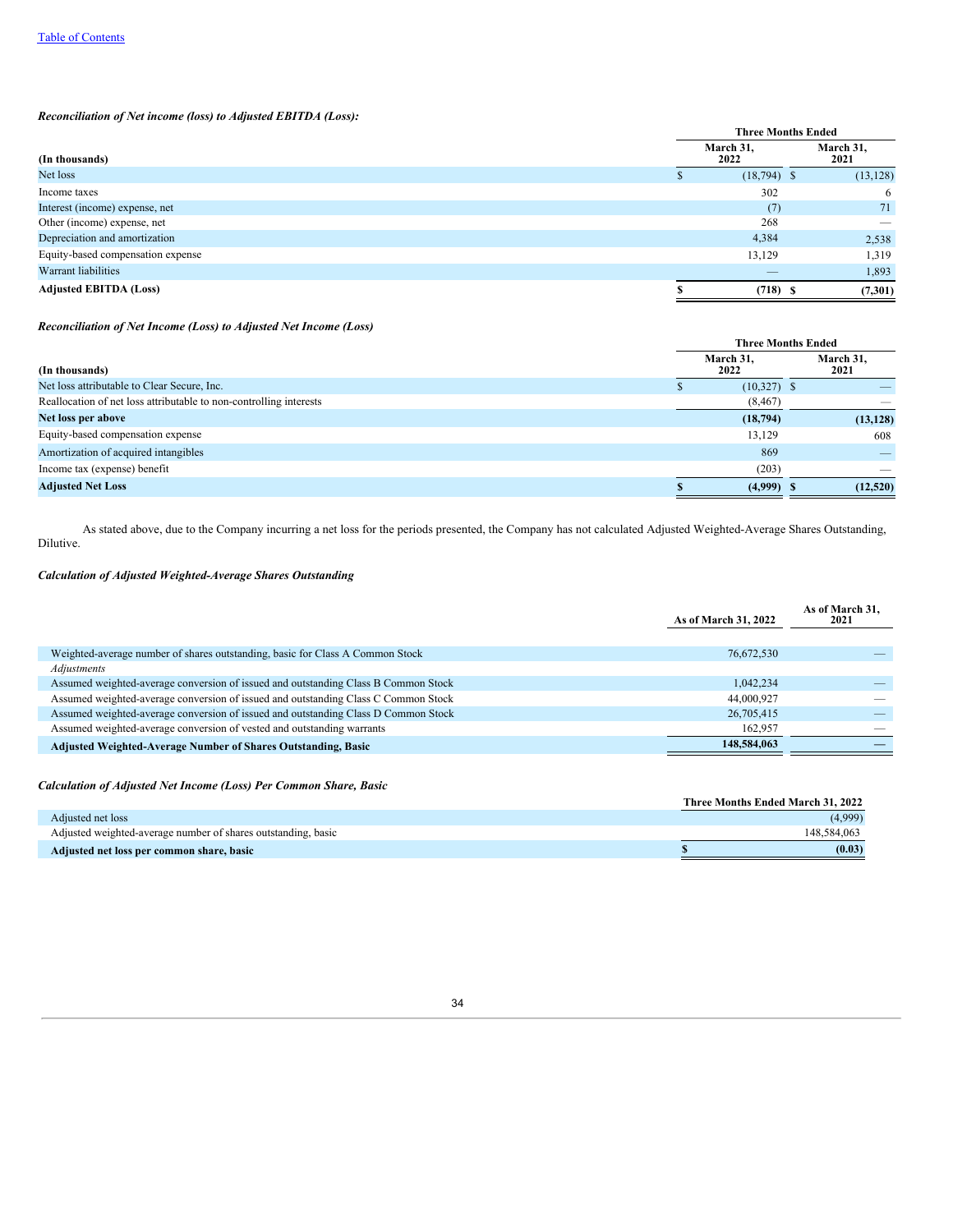#### *Reconciliation of Net cash provided by (used in) operating activities to Free Cash Flow:*

|                                                     |                          | <b>Three Months Ended</b> |  |
|-----------------------------------------------------|--------------------------|---------------------------|--|
| (In thousands)                                      | March 31.<br>2022        | March 31,<br>2021         |  |
| Net cash provided by (used in) operating activities | 24,932 \$                | (335)                     |  |
| Purchases of property and equipment                 | (5, 533)                 | (8, 794)                  |  |
| Share repurchases over fair value                   | $\overline{\phantom{a}}$ | 712                       |  |
| <b>Free Cash Flow</b>                               | 19.399 S                 | (8, 417)                  |  |

#### **Components of Results of Operations**

#### *Revenue*

The Company derives substantially all of its revenue from subscriptions to its consumer aviation service, CLEAR Plus. The Company offers certain limited-time free trials, family pricing, and other beneficial pricing through several channels, including airline and credit card partnerships. Membership subscription revenue is presented net of taxes, refunds, credit card chargebacks, and estimated amounts due to a credit card partner.

The Company also generates revenue in relation to sports stadiums and Health Pass which are and historically have been immaterial to our results. Sports stadium revenues consist of fees for use of the Company's pods for security entry at various venues as well as access for members to dedicated entry lanes at various sports stadiums across the country. Additionally, the Company generates revenue from transaction fees charged either per use or per user over a predefined time period, which may include onetime implementation fees, platform licensing fees, hardware-leasing fees or incremental transaction fees.

#### *Operating Expenses*

The Company's expenses consist of cost of revenue share fees, cost of direct salaries and benefits, research and development, sales and marketing, general and administrative expenses and depreciation and amortization expenses.

## *Cost of Revenue Share Fee*

The Company operates as a concessionaire in airports and shares a portion of the gross receipts generated from the Company's members with the host airports and airlines ("Revenue Share"). The Revenue Share fee is generally prepaid to the host airport in the period collected from the member. The Revenue Share fee is capitalized and subsequently amortized to operating expense over each member's subscription period, as the payments are refundable on a pro rata basis. Such prepayments are recorded in "Prepaid Revenue Share fee" in the Company's condensed consolidated balance sheets. Cost of Revenue Share also includes a fixed fee component which is expensed in the period incurred and certain overhead related expenses paid to the airports in relation to our Revenue Share arrangements.

#### *Cost of Direct Salaries and Benefits*

Cost of direct salaries and benefits includes employee-related expenses and allocated overhead associated with our field ambassadors directly assisting members and their corresponding travel related costs. Employee-related costs recorded in direct salaries and benefits consist of salaries, taxes, benefits and equity-based compensation. Such amounts are direct costs of services and are recorded in "Cost of direct salaries and benefits" in the Company's condensed consolidated statement of operations.

#### *Research and Development*

Research and development expenses consist primarily of employee related expenses, allocated overhead costs and costs for contractors related to the Company's development of new products and services and improving existing products and services. Research and development costs are generally expensed as incurred, except for costs incurred in connection with the development of internal-use software that qualify for capitalization as described in our internal-use software policy. Employee-related expenses consist of salaries, taxes, benefits and equity-based compensation.

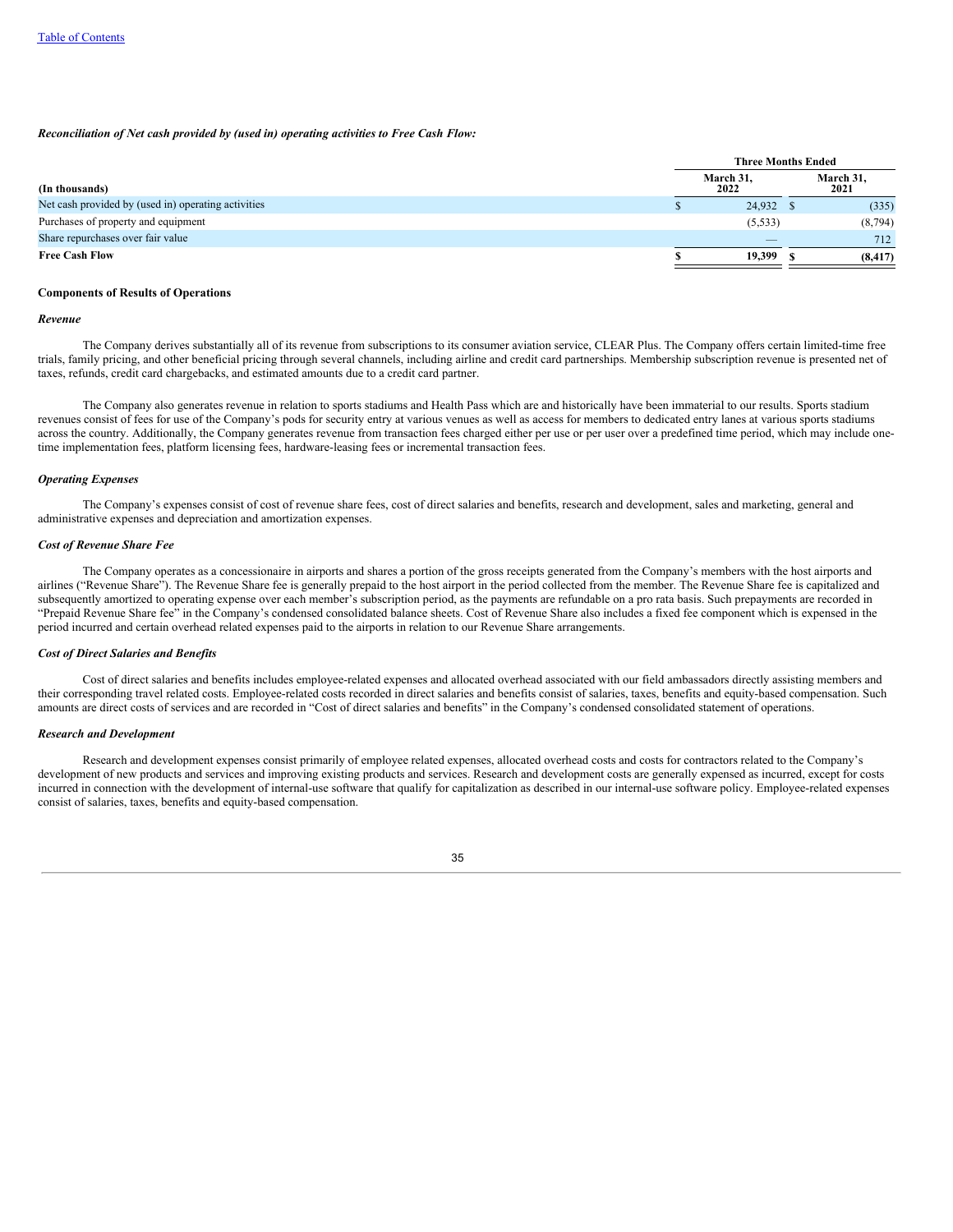# *Sales and Marketing*

Sales and marketing expenses consist primarily of costs of general marketing and promotional activities, advertising fees used to drive subscriber acquisition, commissions, the production costs to create our advertisements, expenses related to employees who manage our marketing and brand and allocated overhead costs.

#### *General and Administrative*

General and administrative expenses consist primarily of employee-related expenses for the executive, finance, accounting, legal, and human resources functions. Employee-related expenses consist of salaries, taxes, benefits and equity-based compensation. General and administrative costs also include the Company's warrant expense and changes in the fair value of contingent consideration. In addition, general and administrative expenses include non-personnel costs, such as legal, accounting and other professional fees, variable credit card fees and variable mobile enrollment costs, and and all other supporting corporate expenses not allocated to other departments.

## *Interest Income, Net*

Interest Income, net consists of interest income from our investment holdings partially offset by interest expense, which primarily includes amortization of discounts on our marketable securities and issuance costs on our revolving credit facility.

#### *Other Income (Expense), Net*

Other Income (Expense), Net consists of certain non-recurring non-operating items including income recognized in relation to a minimum annual guarantee paid to us by a marketing partner and impairment on long-lived assets.

#### *Provision for Income Taxes*

As a result of the IPO and Reorganization, the Company became the sole managing member of Alclear, which is treated as a partnership for U.S. federal and most applicable state and local income tax purposes. As a partnership, Alclear is not subject to U.S. federal and most state and local income taxes. Any taxable income or loss generated by Alclear is passed through to and included in the taxable income or loss of its members, including the Company, based on ownership interest. The Company is subject to U.S. federal income taxes, in addition to state and local income taxes with respect to its allocable share of any taxable income or loss of Alclear, as well as any standalone income or loss generated by the Company. The Company is also subject to income taxes in Israel, Argentina, and Mexico.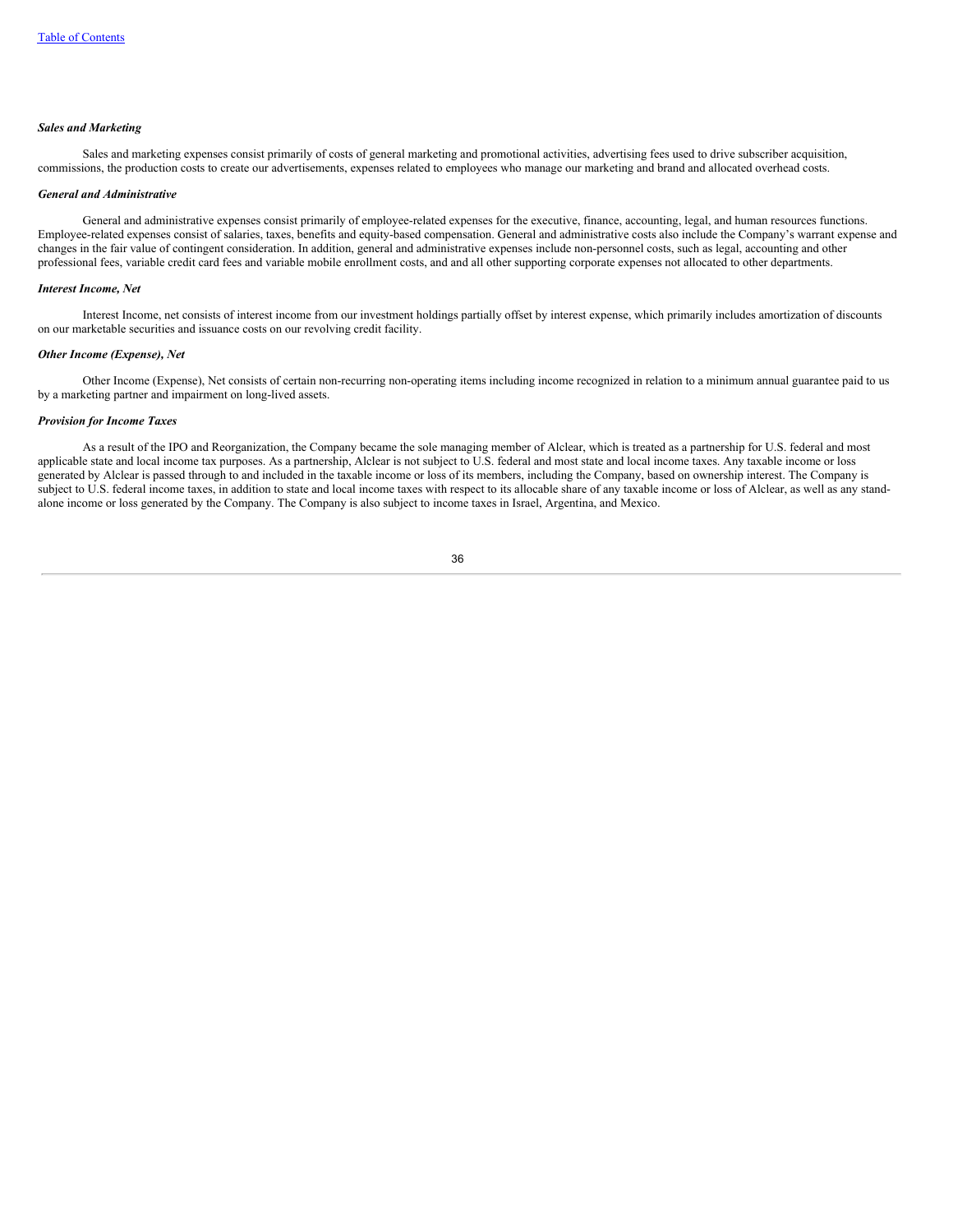# **Comparison of the three months ended March 31, 2022 and 2021 (in millions):**

|                                      |                    |                          |               |                   |      | <b>Three Months Ended</b> |                  |
|--------------------------------------|--------------------|--------------------------|---------------|-------------------|------|---------------------------|------------------|
|                                      |                    | March 31,<br>2022        |               | March 31,<br>2021 |      | \$ Change                 | % Change         |
| Revenue                              | S                  | $90.5$ \$                |               | $50.6-5$          |      | 39.9                      | 79 %             |
| <b>Operating expenses:</b>           |                    |                          |               |                   |      |                           |                  |
| Cost of revenue share fee            | \$                 | 12.1 S                   |               | 7.8 <sup>°</sup>  |      | 4.3                       | 55 %             |
| Cost of direct salaries and benefits | \$.                | 23.0 <sup>5</sup>        |               | 12.1              | - \$ | 10.9                      | 90 %             |
| Research and development             |                    | $15.5$ \$                |               | 9.0               | - \$ | 6.5                       | 72 %             |
| Sales and marketing                  | S                  | 7.8                      | <sup>\$</sup> | 5.0               | - S  | 2.8                       | 56 %             |
| General and administrative           |                    | 45.9                     | - \$          | 27.2              | - \$ | 18.7                      | 69 %             |
| Depreciation and amortization        |                    | 4.4                      | -S            | 2.5               | -S   | 1.9                       | 76 %             |
| <b>Operating loss</b>                | s                  | $(18.2)$ \$              |               | $(13.0)$ \$       |      | (5.2)                     | 40 $\frac{9}{6}$ |
| Other income (expense)               |                    |                          |               |                   |      |                           |                  |
| Interest income (expense), net       | $\mathbf{\hat{S}}$ | $\overline{\phantom{m}}$ | $\mathcal{S}$ | $(0.1)$ \$        |      | 0.1                       | N/A              |
| Other income (expense), net          |                    | $(0.3)$ \$               |               | $\hspace{0.05cm}$ | S    | (0.3)                     | N/A              |
| Income (loss) before tax             |                    | $(18.5)$ \$              |               | $(13.1)$ \$       |      | (5.4)                     | 41 $\frac{9}{6}$ |
| Income tax benefit (expense)         |                    | (0.3)                    | - 55          |                   |      | (0.3)                     | N/A              |
| Net income (loss)                    | X.                 | $(18.8)$ \$              |               | $(13.1)$ \$       |      | (5.7)                     | 44 $\frac{9}{6}$ |

Information about our operating expenses for the three and three months ended March 31, 2022 and 2021 is set forth below.

## *Revenue*

|         |      |      |      | Three Months ended March 31. |          |
|---------|------|------|------|------------------------------|----------|
|         | 2022 | 2021 |      | $^{\circ}$ Change            | % Change |
| Revenue | 90.5 |      | 50.6 | 39.9                         | 79 %     |

Revenue increased by \$39.9 million, or 79%, for the three months ended March 31, 2022 compared to the three months ended March 31, 2021. The increase was primarily due to a 73% increase in the number of average CLEAR Plus members, a 3% increase in average revenue per CLEAR Plus member, and a 1,810 bps increase in Annual CLEAR Plus Net Member Retention in the three months ended March 31, 2022 as compared to the three months ended March 31, 2021. Approximately 30% and 27% of paying CLEAR Plus members in the three months ended March 31, 2022 and 2021, respectively, were on a family plan.

# *Cost of revenue share fee*

|                           |      |      | Three Months ended March 31.            |          |           |
|---------------------------|------|------|-----------------------------------------|----------|-----------|
|                           | 2022 |      | 2021<br>the contract of the contract of | , Change | % Change  |
| Cost of Revenue Share Fee |      | 12.1 |                                         |          | 55<br>0/2 |

Cost of revenue share fee increased by \$4.3 million, or 55%, for the three months ended March 31, 2022 compared to the three months ended March 31, 2021. The change was driven by an increase of \$.8 million due to a 37% increase in fixed airport fees, and \$3.5 million due to a 64% increase in per member fees.

# *Cost of direct salaries and benefits*

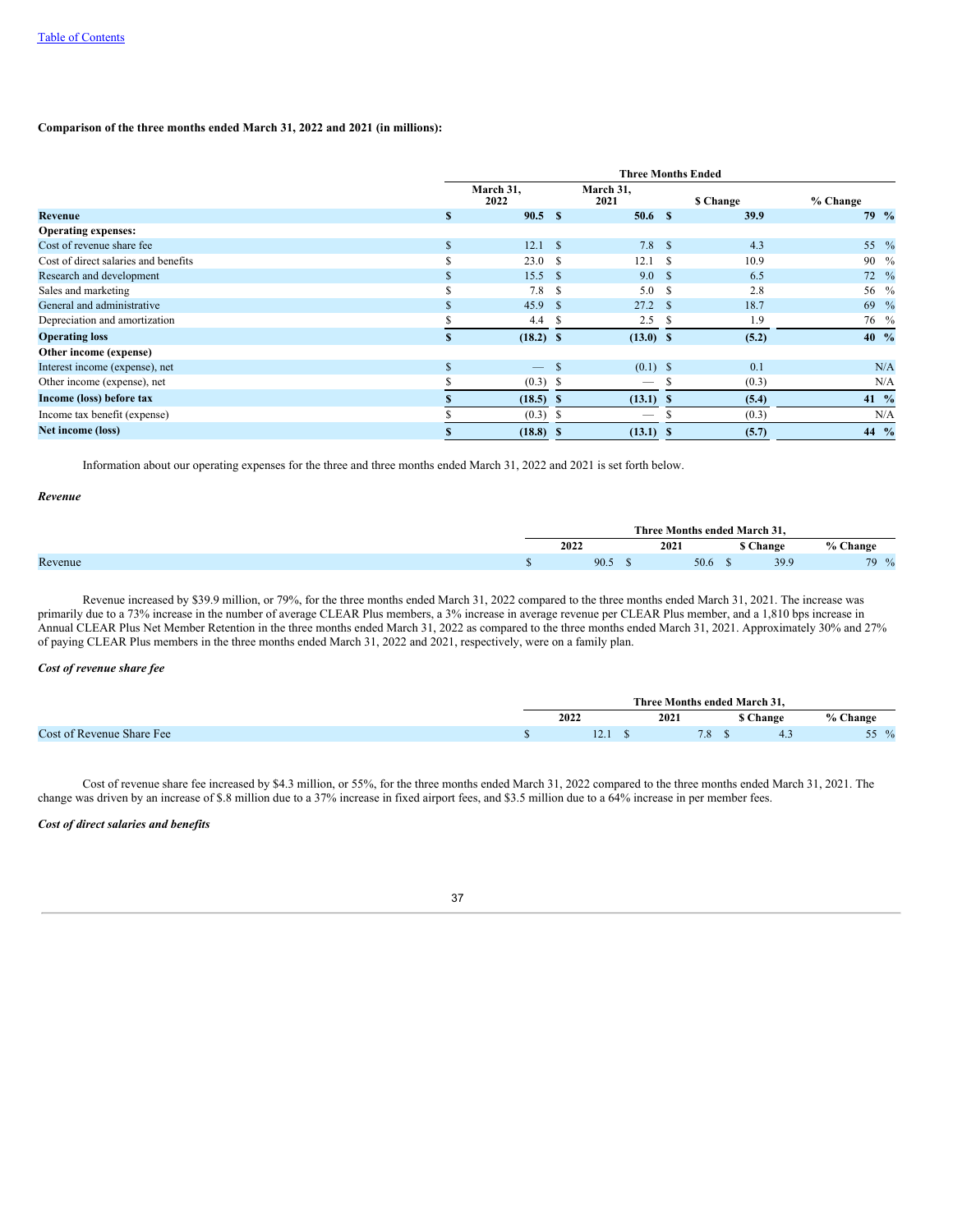|                                      |      | Three Months ended March 31. |  |                     |          |
|--------------------------------------|------|------------------------------|--|---------------------|----------|
|                                      | 2022 | 2021                         |  | <sup>n</sup> Change | % Change |
| Cost of direct salaries and benefits | 23.0 |                              |  | 10.9                | 90 %     |

Cost of direct salaries and benefits expenses increased by \$10.9 million, or 90%, for the three months ended March 31, 2022 compared to the three months ended March 31, 2021. The change was primarily due to growth in employee compensation costs of \$10.3 million caused by the increasing travel volumes leading to a higher staffing needs and a depressed comparison.

#### *Research and development*

|                          |      |      |     | Three Months ended March 31. |          |
|--------------------------|------|------|-----|------------------------------|----------|
|                          | 2022 | 2021 |     | \$ Change                    | % Change |
| Research and development | 15.5 |      | 9.0 | 6.J                          | 72 %     |

Research and development expenses increased by \$6.5 million, or 72%, for the three months ended March 31, 2022 compared to the three months ended March 31, 2021. The change was primarily due to an increase of \$6.9 million of employee-related expenses, including equity-based compensation, including recent acquisitions and partially offset by a decrease of \$0.7 million for professional fees.

# *Sales and marketing*

|                     |                  | Three Months ended March 31. |        |                |
|---------------------|------------------|------------------------------|--------|----------------|
|                     | 2022             | 2021                         | Change | Change<br>$\%$ |
| Sales and marketing | 70<br>$\cdot$ .0 | 5.0                          | 2.8    | 56             |

Sales and marketing expenses increased by \$2.8 million, or 56%, for the three months ended March 31, 2022 compared to the three months ended March 31, 2021. The change was driven by an increase ambassador commission expense due to higher new member enrollments and a \$0.7 million increase largely driven by employee-related expenses, including equity based compensation, partially offset by a \$1.0 million decrease in discretionary marketing expense

## *General and administrative*

|                            |      | Three Months ended March 31. |        |          |
|----------------------------|------|------------------------------|--------|----------|
|                            | 2022 | 2021                         | Change | % Change |
| General and administrative | 45.5 | ר הר<br>$\sim$ $\sim$ $\sim$ | 18.7   | $69\%$   |

General and administrative expenses increased by \$18.7 million, or 69%, for the three months ended March 31, 2022 compared to the three months ended March 31, 2021. The increase was primarily driven by a net increase in equity-based compensation costs of \$7.9 million, which was offset by a reduction in the mark to market of warrant liabilities of \$1.9 million. Additionally, salaries and benefits increased by \$5.2 million and public company expenses as a result of the IPO increased by \$1.4 million.

# *Non-operating income (expense)*

|                                |                          | Three Months ended March 31. |          |          |
|--------------------------------|--------------------------|------------------------------|----------|----------|
|                                | 2022                     | 2021                         | ` Change | % Change |
| Interest Income (expense), net | $\overline{\phantom{a}}$ | (0.1)                        | 0.1      | N/A      |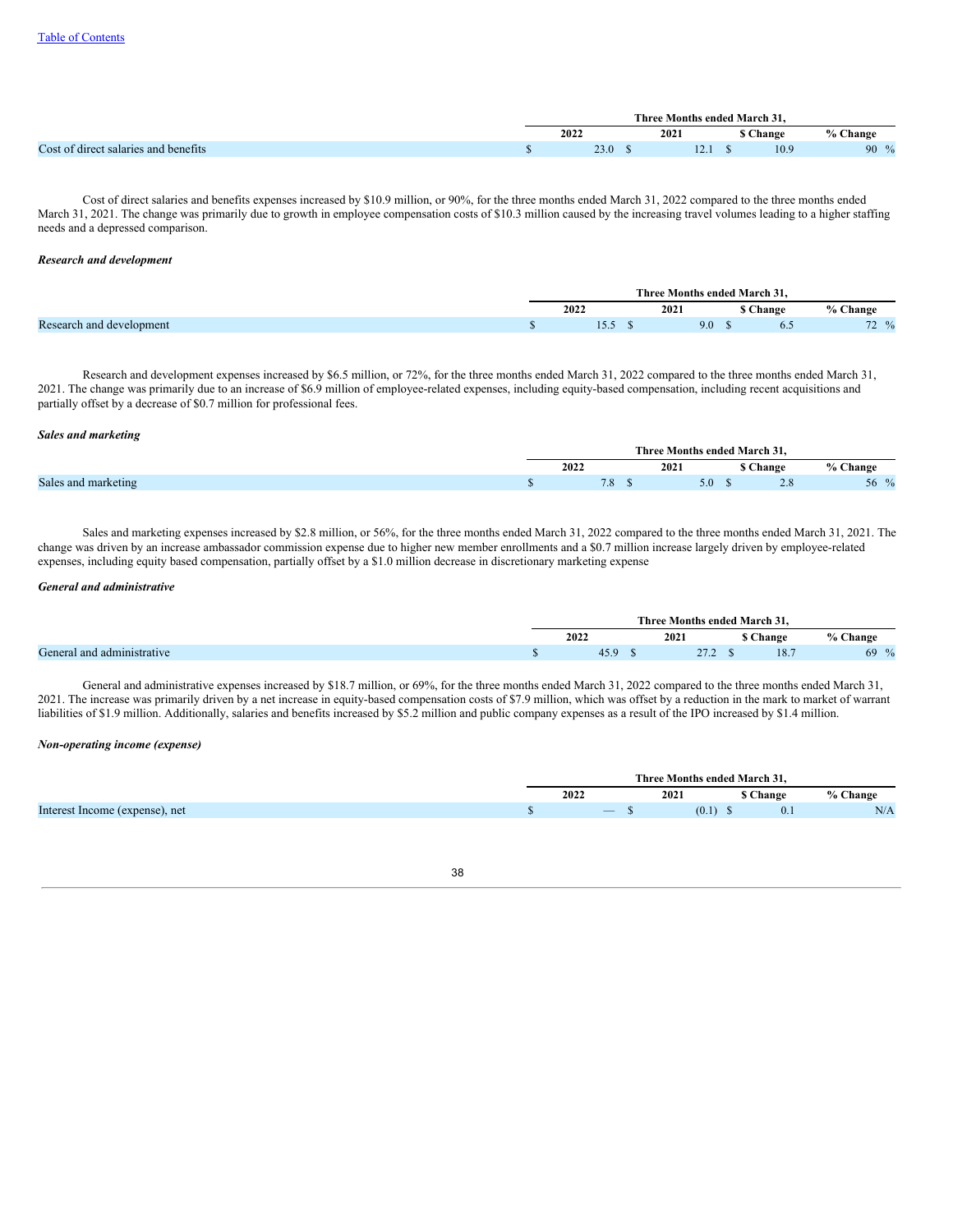Interest income, net increased by \$0.1 million, for the three months ended March 31, 2022 compared to the three months ended March 31, 2021. The increase was driven by higher interest income, partially offset by higher amortization of discounts on our marketable securities.

|                             | Three Months ended March 31, |                          |      |                          |  |                          |          |
|-----------------------------|------------------------------|--------------------------|------|--------------------------|--|--------------------------|----------|
|                             |                              | 2022                     | 2021 |                          |  | <b>S</b> Change          | % Change |
| Other income                |                              | $\overline{\phantom{m}}$ |      | $\qquad \qquad -$        |  | $\overline{\phantom{m}}$ | N/A      |
| Other expense               |                              | (0.3)                    |      | $\overline{\phantom{m}}$ |  | (0.3)                    | N/A      |
| Other income (expense), net |                              | (0.3)                    |      | $\qquad \qquad -$        |  | (0.3)                    | N/A      |

Other income (expense), net increased by \$0.3 million, for the three months ended March 31, 2022 compared to the three months ended March 31, 2021. The increase was primarily due to the impairment of long-lived assets during the current year.

#### *Income tax expense*

|                    |       |      |                          | Three Months ended March 31. |          |
|--------------------|-------|------|--------------------------|------------------------------|----------|
|                    | 2022  | 2021 |                          | <b>S</b> Change              | % Change |
| Income tax expense | (0.3) |      | $\overline{\phantom{a}}$ | (0.3)                        | N/A      |

Income tax expense increased by \$0.3 million for the three months ended March 31, 2022 compared to the three months ended March 31, 2021. The increase was primarily due to the impact of Alclear being a partnership and allocating its taxable results to its non-controlling members, the movement in the valuation allowance and state and foreign taxes.

#### **Liquidity and Capital Resources**

Our operations have been financed primarily through equity financing and cash flow from operating activities. As of March 31, 2022, we had cash and cash equivalents of \$299.1 million and marketable securities of \$334.4 million.

Historically, our principal uses of cash have included funding our operations, capital expenditures, repurchases of members' equity and more recently, business combinations that enhance our strategic positioning. We plan to finance our operations and capital expenses largely through cash generated from the proceeds of our IPO and operations. We believe our existing cash and cash equivalents, marketable securities, cash provided by operations and the availability of additional funds under our Credit Agreement (as defined below) will be sufficient to meet our working capital and capital expenditure needs for at least the next 12 months, including known commitments and contingencies as discussed below. Future capital expenditure will generally relate to building enhancements to the functionality of our current platform, equipment, leasehold improvements and furniture and fixtures related to office expansion and relocation, and general corporate infrastructure. We have planned capital expenditures related to the build out of our new office space of approximately \$16.5 million in the next 12 to 24 months. We are still early in this process and engaging vendors for the project, and as is the case with any large-scale construction project, the timing and amounts of these expenditures are therefore subject to uncertainty.

As a result of the COVID-19 pandemic, our operations have been, and we expect they will continue to be, adversely impacted by government mandated regulations, and the social distancing practices and health concerns of our guests and employees. In light of the evolving nature of COVID-19 and the uncertainty it has produced around the world, we do not believe it is possible to predict the cumulative and ultimate impact of the COVID-19 pandemic on our future business, results of operations and financial condition. See "Risk Factors-Risk Related to Our Business, Brand and Operations-The COVID-19 pandemic has impacted, and may continue to impact, our business, results *of operations and financial condition"* in our Annual Report on Form 10-K.

# **Credit Agreement**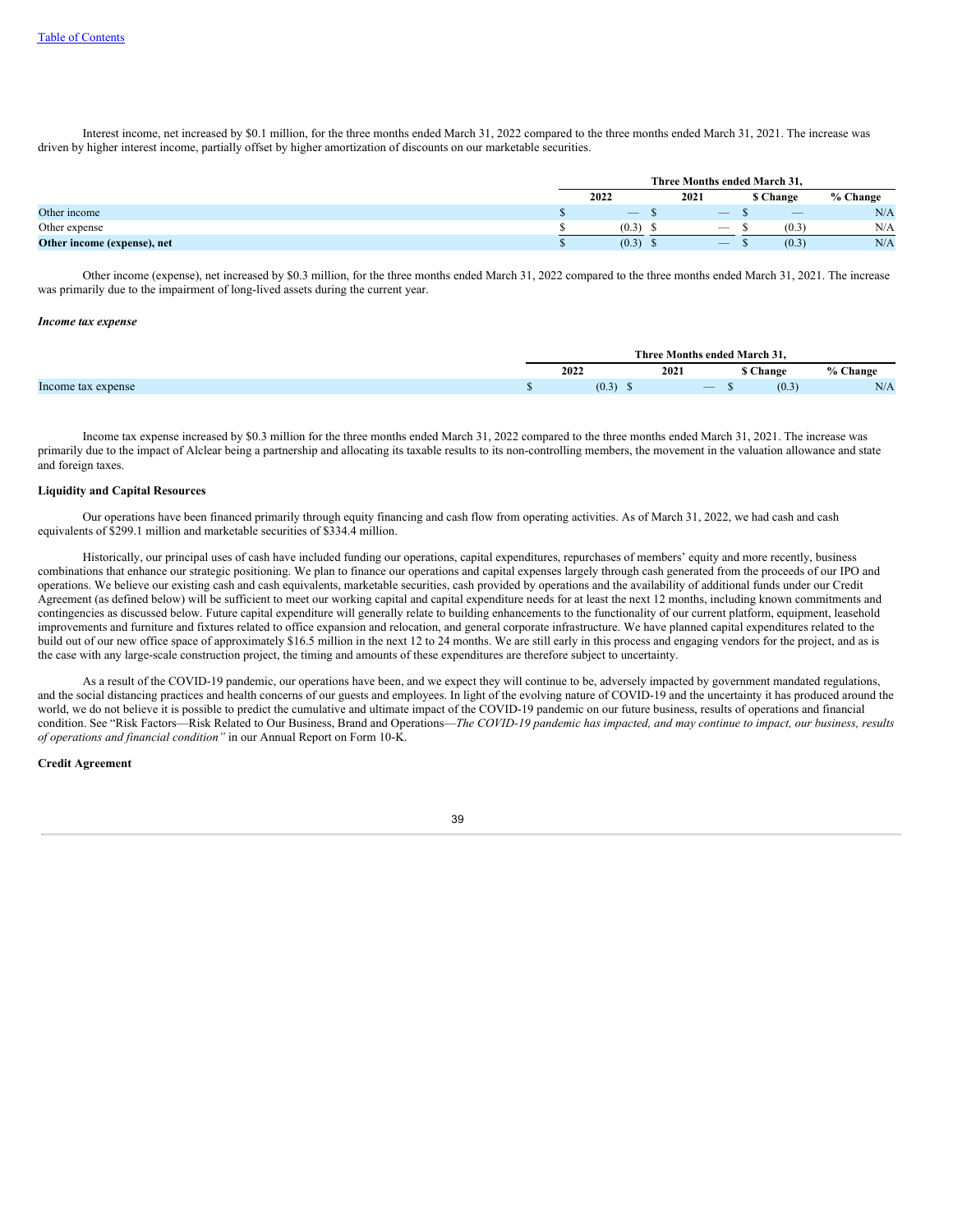On March 31, 2020, we entered into a credit agreement (the "Credit Agreement") for a three-year \$50 million revolving credit facility that expires on March 31, 2023. Borrowings under the Credit Agreement generally will bear interest between 1.5% and 2.5% per year and will also include interest based on the greater of the prime rate, LIBOR or New York Federal Reserve Bank ("NYFRB") rate, plus an applicable margin for specific interest periods. In April 2021, the Company increased the size of the revolving credit facility to \$100 million. As of March 31, 2022, we had not drawn on the revolving credit facility and did not have outstanding borrowings under the Credit Agreement.

We have the option to repay any borrowings under the Credit Agreement without premium or penalty prior to maturity. In addition, the Credit Agreement contains certain other covenants (none of which relate to financial condition), events of default and other customary provisions, and also contains customary LIBOR replacement mechanics. The Credit Agreement contains customary affirmative covenants, such as financial statement reporting requirements and delivery of borrowing base certificates, as well as customary covenants that restrict our ability to, among other things, incur additional indebtedness, sell certain assets, guarantee obligations of third parties, declare dividends or make certain distributions, and undergo a merger or consolidation or certain other transactions.

At March 31, 2022, the Company was in compliance with all of the financial and non-financial covenants of the Credit Agreement.

#### **Cash Flow**

The following summarizes our cash flows for the three months ended March 31, 2022 and March 31, 2021 (in millions):

|                                                                |         | Three Months Ended March 31. |                 |  |  |
|----------------------------------------------------------------|---------|------------------------------|-----------------|--|--|
|                                                                | 2022    | 2021                         | <b>S</b> Change |  |  |
| Net cash provided by (used in) operating activities            | \$24.9  | $(\$0.3)$                    | \$25.2          |  |  |
| Net cash used in investing activities                          | (S5.6)  | (S8.9)                       | \$3.3           |  |  |
| Net cash provided by (used in) financing activities            | $S-$    | \$68.8                       | (S68.8)         |  |  |
| Net increase in cash, cash equivalents, and restricted cash    | \$19.3  | \$59.6                       | (S40.3)         |  |  |
| Cash, cash equivalents, and restricted cash, beginning of year | \$309.1 | \$139.1                      | \$170.0         |  |  |
| Cash, cash equivalents, and restricted cash, end of period     | \$328.4 | \$198.7                      | \$129.7         |  |  |

#### *Cash flows from operating activities*

For the three months ended March 31, 2022, net cash provided by operating activities was \$24.9 million compared to net cash used in operating activities of \$0.3 million for the three months ended March 31, 2021, an increase of \$25.2 million due to favorable changes in working capital of \$16.7 million primarily related to prepaid and other current assets, accrued liabilities and deferred revenue. Additionally, there was an increase in non-cash adjustments to net loss of \$14.2 million. These increases were offset by an increase in net loss of \$5.7 million.

#### *Cash flows from investing activities*

For the three months ended March 31, 2022, net cash used in investing activities was \$5.6 million compared to \$8.9 million for the three months ended March 31, 2021, a decrease of \$3.3 million primarily due to a a decrease of \$3.3 million relating to the purchase of property and equipment.

# *Cash flows from financing activities*

For the three months ended March 31, 2022, net cash used in financing activities was \$— million compared to net cash provided by financing activities of \$68.8 million for the three months ended March 31, 2021, a decrease of \$68.8 million. The decrease was primarily due to a decrease of \$80.3 million in the proceeds from the issuance of members' units offset by a decrease in amounts used to repurchase member's deficit of \$11.7 million.

#### **Commitments and Contingencies**

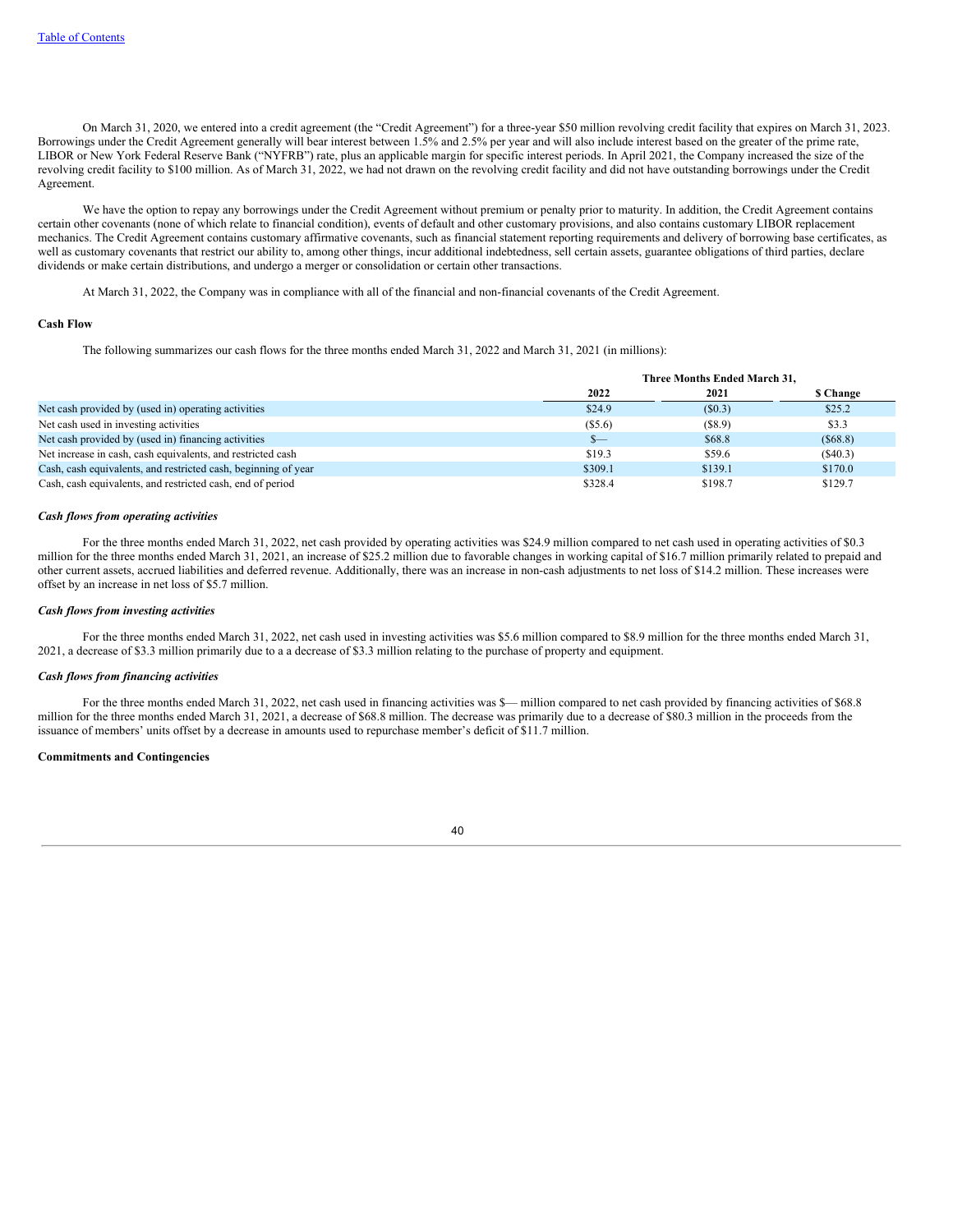We have non-cancelable operating lease arrangements for office space. As of March 31, 2022, we had future minimum payments of \$33.4 million, with \$3.5 million due in 2022. See Note 8 within the condensed consolidated financial statements for information related to our lease obligations.

On November 4, 2021, the Company entered into a lease of an office building to house the Company's corporate headquarters. The Lease Agreement provides for a commencement on the later of October 1, 2022 or the date on which the Landlord delivers possession of the premises with certain agreed upon improvements to be made by the Landlord completed. The term of the Lease Agreement is fifteen years after the date that rent obligations begin, with an option to renew for one 5-year or 10-year period at Fair Market Value (as defined in the Lease Agreement) by providing the Landlord with 18 months' notice and certain other requirements. The aggregate undiscounted future minimum lease payments are approximately \$177.5 million.

We enter into agreements with airports for access to floor and office space. As of March 31, 2022, we had future minimum payments of \$39.8 million, with \$13.0 million due in 2022. See Note 19 within the condensed consolidated financial statements.

The Company has commitments for future marketing expenditures to sports stadiums of \$3.1 million as of March 31, 2022.

The Company is subject to certain minimum spend commitments of approximately \$13.2 million over the next two years under service arrangements.

## **Off Balance Sheet Arrangements**

We have no off-balance sheet arrangements.

## **Critical Accounting Policies and Estimates**

The preparation of the condensed consolidated financial statements in conformity with accounting principles generally accepted in the United States of America requires management to make estimates and assumptions that affect the reported amounts of assets and liabilities, disclosures of contingent assets and liabilities at the date of the financial statements, and the reported amounts of revenues and expenses during the reported periods. The Securities and Exchange Commission ("SEC") has defined a company's critical accounting policies as the ones that are most important to the portrayal of a company's financial condition and results of operations, and which require a company to make its most difficult and subjective judgments. Based on this definition, we have identified the critical accounting policies and judgments addressed below. We base our estimates on historical experience and on various other assumptions that we believe to be reasonable under the circumstances. Actual results may differ from these estimates.

# *Tax Receivable Agreement*

The Company entered into a Tax Receivable Agreement ("TRA") which generally provides for payment by the Company to the remaining members of Alclear, the "TRA Holders," of 85% of the net cash savings, if any, in U.S. federal, state and local income tax and franchise tax that the Company actually realizes or is deemed to realize in certain circumstances. The Company will retain the benefit of the remaining 15% of these net cash savings. As of March 31, 2022, the Company did not record a liability from the TRA.

# *Business Combinations*

Accounting for business combinations requires us to make significant estimates and assumptions with respect to the the fair value of identifiable assets and liabilities acquired in a business combination, especially with respect to intangible assets. The initial fair values recorded are subject to adjustments for up to one year after the closing date of the acquisition to reflect final valuations.

# **Recent Accounting Pronouncements**

<span id="page-42-0"></span>See Note 2, Summary of Significant Accounting Policies within the condensed consolidated financial statements, for recently issued accounting pronouncements and their expected impact.

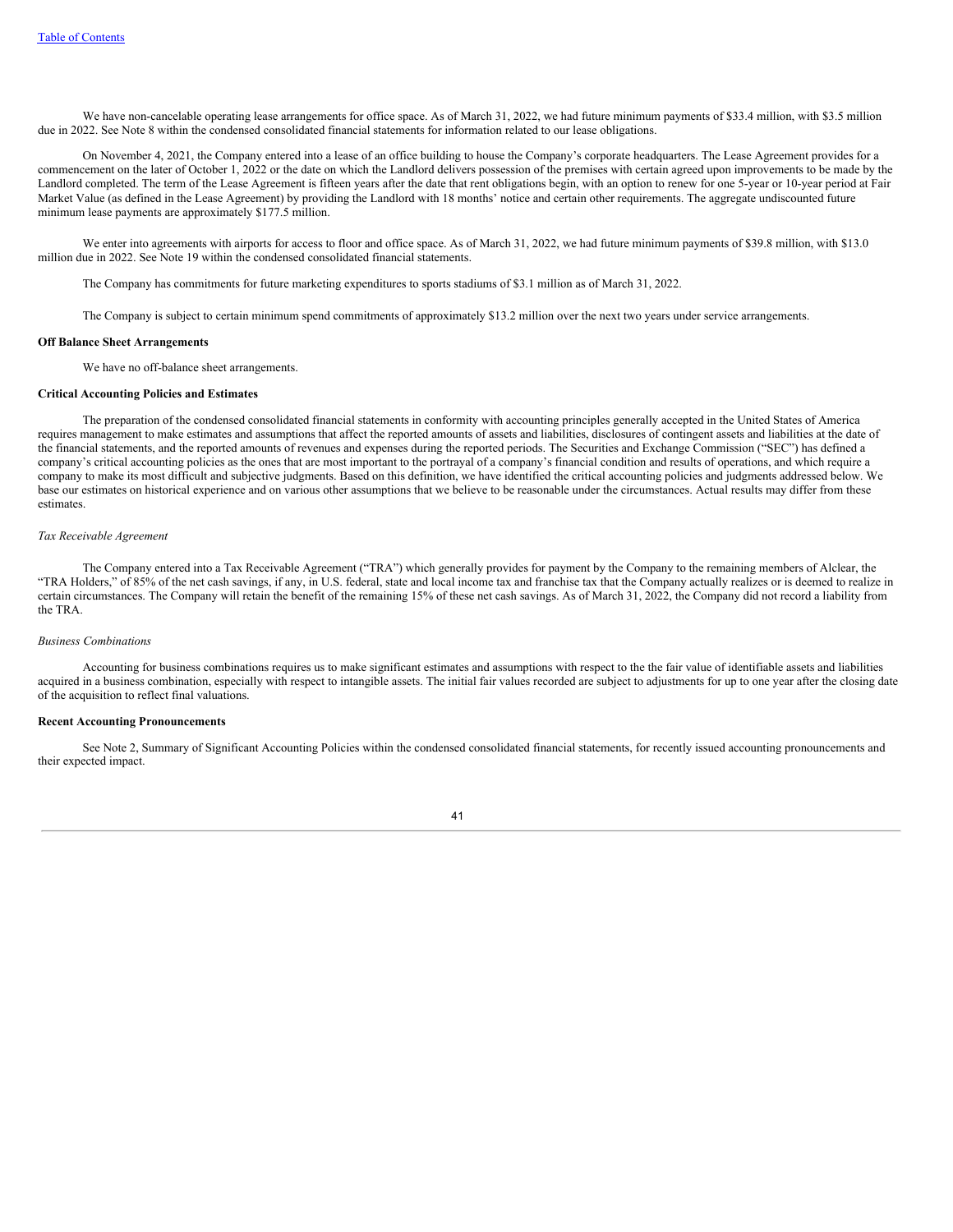#### **Item 3. Quantitative and Qualitative Disclosure about Market Risk**

In the normal course of business, we are subject to a variety of risks which can affect our operations and profitability. We broadly define these areas of risk and interest rate risk.

#### *Interest Rate Risk*

We had cash and cash equivalents of \$299.1 million as of March 31, 2022. Cash and cash equivalents includes highly liquid securities that have a maturity of three months or less at the date of purchase. The fair value of our cash and cash equivalents would not be significantly affected by either a 10% increase or decrease in interest rates due mainly to the short-term nature of these instruments.

#### *Debt*

Interest payable on our revolving credit facility is variable. Borrowings generally will bear interest based on the greater of the prime rate, LIBOR or NYFRB rate, plus an applicable margin for specific interest periods. As of December 31, 2021, we had no outstanding borrowings under the revolving credit facility.

#### *Investments*

We had marketable securities totaling \$334.4 million as of March 31, 2022. This amount was invested primarily in money market funds, commercial paper, corporate notes and bonds, and government securities. Our investments are made for capital preservation purposes and we do not enter into investments for trading or speculative purposes. We are exposed to market risk related to changes in interest rates where a decline in interest rates would reduce our interest income, net and conversely, an increase in interest rates would have an adverse impact on the fair value of our investment portfolio. The effect of a hypothetical 100 basis points increase or decrease in overall interest rate would result in unrealized loss or gain to "available for sale" investment fair value of approximately \$1.4 million that would be recognized in accumulated other comprehensive loss within the condensed consolidated balance sheets.

# *Foreign Currency Translation Risk*

Fluctuations in foreign currencies impact the amount of total assets, liabilities, revenues, operating expenses and cash flows that we report for our foreign subsidiaries upon the translation of these amounts into USD. Since the majority of our business are transacted in the U.S. dollar, foreign currency translation risk was insignificant for the three months ended March 31, 2021.

# <span id="page-43-0"></span>**Item 4. Controls and Procedures**

#### *Evaluation of Disclosure Controls and Procedures*

Our management, with the participation of our Chief Executive Officer and Chief Financial Officer, evaluated the effectiveness of our disclosure controls and procedures (as defined in Rules 13a-15(e) and 15d-15(e) under the Securities Exchange Act of 1934, as amended) as of March 31, 2022. Based on that evaluation, our Chief Executive Officer and Chief Financial Officer concluded that, as of March 31, 2022, our disclosure controls and procedures were effective in providing reasonable assurance that information required to be disclosed by us in reports that we file or submit under the Securities Exchange Act of 1934, as amended, is (i) recorded, processed, summarized and reported within the time periods specified in the Securities and Exchange Commission's rules and forms and (ii) accumulated and communicated to our management, including our Chief Executive Officer and Chief Financial Officer, as appropriate, to allow timely decisions regarding required disclosures.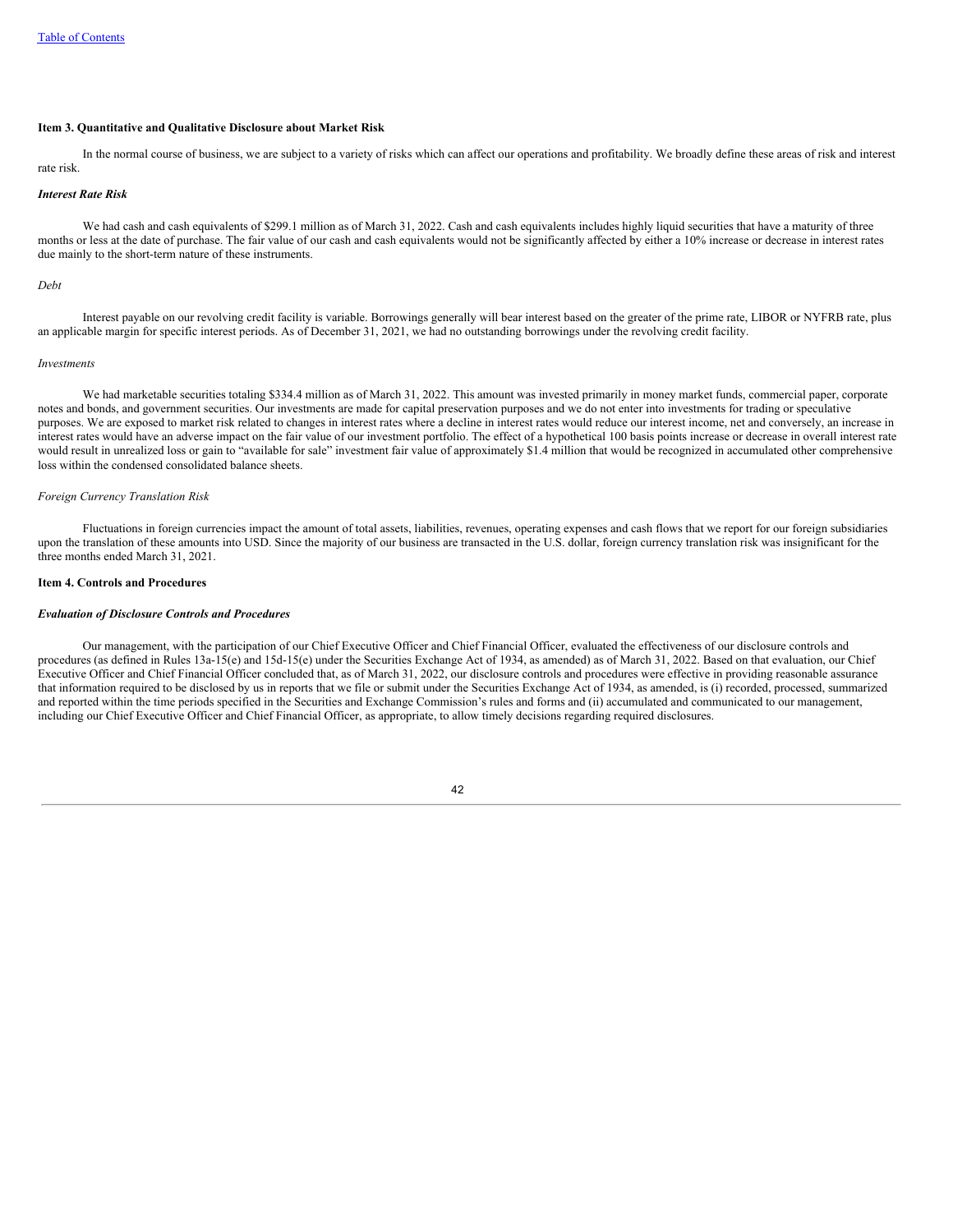Our management, including our Chief Executive Officer and Chief Financial Officer, does not expect that our disclosure controls and procedures will prevent all errors and all fraud. A control system, no matter how well conceived and operated, can provide only reasonable, not absolute, assurance that the objectives of the control system are met. Further, the design of a control system must reflect the fact that there are resource constraints, and the benefits of controls must be considered relative to their costs. Because of the inherent limitations in all control systems, no evaluation of controls can provide absolute assurance that all control issues and instances of fraud, if any, with the Company have been detected. These inherent limitations include the realities that judgments in decision-making can be faulty and that breakdowns can occur because of simple error and mistake. Additionally, controls can be circumvented by the individual acts of some persons, by collusion of two or more people or by management override of controls.

The design of any system of controls also is based in part upon certain assumptions about the likelihood of future events, and there can be no assurance that any design will succeed in achieving its stated goals under all potential future conditions. Over time, a control may become inadequate because of changes in conditions or because the degree of compliance with the policies or procedures may deteriorate. Because of the inherent limitations in a cost-effective control system, misstatements due to error or fraud may occur and may not be detected.

# *Management's Report on Internal Control over Financial Reporting*

This Form 10-Q does not include a report of management's assessment regarding internal control over financial reporting or an attestation report of the Company's registered public accounting firm due to a transition period established by the rules of the SEC for newly public companies.

# *Changes in Internal Control*

<span id="page-44-0"></span>There were no changes in our internal control over financial reporting identified in management's evaluation pursuant to Rules 13a-15(d) or 15d-15(d) of the Exchange Act during the period covered by this Quarterly Report on Form 10-Q that materially affected, or are reasonably likely to materially affect, our internal control over financial reporting.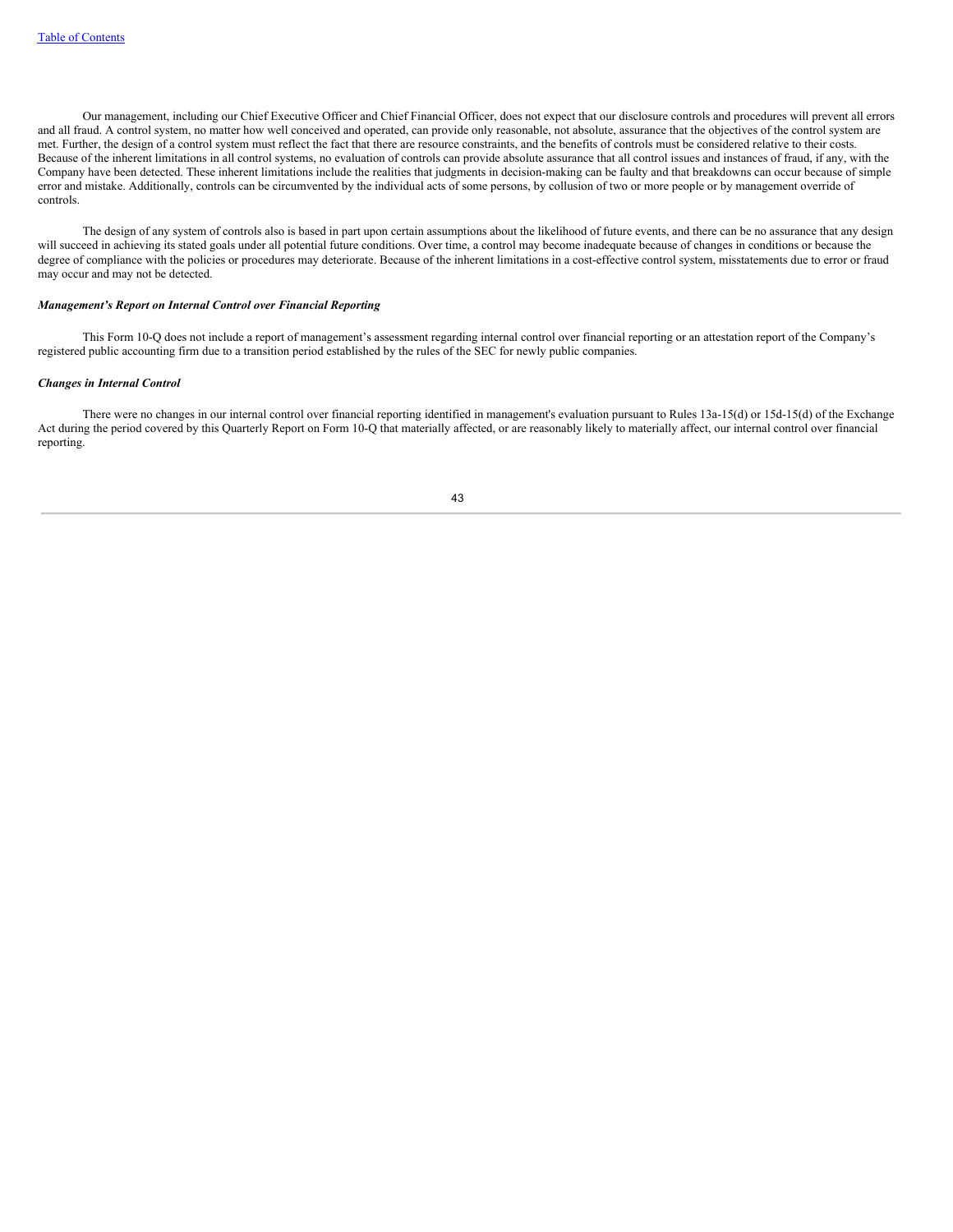# **PART II - OTHER INFORMATION**

#### <span id="page-45-0"></span>**Item 1. Legal Matters**

We are subject to commercial litigation claims and to administrative and regulatory proceedings and reviews that may be asserted or maintained from time to time. We currently believe that the ultimate outcome of such lawsuits, proceedings and reviews will not, individually or in the aggregate, have a material adverse effect on our condensed consolidated financial statements.

# <span id="page-45-1"></span>**Item 1A. Risk Factors**

We have disclosed under the heading "Risk Factors" in our Annual Report on Form 10-K, the risk factors which materially affect our business, financial condition or results of operations. There have been no material changes from the risk factors previously disclosed. You should carefully consider the risk factors set forth in the Annual Report on Form 10-K and the other information set forth elsewhere in this Quarterly Report on Form 10-Q. You should be aware that these risk factors and other information may not describe every risk facing our company. Additional risks and uncertainties not currently known to us or that we currently deem to be immaterial also may materially adversely affect our business, financial condition and/or operating results.

# <span id="page-45-2"></span>**Item 2. Unregistered Sales of Equity Securities and Use of Proceeds**

During the three months ended March 31, 2022, certain non-controlling interest holders exchanged their Alclear Units and corresponding shares of Class C Common Stock or Class D Common Stock for shares of the Company's Class A Common Stock or Class B Common Stock, as applicable. As a result, the Company issued 1,025,318 shares of Class A Common Stock and 4,506 shares of Class B Common Stock. The 4,506 shares of Class B Common Stock were ultimately converted to shares of Class A Common Stock per the terms of the Company's Second Amended and Restated Certificate of Incorporation.

# *Use of IPO Proceeds*

On July 2, 2021, we closed our IPO, in which the Company issued 15,180,000 shares of Class A common stock (which included 1,980,000 shares of Class A common stock as a result of the exercise of the underwriters' over-allotment option, which was exercised on June 30, 2021). All shares in the IPO were registered under the Securities Act pursuant to a Registration Statement on Form S-1 (File No. 333-256851), which was declared effective by the SEC on June 29, 2021 (the "Registration Statement").

Goldman Sachs & Co. was the representative of the underwriters, which comprised Goldman Sachs & Co., J.P. Morgan Securities LLC, Allen & Company LLC, Wells Fargo Securities, LLC, LionTree Advisors LLC, Stifel, Nicolaus & Company, Incorporated, Telsey Advisory Group LLC, Centerview Partners LLC, Loop Capital Markets LLC, and Roberts & Ryan Investments, Inc. The lead book-runners of our IPO were Goldman Sachs & Co. LLC, J.P. Morgan Securities LLC, Allen & Company LLC and Wells Fargo Securities, LLC.

The initial offering price to the public in the IPO was \$31.00 per share. We received \$29.295 per share from the underwriters after deducting underwriting discounts and commissions of \$1.705 per share. We incurred underwriting discounts and commissions of approximately \$25.9 million, including the effect of the exercise of the overallotment option.. Thus, our net offering proceeds, after deducting underwriting discounts and commissions, net of the rebate on the over-allotment option, were approximately \$445.9 million, which the Company contributed to Alclear in exchange for 15,180,000 Alclear Units. The Company has caused Alclear to use such contributed amount to pay offering expenses of approximately \$9.0 million, and for general corporate purposes. There has been no material change in the planned use of the IPO net proceeds from what is described in the Company's Registration Statement. No payments were made to our directors or officers or their associates, holders of 10% or more of any class of our equity securities or any affiliates.

# *Issuer Purchases of Equity Securities*

As of March 31, 2022, we did not have a share repurchase program and no shares were repurchased during that period. The Company classifies forfeited unvested restricted stock awards as treasury stock within the condensed consolidated balance sheets.

# <span id="page-45-3"></span>**Item 3. Defaults Upon Senior Securities.**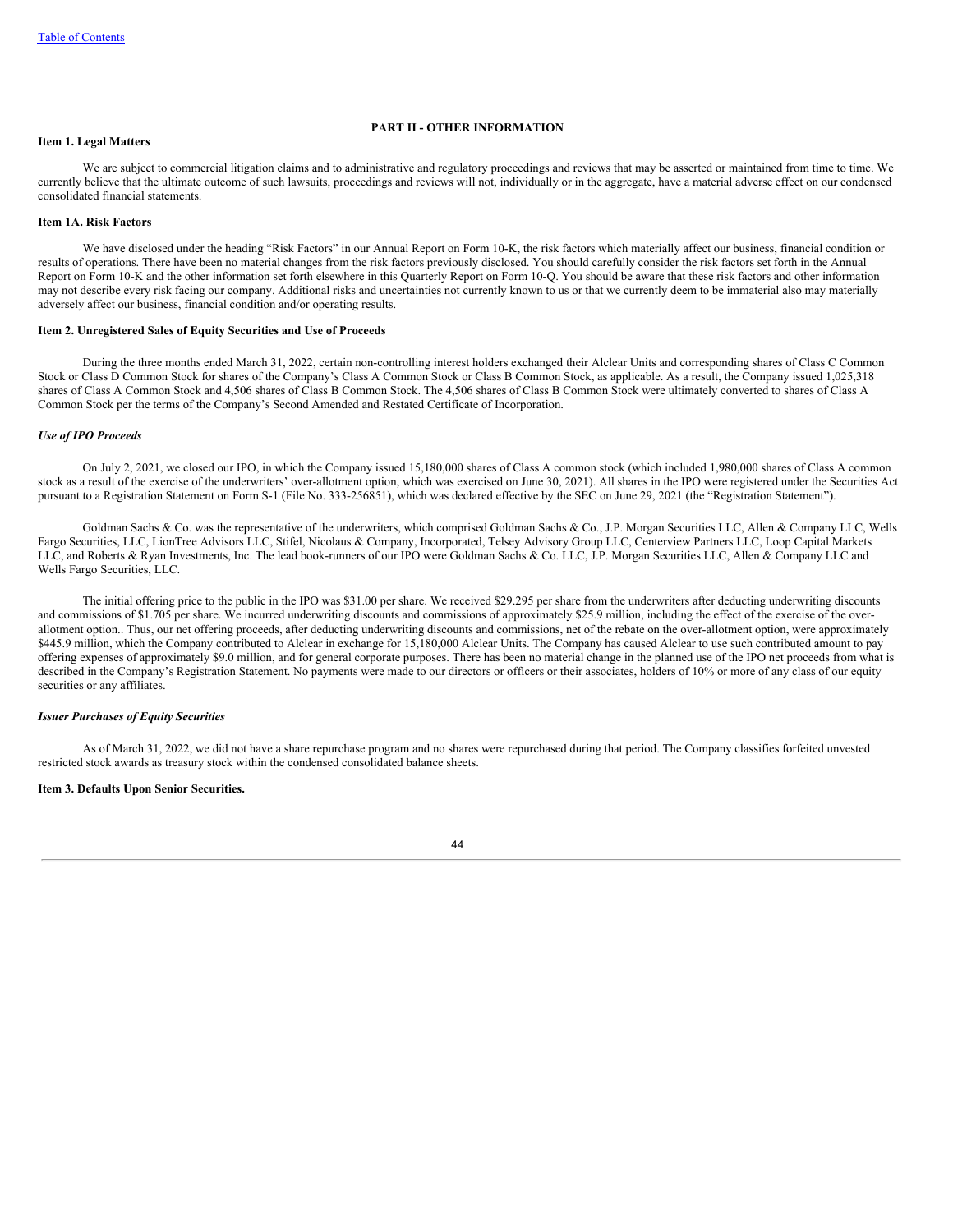None

# <span id="page-46-0"></span>**Item 4. Mine Safety Disclosures.**

Not applicable

# <span id="page-46-1"></span>**Item 5. Other Information.**

<span id="page-46-2"></span>None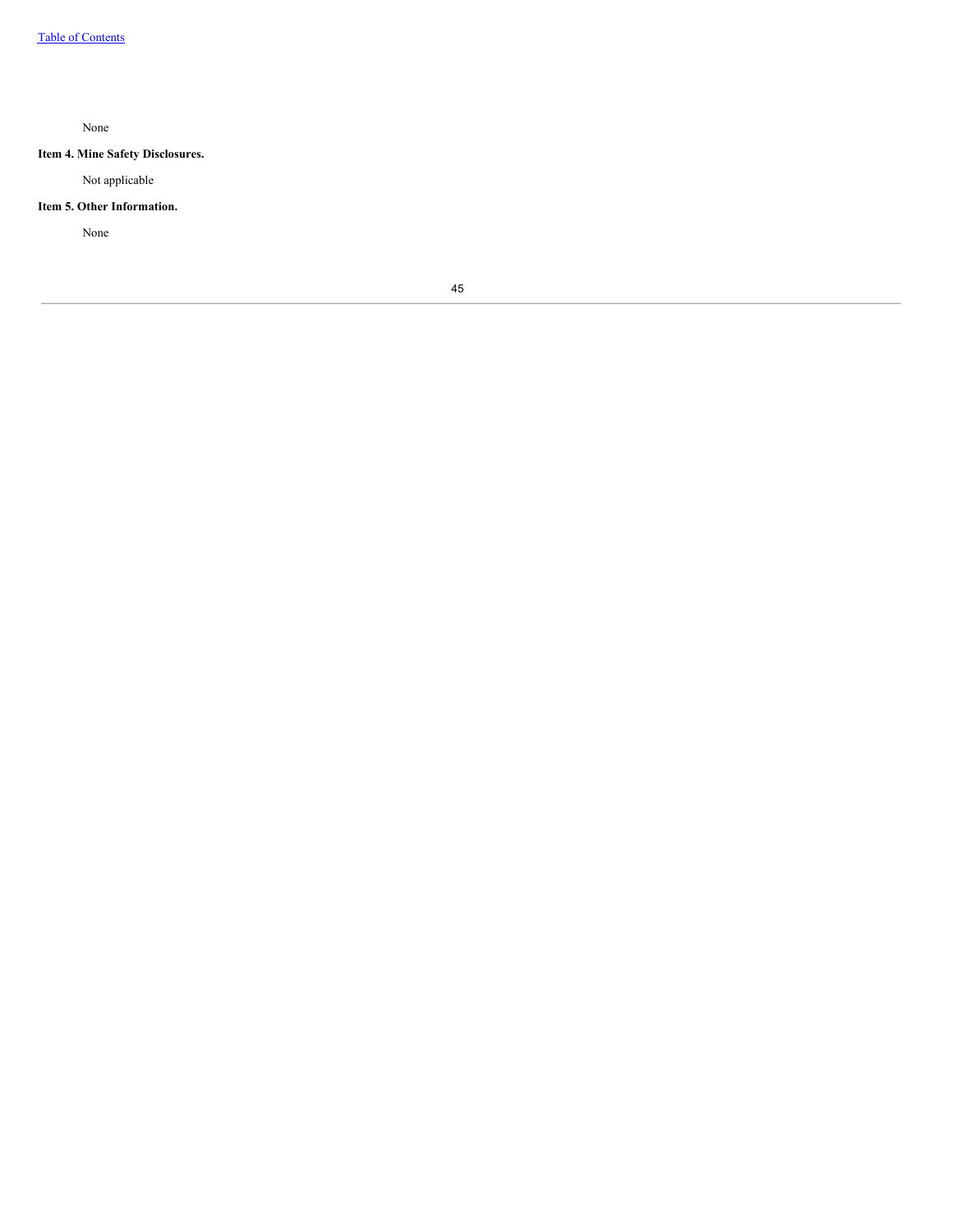# **Item 6. Exhibits**

The documents listed in the Index to Exhibits of this quarterly report on Form 10-Q are incorporated by reference or are filed with this quarterly report on Form 10-Q, in each case as indicated therein.

# **Exhibit**

#### **Description**

- [31.1](#page-49-0) Certification of the Chief Executive Officer pursuant to Section 302 of the [Sarbanes-Oxley](#page-49-0) Act of 2002
- [31.2](#page-50-0) Certification of the Chief Financial Officer pursuant to Section 302 of the [Sarbanes-Oxley](#page-50-0) Act of 2002
- [32.1](#page-51-0) Certification of the Chief Executive Officer pursuant to Section 906 of the [Sarbanes-Oxley](#page-51-0) Act of 2002
- [32.2](#page-52-0) Certification of the Chief Financial Officer pursuant to Section 906 of the [Sarbanes-Oxley](#page-52-0) Act of 2002
- 101.INS Inline XBRL Instance Document the instance document does not appear in the Interactive Data File because its XBRL tags are embedded within the Inline XBRL document
- 101.SCH Inline XBRL Taxonomy Extension Schema Document
- 101.CAL Inline XBRL Taxonomy Extension Calculation Linkbase Document
- 101.DEF Inline XBRL Taxonomy Extension Definition Linkbase Document
- 101.LAB Inline XBRL Taxonomy Extension Label Linkbase Document
- <span id="page-47-0"></span>101.PRE Inline XBRL Taxonomy Extension Presentation Linkbase Document
	- 104 Cover Page Interactive Data File (formatted as inline XBRL and contained in Exhibit 101)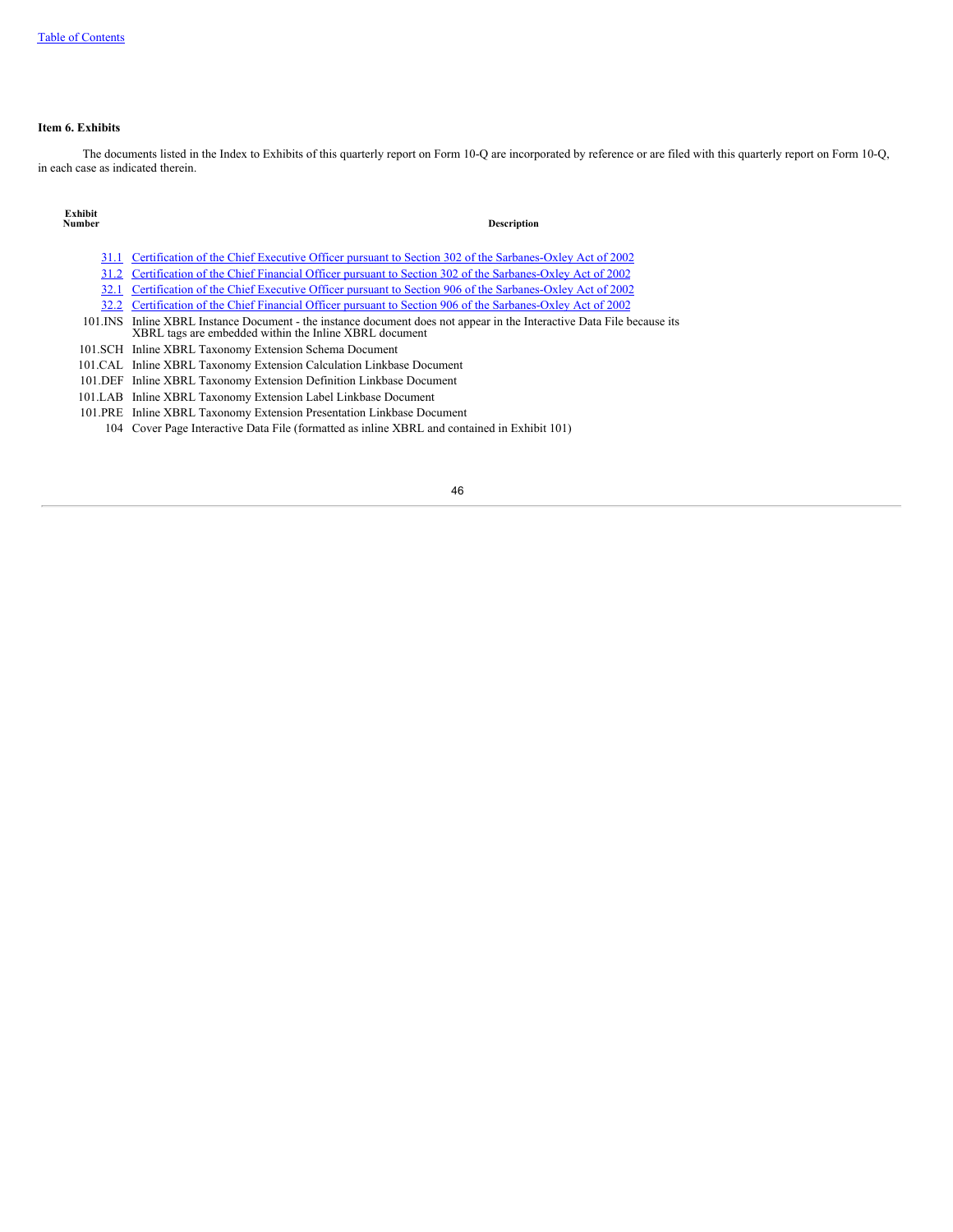# **SIGNATURES**

Pursuant to the requirements of the Securities Act of 1933, the registrant duly caused this report to be signed on its behalf by the undersigned, thereunto duly authorized, in the City of New York, State of New York, on May 16, 2022.

| Date: | May 16, 2022 | By: | /s/ Caryn Seidman-Becker              |  |
|-------|--------------|-----|---------------------------------------|--|
|       |              |     | Caryn Seidman-Becker                  |  |
|       |              |     | Chief Executive Officer               |  |
|       |              |     |                                       |  |
| Date: | May 16, 2022 | By: | /s/ Kenneth Cornick                   |  |
|       |              |     | Kenneth Cornick                       |  |
|       |              |     | President and Chief Financial Officer |  |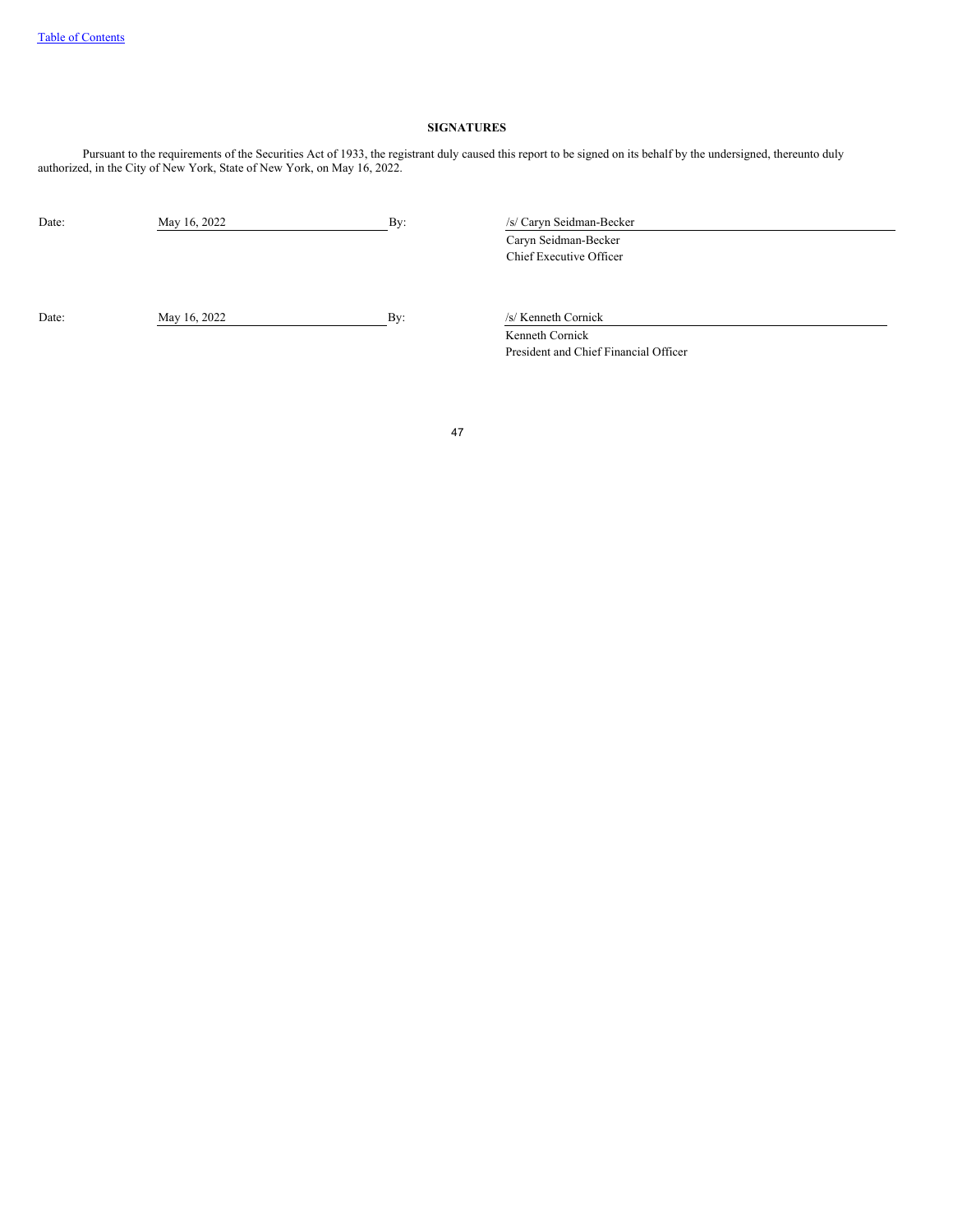**Exhibit 31.1**

#### **CERTIFICATION OF CHIEF EXECUTIVE OFFICER PURSUANT TO RULE 13a-14(a) OR 15d-14(a) OF THE SECURITIES EXCHANGE ACT OF 1934, AS ADOPTED PURSUANT TO SECTION 302 OF THE SARBANES-OXLEY ACT OF 2002**

<span id="page-49-0"></span>I, Caryn Seidman-Becker, certify that:

1.I have reviewed this Quarterly Report on Form 10-Q of Clear Secure, Inc.;

2. Based on my knowledge, this report does not contain any untrue statement of a material fact or omit to state a material fact necessary to make the statements made, in light of the circumstances under which such statements were made, not misleading with respect to the period covered by this report;

3. Based on my knowledge, the financial statements, and other financial information included in this report, fairly present in all material respects the financial condition, results of operations and cash flows of the registrant as of, and for, the periods presented in this report;

4. The registrant's other certifying officer and I are responsible for establishing and maintaining disclosure controls and procedures (as defined in Exchange Act Rules 13a-15(e) and  $15d-15(e)$ ) for the registrant and have:

a. Designed such disclosure controls and procedures, or caused such disclosure controls and procedures to be designed under our supervision, to ensure that material information relating to the registrant, including its consolidated subsidiaries, is made known to us by others within those entities, particularly during the period in which this report is being prepared;

b. Evaluated the effectiveness of the registrant's disclosure controls and procedures and presented in this report our conclusions about the effectiveness of the disclosure controls and procedures, as of the end of the period covered by this report based on such evaluation; and

c. Disclosed in this report any change in the registrant's internal control over financial reporting that occurred during the registrant's most recent fiscal quarter (the registrant's fourth fiscal quarter in the case of an annual report) that has materially affected or is reasonably likely to materially affect the registrant's internal control over financial reporting; and

5. The registrant's other certifying officer and I have disclosed, based on our most recent evaluation of internal control over financial reporting, to the registrant's auditors and the audit committee of the registrant's board of directors (or persons performing the equivalent functions):

a. All significant deficiencies and material weaknesses in the design or operation of internal control over financial reporting which are reasonably likely to adversely affect the registrant's ability to record, process, summarize and report financial information; and

b. Any fraud, whether or not material, that involves management or other employees who have a significant role in the registrant's internal control over financial reporting.

Date: May 16, 2022 May 16, 2022 By: */s/ Caryn Seidman-Becker* By:

Caryn Seidman-Becker Chief Executive Officer *(Principal Executive Of icer)*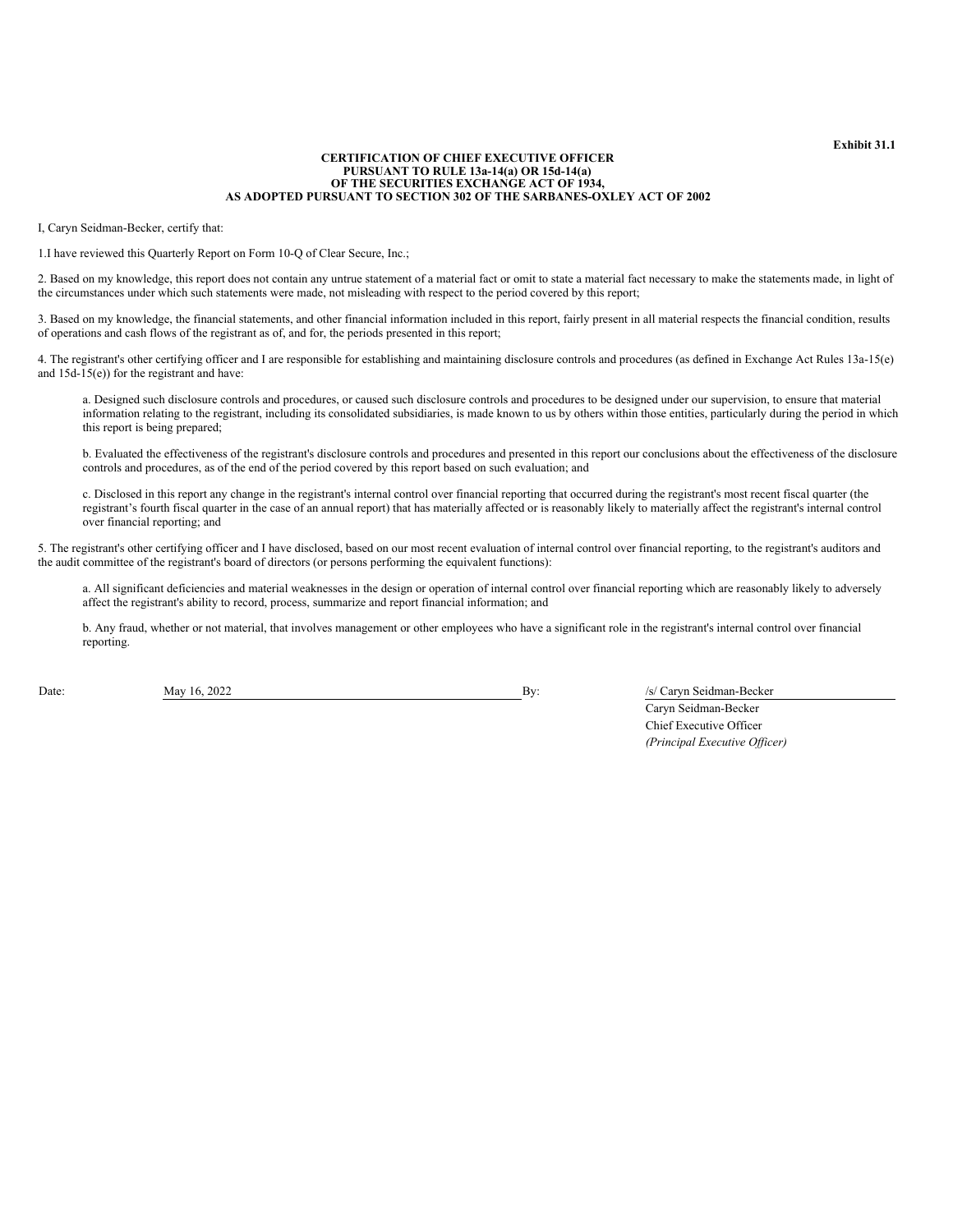**Exhibit 31.2**

# **CERTIFICATION OF CHIEF FINANCIAL OFFICER PURSUANT TO RULE 13a-14(a) OR 15d-14(a) OF THE SECURITIES EXCHANGE ACT OF 1934, AS ADOPTED PURSUANT TO SECTION 302 OF THE SARBANES-OXLEY ACT OF 2002**

<span id="page-50-0"></span>I, Kenneth Cornick, certify that:

1. I have reviewed this Quarterly Report on Form 10-Q of Clear Secure, Inc.;

2. Based on my knowledge, this report does not contain any untrue statement of a material fact or omit to state a material fact necessary to make the statements made, in light of the circumstances under which such statements were made, not misleading with respect to the period covered by this report;

3. Based on my knowledge, the financial statements, and other financial information included in this report, fairly present in all material respects the financial condition, results of operations and cash flows of the registrant as of, and for, the periods presented in this report;

4. The registrant's other certifying officer and I are responsible for establishing and maintaining disclosure controls and procedures (as defined in Exchange Act Rules 13a-15(e) and 15d-15(e)) for the registrant and have:

a. Designed such disclosure controls and procedures, or caused such disclosure controls and procedures to be designed under our supervision, to ensure that material information relating to the registrant, including its consolidated subsidiaries, is made known to us by others within those entities, particularly during the period in which this report is being prepared;

b. Evaluated the effectiveness of the registrant's disclosure controls and procedures and presented in this report our conclusions about the effectiveness of the disclosure controls and procedures, as of the end of the period covered by this report based on such evaluation; and

c. Disclosed in this report any change in the registrant's internal control over financial reporting that occurred during the registrant's most recent fiscal quarter (the registrant's fourth fiscal quarter in the case of an annual report) that has materially affected or is reasonably likely to materially affect the registrant's internal control over financial reporting; and

5. The registrant's other certifying officer and I have disclosed, based on our most recent evaluation of internal control over financial reporting, to the registrant's auditors and the audit committee of the registrant's board of directors (or persons performing the equivalent functions):

a. All significant deficiencies and material weaknesses in the design or operation of internal control over financial reporting which are reasonably likely to adversely affect the registrant's ability to record, process, summarize and report financial information; and

b. Any fraud, whether or not material, that involves management or other employees who have a significant role in the registrant's internal control over financial reporting.

Date: May 16, 2022 May 16, 2022 By: */s/ Kenneth Cornick* By:

Kenneth Cornick President and Chief Financial Officer *(Principal Financial Of icer)*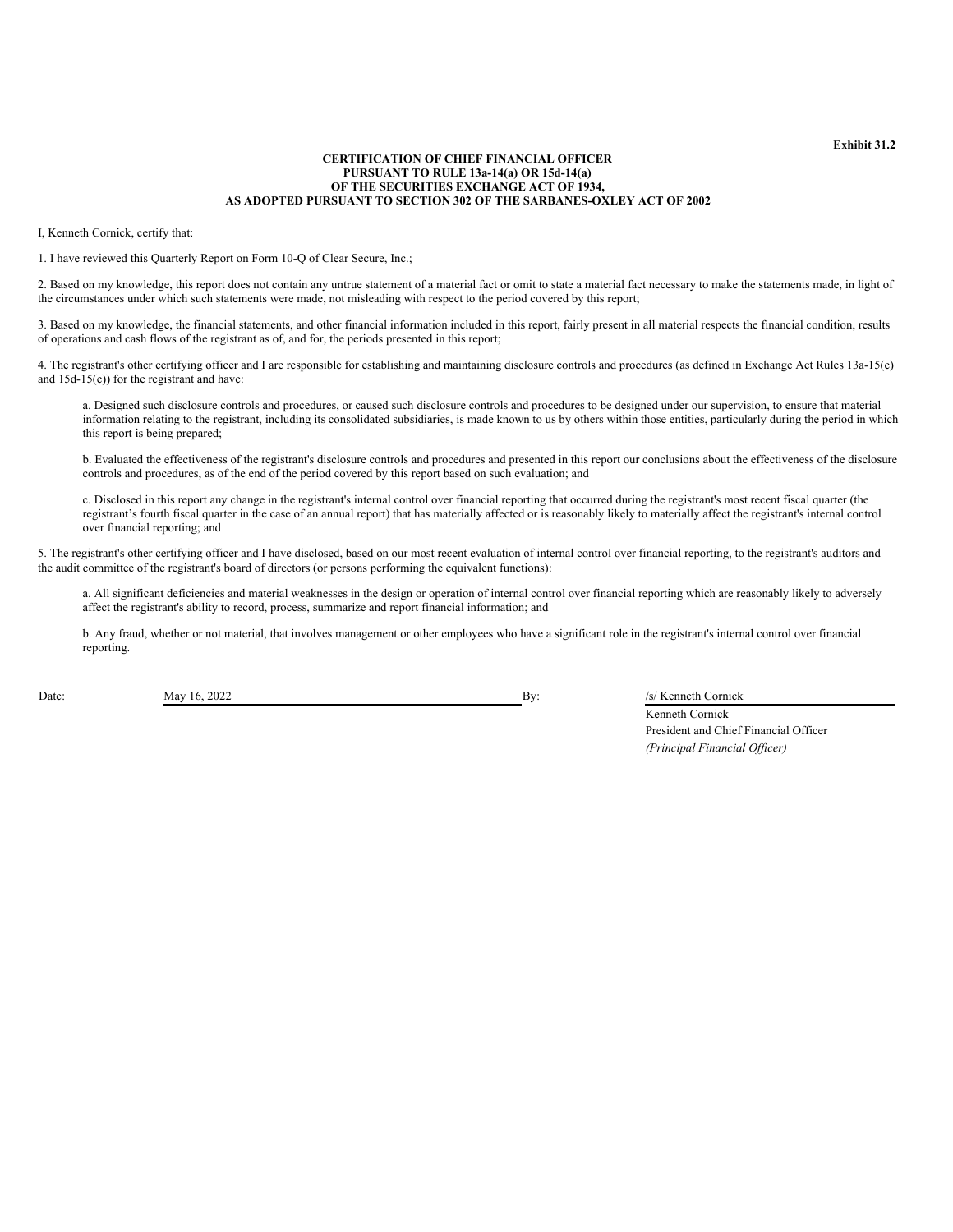# **CERTIFICATION OF CHIEF EXECUTIVE OFFICER PURSUANT TO 18 U.S.C. SECTION 1350, AS ADOPTED PURSUANT TO SECTION 906 OF THE SARBANES-OXLEY ACT OF 2002**

<span id="page-51-0"></span>I, Caryn Seidman-Becker, Chief Executive Officer of Clear Secure, Inc. (the "Company"), certify pursuant to Section 906 of the Sarbanes-Oxley Act of 2002, 18 U.S.C. Section 1350, that:

1. The Quarterly Report on Form 10-Q of the Company for the quarter ended March 31, 2022 (the "Report") fully complies with the requirements of Section 13(a) or 15(d), as applicable, of the Securities Exchange Act of 1934; and

2. The information contained in the Report fairly presents, in all material respects, the financial condition and results of operations of Clear Secure, Inc.

Date: May 16, 2022 May 16, 2022 By: */s/ Caryn Seidman-Becker* Caryn Seidman-Becker Chief Executive Officer *(Principal Executive Of icer)*